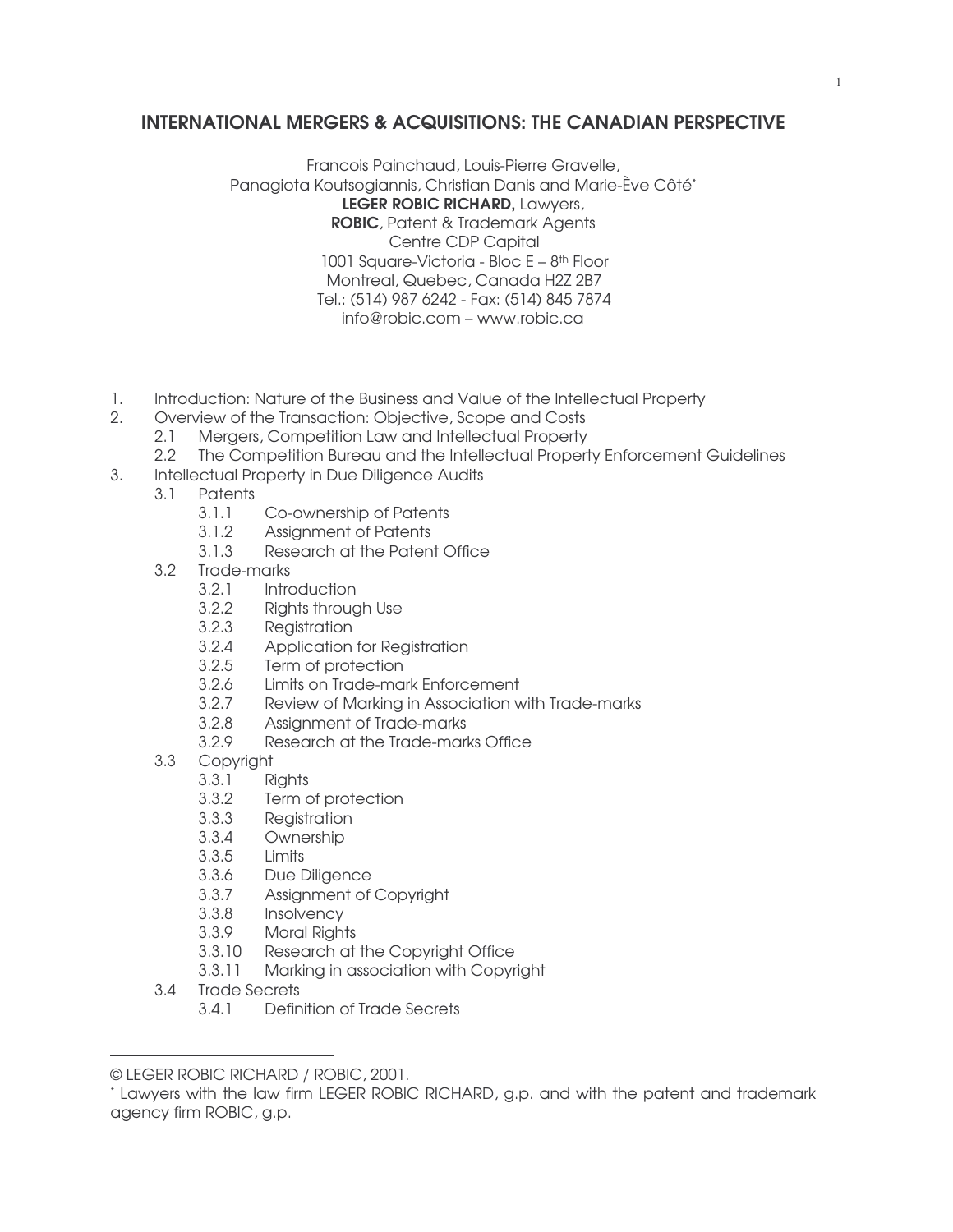- 3.4.2 Enforcement of Trade Secret Rights
- 3.4.1 Assignment of Trade Secrets
- 3.4.3 Nature of the Right
- 3.5 Industrial Designs, Integrated Circuit Topographies and Plant Breeders Rights 3.5.1 Assignment of Industrial Designs, Integrated Circuit Topographies and
	- Plant Breeders Rights
- 3.6 Other State Granted Licences
- 3.7 Assets in Personnel
	- 3.7.1 Impact of Employee/Employer Relationships
- 4 Licences, Assignments and Other Agreements relating to Intellectual Property
	- 4.1 Licences
	- 4.2 Assignments in an International Context
- 5 Security Interests in Intellectual Property
	- 5.1 Legislative context
	- 5.2 Validity and perfection of security interests
	- 5.3 Security interest searches and the IP registers
	- 5.4 Enforcement
- 6 Tax Considerations
	- 6.1 Eligible Capital Expenditures
	- 6.2 Depreciation of Intellectual Property Costs and Undepreciated Capital Cost (UCC)
	- 6.3 Scientific Research and Development
	- 6.4 Withholding Tax When Purchasing Intellectual Property Assets
	- 6.5 Tax Free Transfers of Property to a Corporation
	- 6.6 Divisive Reorganizations
	- 6.7 Doing the Bump during Corporate Reorganizations
	- 6.8 Liability for Unpaid Tax

#### 1. Introduction: Nature of the Business and Value of the Intellectual **Property**

Economic prosperity in Canada, just as in other industrialized nations, has come to rely more and more on non-traditional manufacturing sectors based primarily on information and bio-technology. In this environment, intellectual property continues to take on an ever-increasing role in the valuation of a corporate enterprise.

In Canada, the existence of a right in intellectual property is generally a creature of statute. Such statutes include the *Patent Act <sup>1</sup>*, the *Copyright Act 2*, the *Trade-marks Act <sup>3</sup>* and the *Industrial Design Act <sup>4</sup>* and also more esoteric

<sup>1</sup> *Patent Act*, R.S. 1985, c. P-4 , http://laws.justice.gc.ca/en/P-4/index.html

<sup>2</sup> *Copyright Act*, R.S.C. 1985, c. c-42, http://laws.justice.gc.ca/en/C-42/index.html

<sup>3</sup> *Trade-marks Act*, R.S.C. 1985, c. T-13. http://laws.justice.gc.ca/en/T-13/index.html

<sup>4</sup> *Industrial Design Act*, R.S., 1985, c. I-9. http://laws.justice.gc.ca/en/I-9/index.html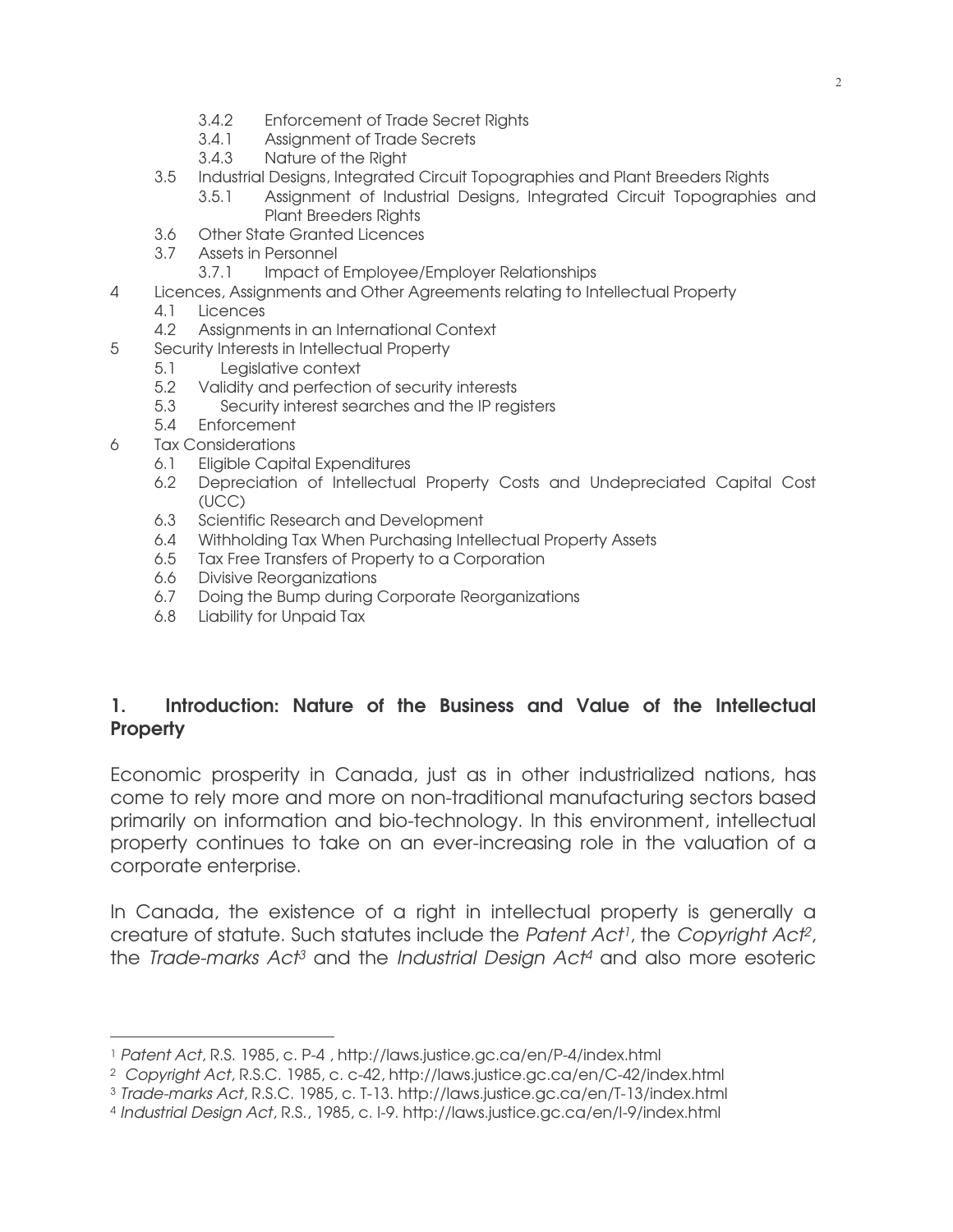forms such as the *Integrated Circuit Topography Act <sup>5</sup>* and the *Plant Breeders' Rights Act 6*.

There are also a number of non-statutory intellectual property rights, including rights with respect to trade secrets, know-how and confidential information. These are subject to provincial laws, which vary from one province to the other, and this may have an impact on the manner in which the intellectual property in question may be dealt with.

As many high-tech start-up companies consist of virtually no fixed assets, but primarily of a small number of technological assets and a handful of key people7, a diligent and accurate evaluation of an enterprise's intellectual property is an invaluable tool when seeking to reduce risk in the course of a corporate merger or acquisition. Furthermore, when the real worth of a company is thought to reside in an important intellectual property asset, the prospective investor may often be so overwhelmed by this asset and its potential market that general business caution is suppressed. 8

#### Duality of the Canadian Legal Regime

Within the private law sphere, Canada has inherited from two distinct legal systems: the English Common Law from the United Kingdom and the French Civil Law from France. The Civil Law is governing private relations in Quebec and the Common Law applies for the same to the other nine provinces. Those two systems have been firmly entrenched in the provinces they respectively cover and they have managed to coexist while evolving in parallel one to another. As a result, there are some variations between the two systems, notably in the classification and treatment of property rights, that may have an impact in the course of transactions involving intellectual property. Fortunately, since Canada is a confederation, most of the statutes related to intellectual property are to be found at the federal level, which applies to all provinces, irrespective of their legal system. Throughout this chapter, where relevant, a distinction will be made between the common law and civil law approach for a given situation, in order to take into account this duality of the Canadian legal regime.

<sup>5</sup> *Integrated Circuit Topography Act*, 1990, c. 37. http://laws.justice.gc.ca//en/I-14.6/index.html

<sup>6</sup> *Plant Breeders' Rights Act*, 1990, c. 20. http://laws.justice.gc.ca/en/P-14.6/index.html

<sup>7</sup> George S. Takach, *High Tech M&A: The Preparation Stage*, Lexpert, April 2000 at p.109.

<sup>8</sup> Daniel Bereskin, *Due Diligence: Getting the Facts and Defining the Issues*.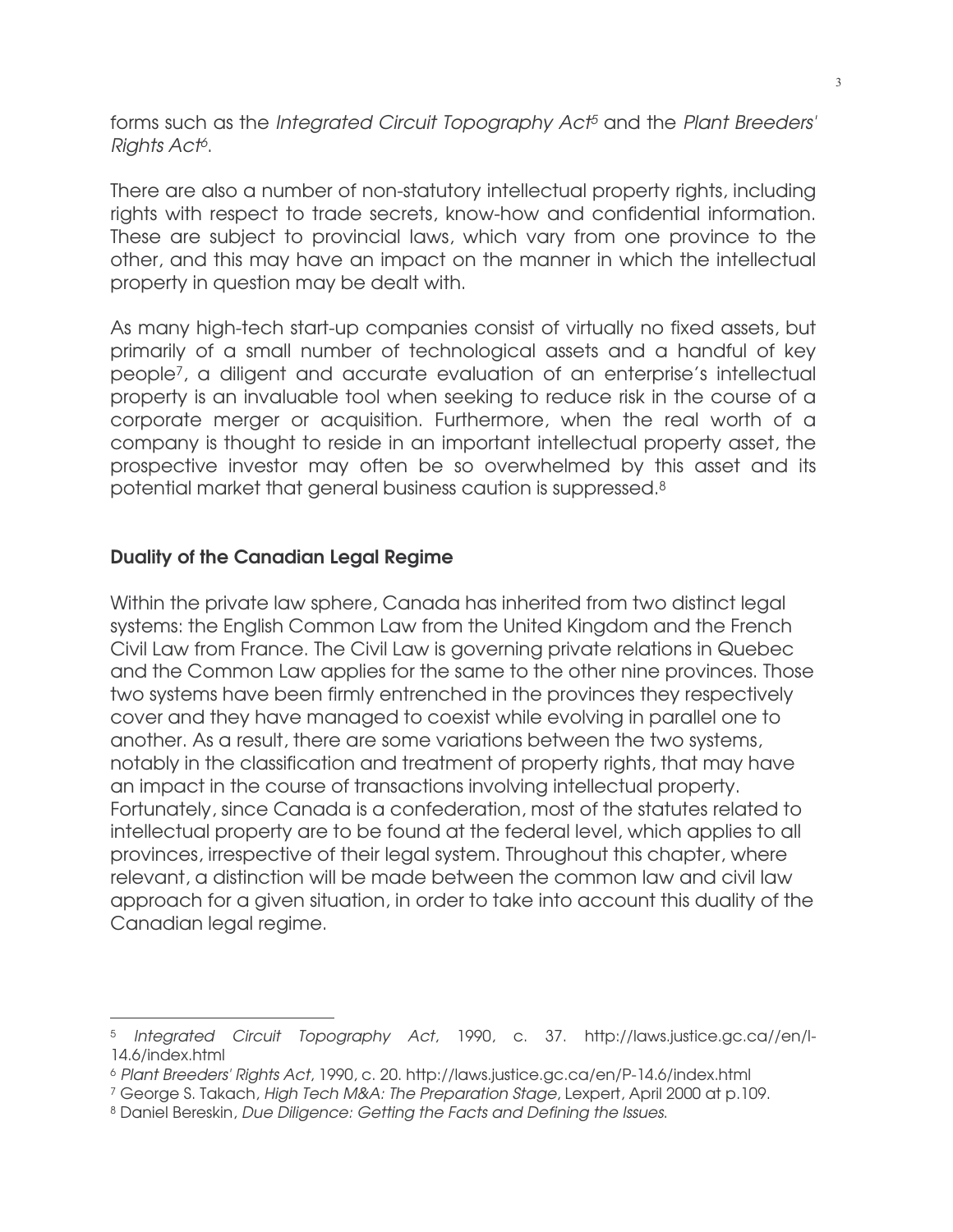#### 2 Overview of the Transaction: Objective, Scope and Costs

The potential parties to a merger or an acquisition are interested in ensuring themselves of some very basic facts:

- 1. defining the relationship between the target company and the subject technology, to make sure that it is the sole owner or licensee of such technology;
- 2. protection has been properly secured;
- 3. all of the delays inherent in the various national and regional juridictions have been respected;
- 4. inventions have not been disclosed publicly to the extent that patent protection is lost;
- 5. the extent to which other parties may already have had access to the target's technology;
- 6. the extent to which secrecy has been maintained on nonpatentable or non-patented technology and the potential risks of maintaining the secrecy of such information;
- 7. the possibility that future use of the technology of the target company may violate the prior existing rights of third parties.

One of the goals of a due diligence investigation is to ensure that a business has been managed in an orderly fashion. There are three issues at the center of any due diligence concerning intellectual property: 9

- 1. Establishing a chain of title or rights with regard to the property;
- 2. Identifying any potential infringement; and
- 3. Ensuring that there are no outstanding claims against the intellectual property, including demands, judgements, security interests, contractual restrictions or current or pending litigation.

When intellectual property is not the main asset but only one type of asset among others in a transaction, there is a risk of underestimating both its value and consequently the time and money that should be devoted to proper due diligence in that area. Since the legal fees are often dependent on the value of the transaction, there is no practical mean to estimate how many resources should be allocated to the intellectual property part of the due diligence. In many cases, if 10% of the legal fees are devoted to it, it would be considered appropriate, but this greatly depends on the particular circumstances of the transaction. Obviously, disbursements related to searches at the national and international levels may represent a relatively

<sup>9</sup> Robert Michelin, *Establishing ownership in intellectual property: Due Diligence Requirements*, Journal du Barreau, October 1st 1997 at p.21.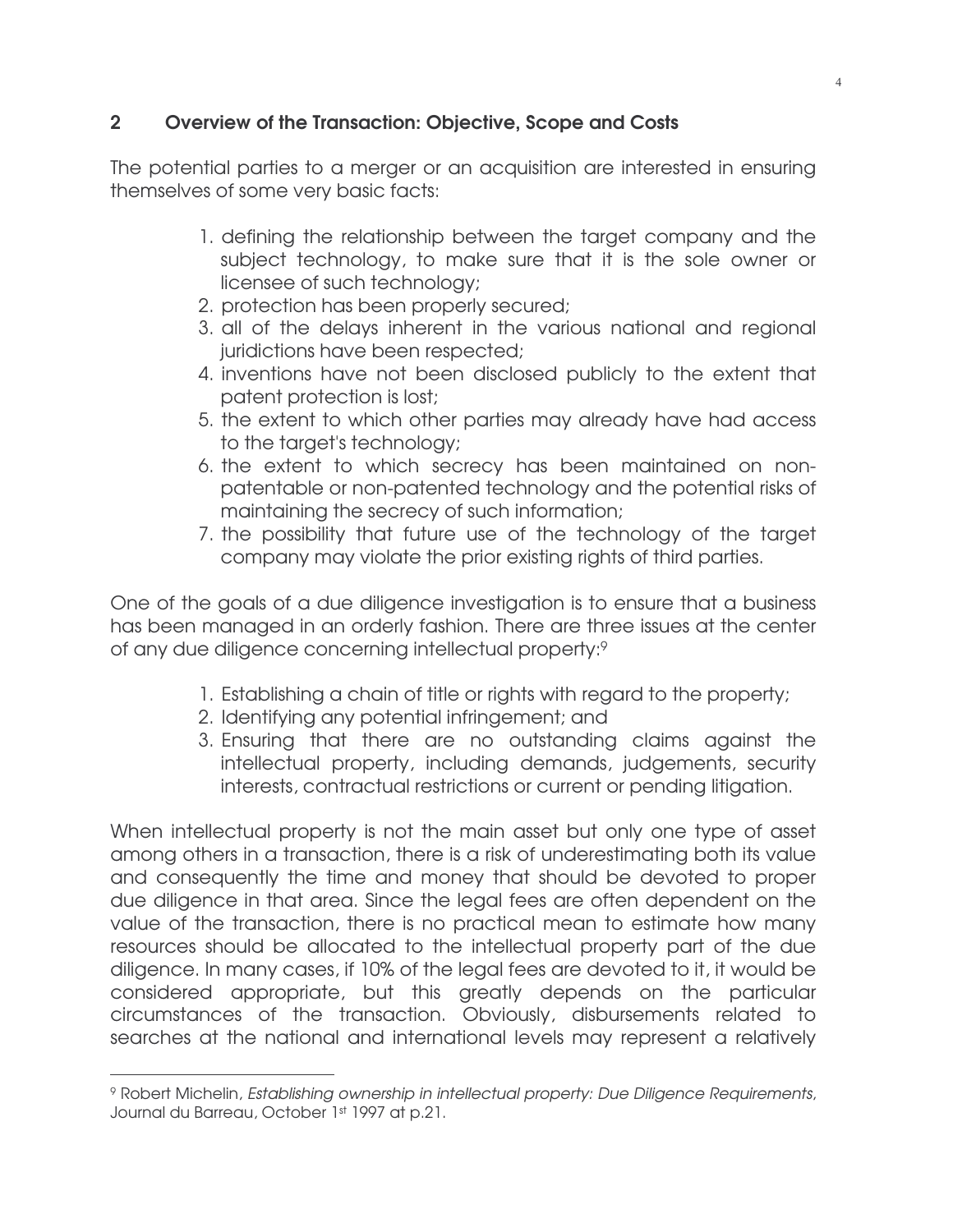large portion of those costs, since intellectual property rights often rely heavily on registration.

It is important to remember that ownership of the technology is one of the most important issues in a due diligence audit concerning intellectual property. <sup>10</sup> When there is only one owner of a patent for example we can more easily determine the rights of such owner and trace the rights granted by such owner to third parties. However, when intellectual properties are jointly held by several persons, these issues become more difficult.

#### Mergers, Competition Law and Intellectual Property

IP and competition laws complement each other in promoting an efficient economy. IP laws provide incentives for innovation and technological diffusion by establishing enforceable property rights while competition laws may be invoked when these rights are used in anti-competitive practices that create, enhance or maintain market power or otherwise harm competition.

In Canada, the competition aspects of any merger are governed by the *Competition Act*<sup>11</sup>, which is administered by the Competition Bureau of Canada<sup>12</sup> (hereinafter: the "Bureau"). Private cases are limited to section 36 of the *Competition Act*, which provides for civil damages if a person suffered damages as a result of a breach of Part VI (offences in relation to competition) or for violation of an order of the Competition Tribunal. This provision has however rarely been used up to now.

Remedies or injunctive relief may be ordered by the Competition Tribunal for breaches of the *Competition Act's Part VIII* reviewable practices provisions, but no civil action may be based on a breach of those provisions. Parts VIII and IX of the *Competition Act* and associated regulations govern the competitive effects of a merger. A merger is defined at section 91 as:

> "*the acquisition or establishment, direct or indirect, by one or more persons, whether by purchase or lease of shares or assets, by amalgamation or by combination or otherwise, of control over or significant interest in the whole or a part of a business of a competitor, supplier, customer or other person.*"

<sup>10</sup> Cynthia Ledgley, *Examining Pros and Cons of Intellectual Property Audits* at p.103

<sup>11</sup> Competition Act (R.S. 1985, c. C-34 ), http://laws.justice.gc.ca/en/C-34/index.html <sup>12</sup> http://strategis.ic.gc.ca/ssg/ct01250e.html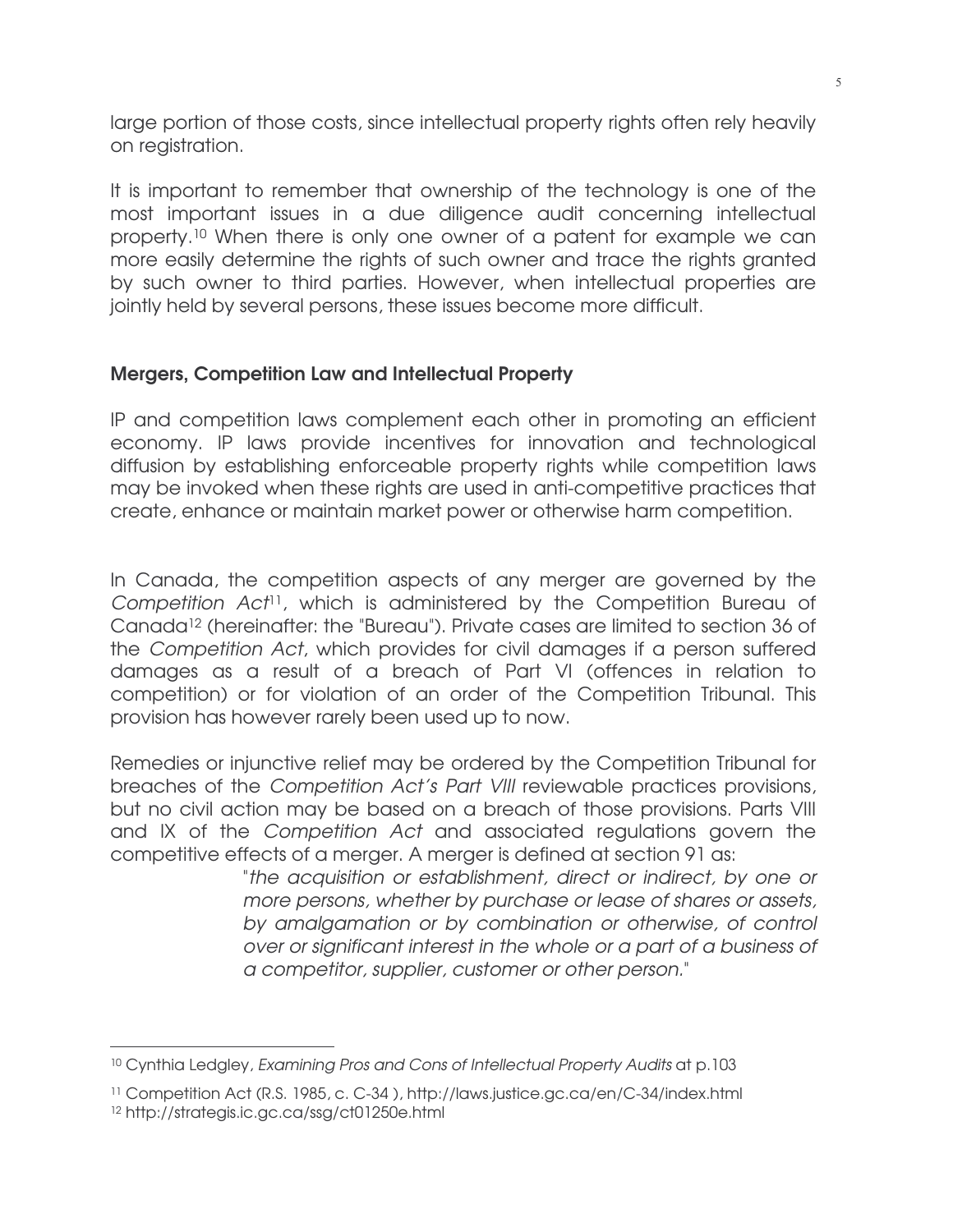According to the Merger Enforcement Guidelines <sup>13</sup> the principal issue to be considered in a merger proposal is the interpretation of the words "significant interest". The Merger Guidelines state that the acquisition or establishment of a significant interest in the whole or a part of a business of another person is considered to occur when a person acquires or establishes the ability to materially influence the economic behavior of the business of a second person.

Pursuant to subsection 92(1) of the *Competition Act*, if it is found that a merger prevents or lessens, or is likely to prevent or lessen, competition substantially in a trade, industry or profession or among the sources from which a trade, industry or profession obtains a product, amongst others, the Competition Tribunal may order the merger not to proceed or to be dissolved, order assets disposed of as it directs, prohibit the doing of any act or thing the prohibition of which the competition Tribunal determines to be necessary to ensure that the merger does not prevent or lessen competition substantially, or take any other action.

Section 93 of the *Competition Act* goes on to provide a number of factors which may be used in determining whether or not a merger prevents or lessens competition substantially. For example, the Tribunal may have regard to, amongst others, the extent to which acceptable substitutes for products supplied by the parties to the merger or proposed merger are or are likely to be available, the extent to which effective competition would remain in a market that is affected by the merger, or the nature and extent of change and innovation in a relevant market.

In this regard the Merger Guidelines hold that mergers generally will not be challenged on the basis of concerns relating to the unilateral exercise of market power where the post-merger market share of the merged entity would be less than 35 percent. The Merger Guidelines further states that in a similar fashion, mergers generally will not be challenged on the basis of concerns relating to the interdependent exercise of market power, where the share of the market accounted for by the largest four firms in the market postmerger would be less than 65 percent.

In some cases, pre-notification of a merger to the Director of the Bureau is required. Whether or not the pre-notification is necessary is a function of the aggregate size of the merging companies' assets or annual gross revenues, including affiliates (section 109 of the *Competition Act*, \$400,000,000 in Canadian funds) and, in general terms, the size of the proposed transaction

<sup>13</sup> Competition Bureau, *Merger Enforcement Guidelines*, January 24th, 1997 (hereinafter the "Merger Guidelines").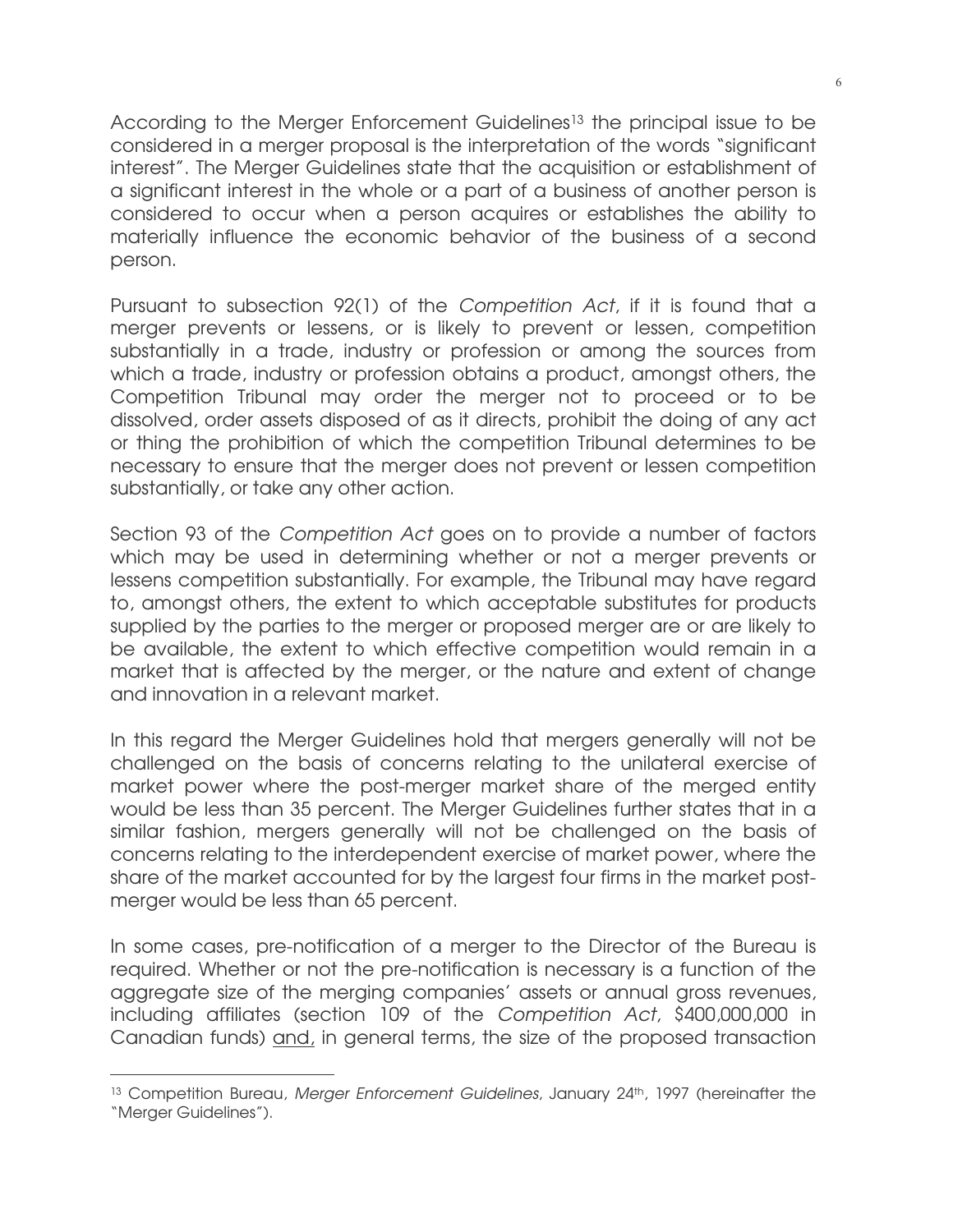(section 110 of the *Competition Act*, \$35,000,000 in Canadian funds, or \$70,000,000 in the case of an amalgamation *per se*), unless exempted<sup>14</sup>. In such cases there is a mandatory waiting period within which the Director has the opportunity to challenge the merger after the required information has been received by the Director <sup>15</sup>. However, even if pre-notification is not required, a merger may still be challenged on the basis of section 92 of the *Competition Act*. Section 102 of the *Competition Act* also provides for the possibility of binding advance ruling certificates upon application.

#### 2.3 The Competition Bureau and the Intellectual Property Enforcement **Guidelines**

Traditionally, the Bureau was not very severe in reviewing IP transactions unless they fell into the merger category. The Competition Tribunal may apply the general provisions of the *Competition Act* to anti-competitive practices incidentally involving IP such as conspiracy, bid-rigging, market allocation or mergers. However the mere exercise of an IP right will not give rise to an anticompetitive practice captured by the general anti-competitive provisions. To counter any abuse that may arise given the statutory grant of exclusion for a large portion of IP, subsection 32(1) was enacted, which reads as follows:

*"32. (1) In any case where use has been made of the exclusive rights and privileges conferred by one or more patents for invention, by one or more trade-marks, by a copyright or by a registered integrated circuit topography, so as to*

*(a) limit unduly the facilities for transporting, producing, manufacturing, supplying, storing or dealing in any article or commodity that may be a subject of trade or commerce,*

*(b) restrain or injure, unduly, trade or commerce in relation to any such article or commodity,*

*(c) prevent, limit or lessen, unduly, the manufacture or production of any such article or commodity or unreasonably enhance the price thereof, or*

*(d) prevent or lessen, unduly, competition in the production, manufacture, purchase, barter, sale, transportation or supply of any such article or commodity,*

*the Federal Court may make one or more of the orders referred to in subsection (2) in the circumstances described in that subsection.*

<sup>14</sup> Section 111 and 113 of the *Competition Act*.

<sup>15</sup> Section 123 of the *Competition Act*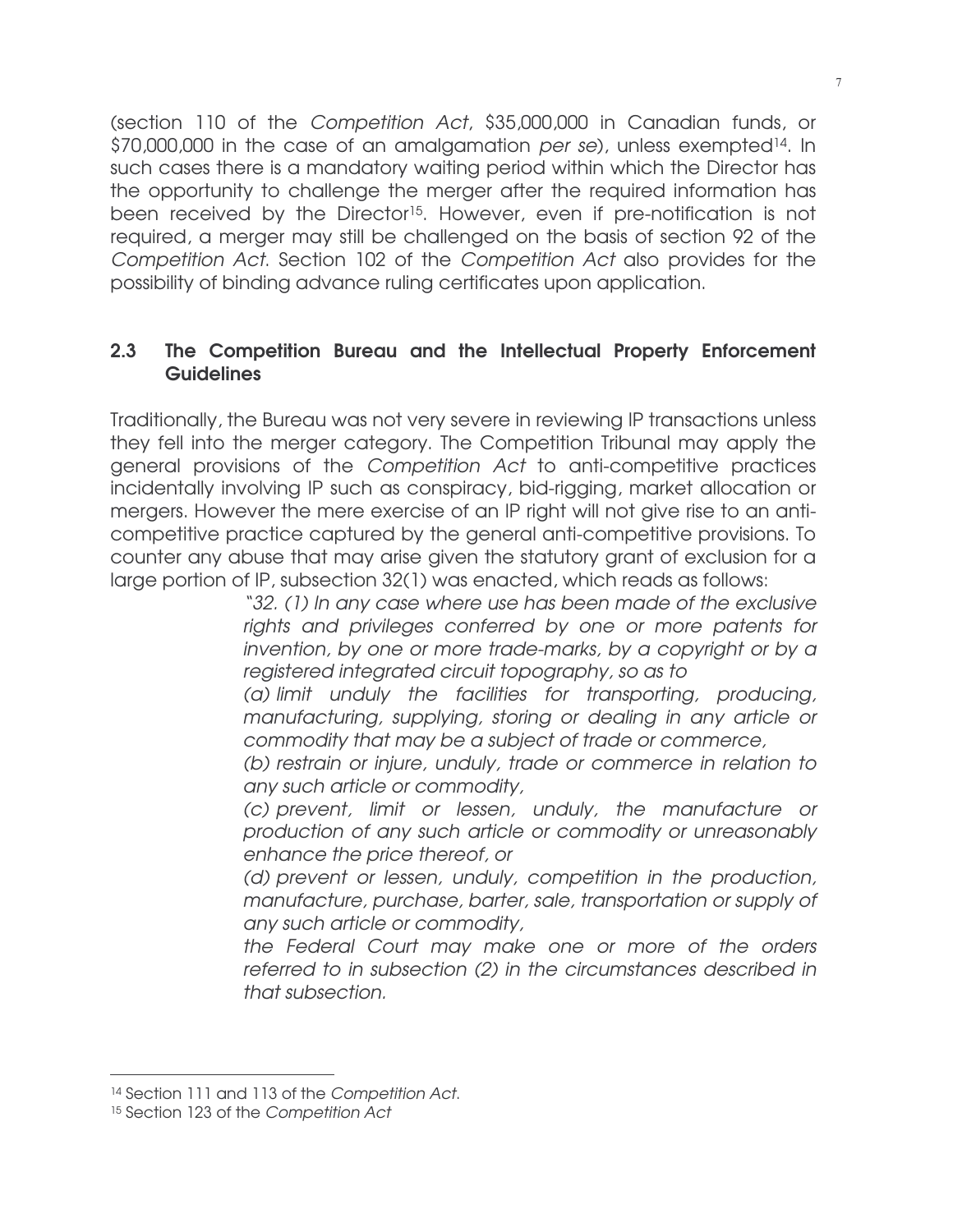*(2) The Federal Court, on an information exhibited by the Attorney General of Canada, may, for the purpose of preventing any use in the manner defined in subsection (1) of the exclusive rights and privileges conferred by any patents for invention, trade-marks, copyrights or registered integrated circuit topographies relating to or affecting the manufacture, use or sale of any article or commodity that may be a subject of trade or commerce, make one or more of the following orders:*

*(a) declaring void, in whole or in part, any agreement, arrangement or licence relating to that use;*

*(b) restraining any person from carrying out or exercising any or all of the terms or provisions of the agreement, arrangement or licence;*

*(c) directing the grant of licences under any such patent, copyright or registered integrated circuit topography to such persons and on such terms and conditions as the court may deem proper or, if the grant and other remedies under this section would appear insufficient to prevent that use, revoking the patent;*

*(d) directing that the registration of a trade-mark in the register of trade-marks or the registration of an integrated circuit topography in the register of topographies be expunged or amended; and*

*(e) directing that such other acts be done or omitted as the Court may deem necessary to prevent any such use."*

There are a number of different acquisitions of property that may raise concerns under subsection 32(1) of the *Competition Act*. These include16:

- 1. When a firm with a dominant market position acquires the intellectual property rights of the only commercially viable alternative product;
- 2. when a firm acquires exclusive rights to use a complementary technology or product that allows the firm to leverage its market power into a related market;
- 3. when a firm obtains rights in future intellectual property developed independently by others (e.g. a "grant back" clause); and
- 4. a dominant firm acquires exclusive rights to improvements on its own technologies or products that have been developed by others.

<sup>16</sup> Donald Cameron and Iain Scott, Competition Law for the 21st Century, (Juris Publishing, 1998) at p.343-344.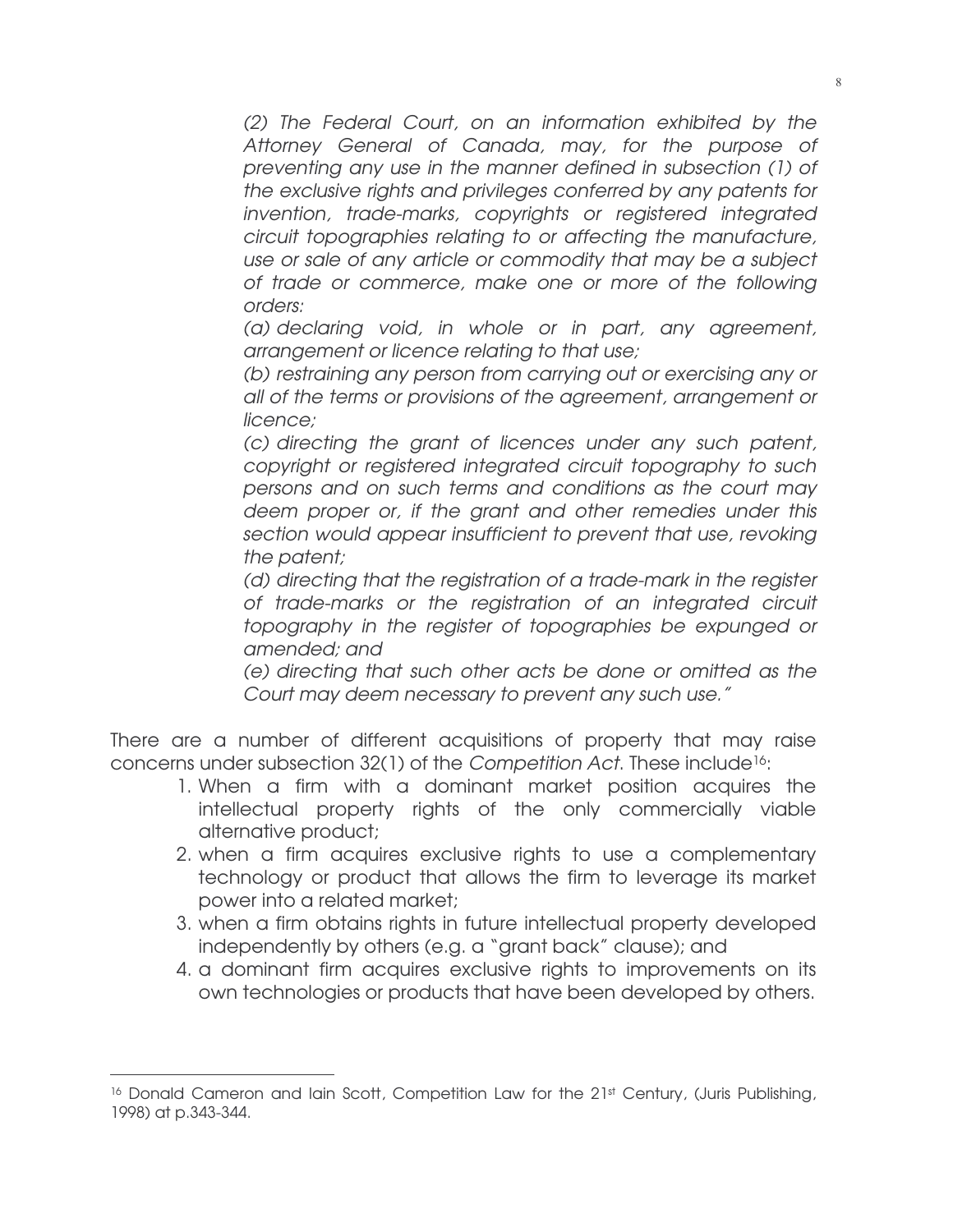Similar to the U.S. the time of assessing a potentially anti-competitive act is the time of acquisition of the intellectual property.

On September 21st, 2000 the Bureau announced the coming into force of the *Intellectual Property Enforcement Guidelines* (hereinafter the "IP Guidelines"). The Bureau announced that its objective in publishing the IP Guidelines was to explain how the Bureau would deal with competition issues involving intellectual property and what behaviour would be susceptible to attracting the Bureau's attention as being actionable in light of the *Competition Act*. Notwithstanding that the IP Guidelines are not law, they are an instrument which provides the public with an indication of how the Bureau will apply the law in connection with commercial practices involving intellectual property.

The main objective in the publication of the IP Guidelines is to achieve a certain uniformity in the procedures adopted by the Bureau and this objective, some believe, if attained, would contribute to the development and furtherance of competition law in Canada. In its evaluation, the Bureau begins with the principle that the exercise by the owner of his intellectual property rights is not in and of itself anti-competitive and then follows the procedure prescribed in the IP Guidelines to verify that the *Competition Act* has not been breached.

The IP Guidelines are divided into seven parts, and part 4 describes the procedure to be used by the Bureau. In summary, the Bureau proceeds using a 5 step analysis: (i) determining the nature of the transaction; (ii) determining the relevant market; (iii) determining whether the enterprises involved possess market power; (iv) verifying whether the transaction unduly impedes or reduces competition; and (v) verifying the existence of any motives which may be based on efficiency. Following this analysis, the Bureau then decides if there are sufficient grounds to intervene and to apply the remedial powers available to it by virtue of the *Competition Act's* criminal and civil provisions, for example, penal sanctions or the use of special remedies which permit, amongst others, the cancellation of a contract, the revocation of a patent or the expungement of a trade-mark, or even the compulsory grant of licences. However, the IP Guidelines state that the Bureau will only use those special powers on rare occasions and only when other recourses are not available pursuant to the intellectual property law in question.

A problem to be noted with the IP Guidelines is that an analysis by the Bureau of a commercial transaction, using the criteria defined above, involving intellectual property can be long, expensive and complex. Because of this, it will often be difficult to evaluate whether or not it would be prudent to wait for the Bureau to finish its analysis before closing a transaction.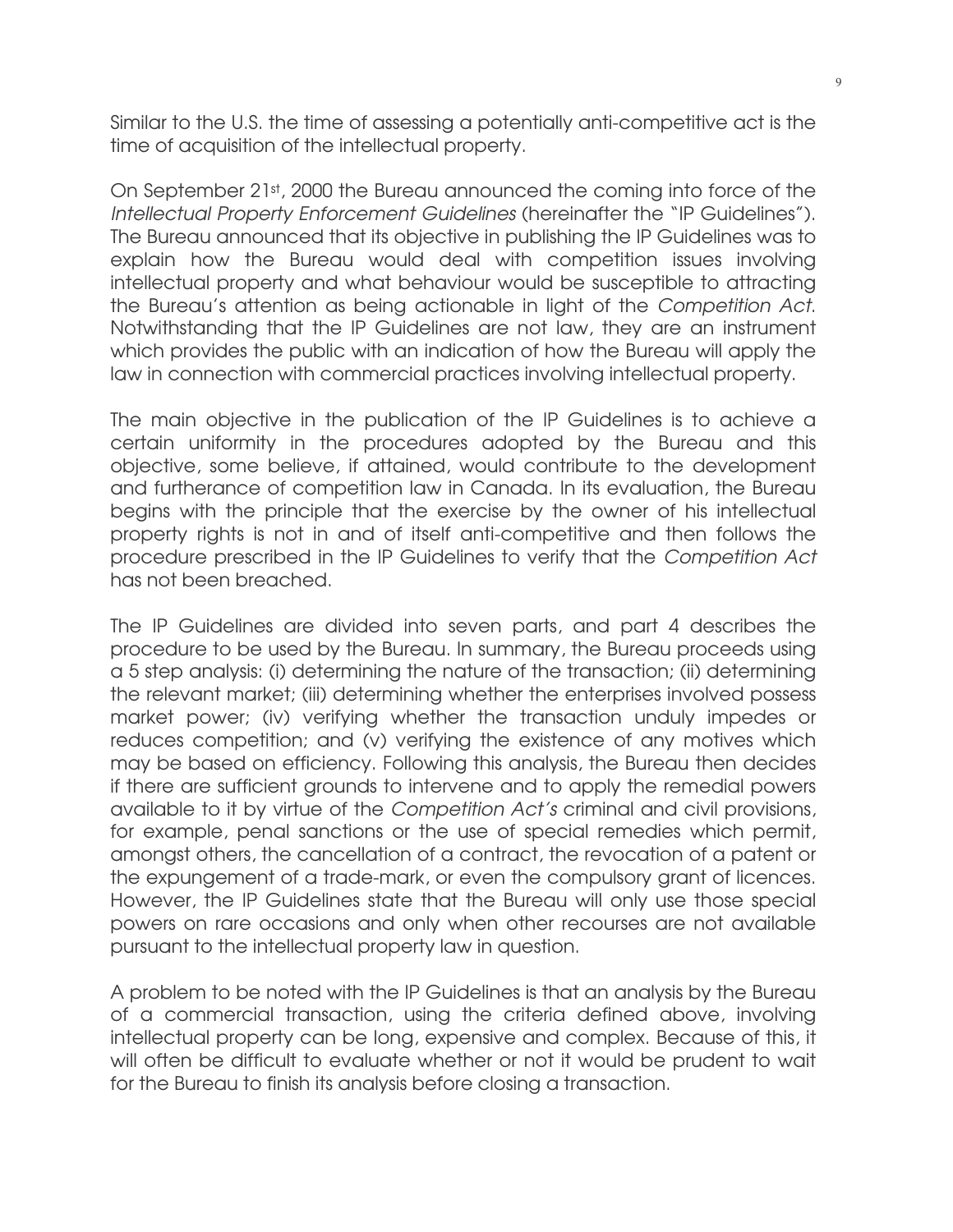Even though the publication of the IP Guidelines can be of assistance in foreseeing the type of behavior which the Bureau could find offensive and trigger application of the *Competition Act*, it also gives rise to a number of questions, some novel, and there will always be an element of subjectivity in the exercise of the discretion of the Bureau to initiate any kind of procedure against a party under the provisions of the *Competition Act*. One thing is certain: it is important to take into account anti-competitive implications in all commercial transactions involving intellectual property, including for example, licences and partnership agreements.

## 4. Intellectual Property in Due Diligence Audits

Regardless of the transaction, whether it is a merger, sale or acquisition, the parties to the transaction are bound by the contracts prepared by their respective legal representatives. Therefore, it is essential that a party to a transaction master the contents of its contracts, the risks involved with the transaction contemplated, so it can readily assess the extent of its rights and obligations. It is equally important that the other party to the transaction carefully reviews these contracts to asses the risks involved with the transaction contemplated.One of the main objectives of carrying out a due diligence audit of intellectual property is to understand exactly what is being transferred.

By their nature, many types of intellectual property owe their existence to the law and a legal threat could mean complete loss of ownership or availability to use a particular asset, which may be fundamental to the business concerned<sup>17</sup>.

Proper searching and evaluation of the results can ensure that the costs associated with obtaining the rights are as economical as possible and the rights are obtained as rapidly as possible. 18

# 4.1 Patents

Canadian patents are awarded to applicants who file patent applications for an invention as defined in section 2 of the *Patent Act <sup>19</sup>*. An invention is "any new and useful art, process, machine, manufacture or composition of matter,

<sup>17</sup> Adrian Smith, *Intellectual Property and Managing Legal Risk*, Patent World November 1997 at p.2528.

<sup>18</sup> Joan Van Zant, *Due Diligence Searching…Searching…Searching…Prior Art and Prior Rights* (Toronto: Scott & Aylen).

<sup>19</sup> *Supra,* note 1.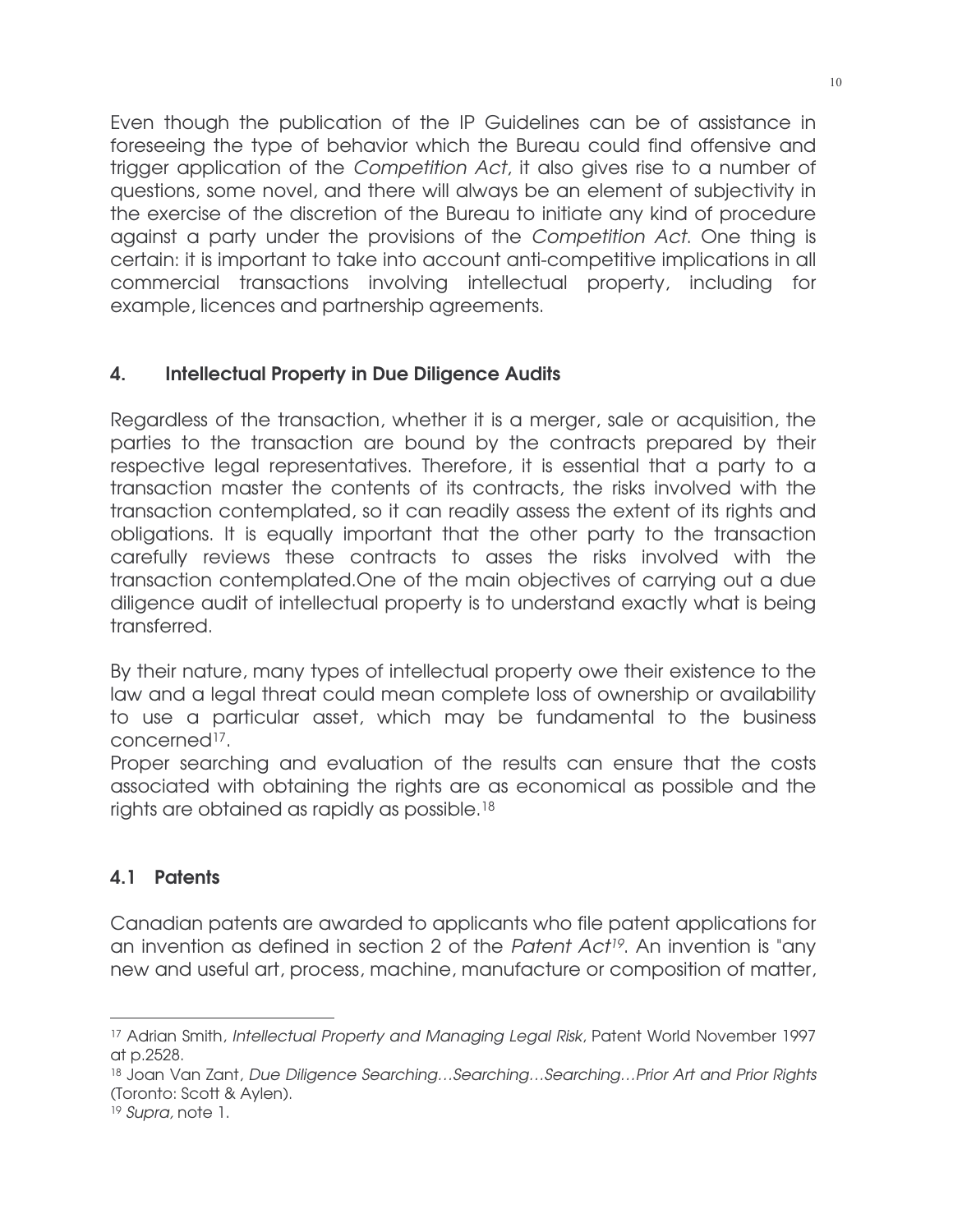or any new and useful improvement in any art, process, machine, manufacture or composition of matter". Non-statutory subject-matter for patents include methods of surgical treatment, mathematical algorithms, laws of nature and software *per se*. However, if the invention includes software, but is framed in terms of a system that forms traditional subjectmatter, a patent can be granted.

Any inventor or his legal representative may apply for a patent with respect to any invention. A patent is awarded to the first person who files the patent application. Furthermore, to maintain the requirement of novelty, the application must be filed prior to any third party disclosing the invention to the public in Canada or elsewhere.

Methods of doing business have traditionally been held to be unpatentable, as have rules of playing a game or any other invention that relies on mental abilities. Higher life forms, such as mice, are patentable, until the Supreme Court rules otherwise20.

In order for a valid patent to be granted in Canada, requirements of novelty, utility and non-obviousness must have been met. The requirement of novelty is absolute novelty except that Canada provides a grace period to inventors to disclose their invention and file a valid application up to one year after having publicly disclosed the invention. This grace period also extends to people who directly or indirectly obtained such knowledge from the inventor.

The term of a patent is 20 years from the filing date, which cannot be extended, provided annual maintenance fees are paid to maintain the patent application or patent in force. However, for patents issued before October 1, 1989, or stemming from applications filed before October 1, 1989, the term of these patents is 17 years from the date of issue.

Certain patents based on applications filed before October 1, 1989 that have not yet expired may benefit from up to an additional three years of patent protection, because of an amendment to the *Patent Act* (introduced as Senate Bill S-17) intended to bring the term of patent protection in line with Canada's obligations under the World Trade Organization TRIPS agreement <sup>21</sup>. Under the proposed new Section 45, a patent would expire on whichever is the later between 17 years after the date of issue or 20 years after the date of

<sup>20</sup> See *Harvard College* v*. Canada (Commissionner of Patents)*, 7 C.P.R. 4th 1.

<sup>21</sup> See article 33 of the *Agreement on Trade-Related Aspects of Intellectual Property Rights*, Annex 1C of the *Marrakesh Agreement Establishing the World Trade Organization*, signed in Marrakesh, Morocco on 15 April 1994. http://www.wto.org/english/tratop\_e/trips\_e/t\_agm0\_e.htm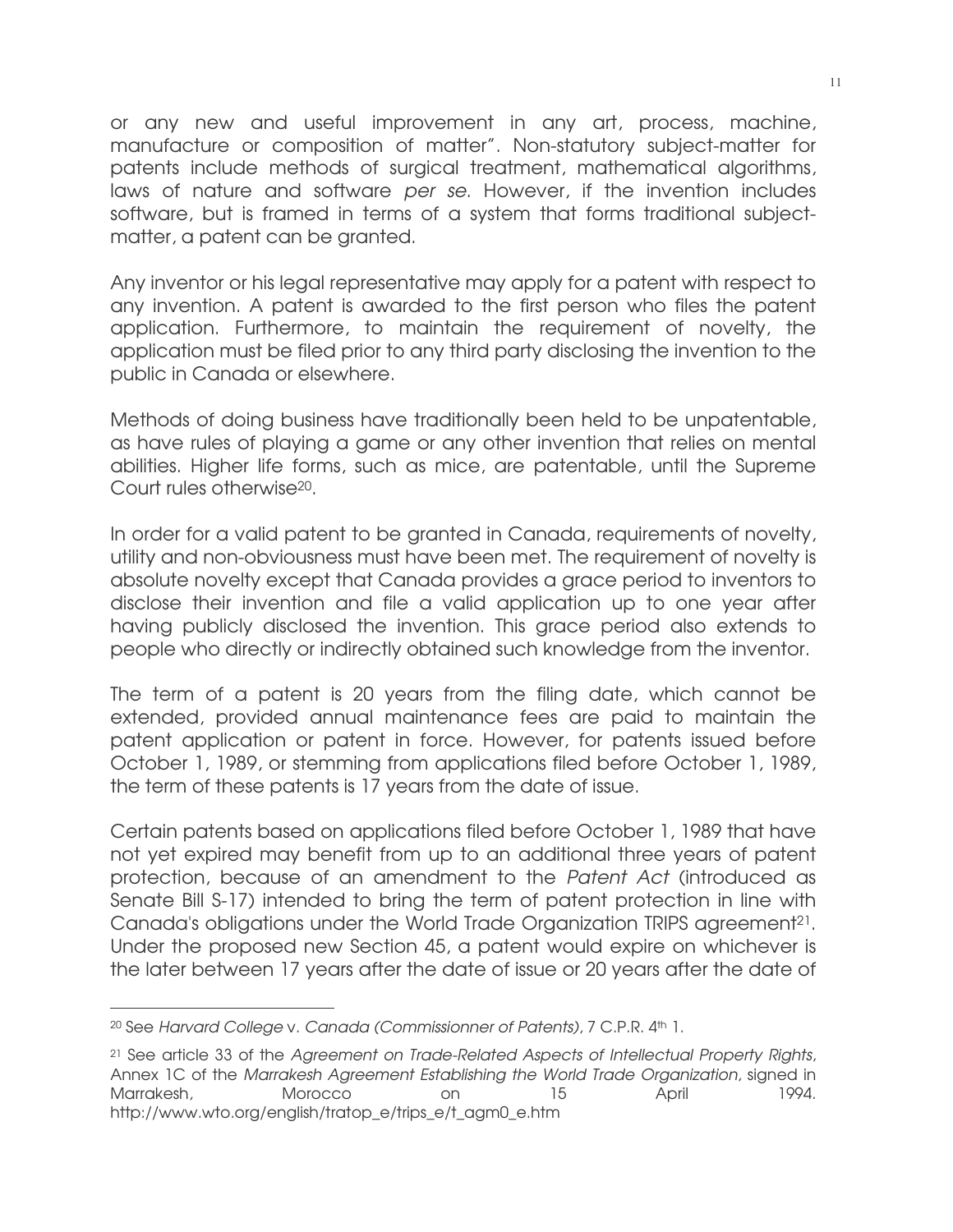filing. As a result, licensees should be reviewing their licence agreements to determine whether they will be required to pay royalties for an extended period of time. Companies or individuals who are planning to manufacture, use or sell products that are subject to third-party patents on the basis that those patents are about to expire will need to be especially vigilant in determining the correct expiry dates of the relevant patents <sup>22</sup>.

The grant of a patent confers on the holder the exclusive right, privilege and liberty of making, constructing and using the invention and selling it to others to be used. Although stated positively, this is in fact a negative right in that the right granted by the patent is the right to prevent a third party from practising the invention.

Patents can be granted on improvements, but the owner of the patent on the improvement does not thereby obtain the right of making, selling or using the original invention, nor does the patent for the original invention confer to its owner the right of making, selling or using the patented improvement.

Canadian patent applications can claim priority of foreign applications of countries members of the Paris Convention<sup>23</sup> provided such claim to priorities are made within 16 months from the priority date.

Canadian applications are published 18 months after the filing date or the priority date if there is one. Canadian patent applications are not automatically examined. A request for examination must be filed within 5 years of the filing date, otherwise, the application becomes abandoned.

## 4.1.1Co-ownership of Patents

#### *Legislative Jurisdiction*

The rights of co-ownership in relation to a patent are not addressed in the Canadian *Patent Act*. We are therefore required to revert to alternative applicable legislation. Given that "Property and civil rights" fall under the jurisdiction of the provinces pursuant to section 92(13) of the Canadian

<sup>22</sup> Michener, Lang. *Bill Introduces Additional Retroactive Patent Protection*. International Law Office Newsletter, April 2 2001. http://www.internationallawoffice.com/Ld.cfm?Newsletters\_Ref=3258.

<sup>23</sup> *Paris Convention For The Protection Of Industrial Property*, (March 20, 1883), as revised at Brussels on December 14, 1900, at Washington on June 2, 1911, at the Hague on November 6, 1925, at London on June 2, 1934, at Lisbon on October 31, 1958, and at Stockholm on July 14, 1967.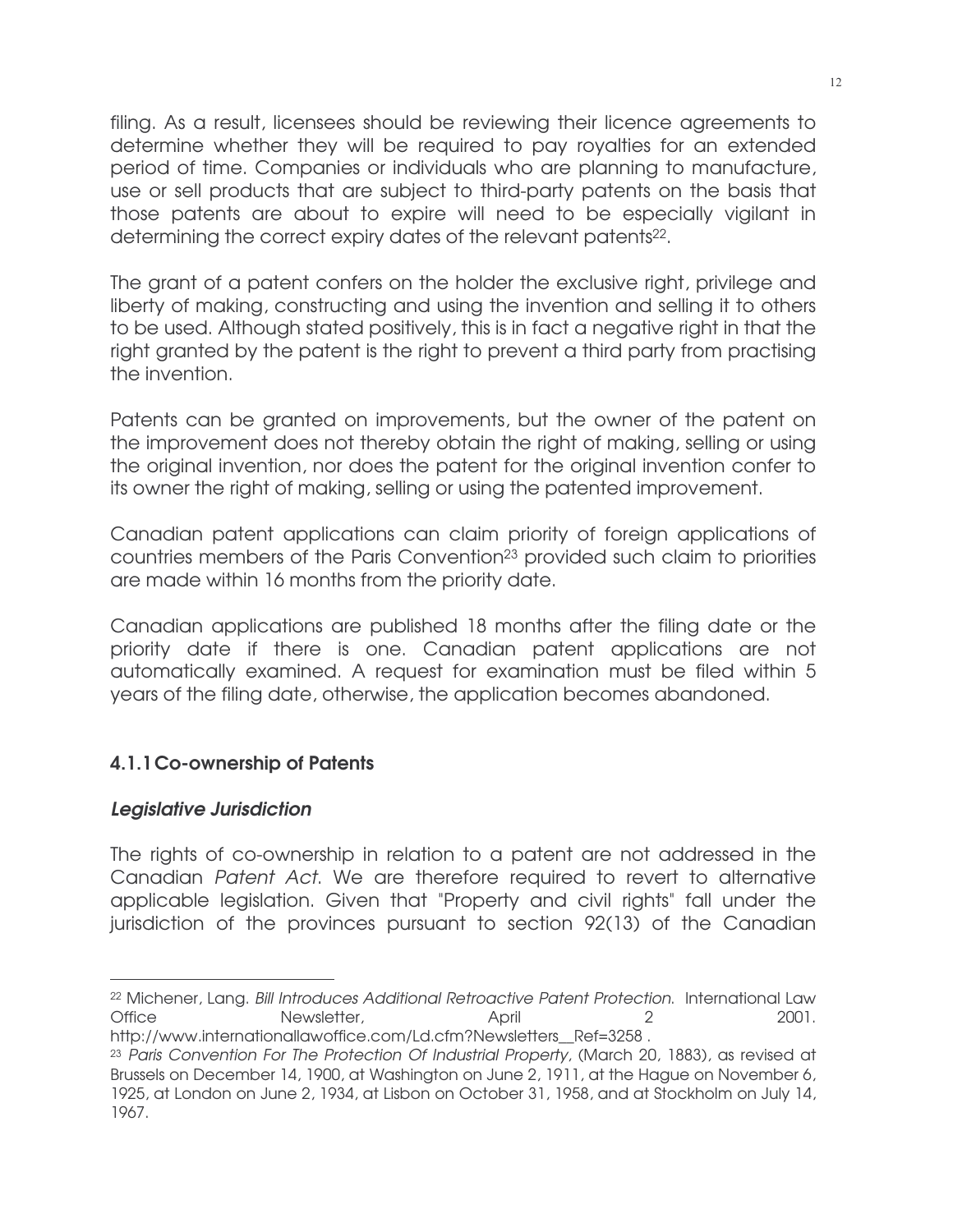Constitution of 186724, the rights and obligations of co-ownership are dictated by provincial laws. That is to say that once a patent is awarded, particular questions as to property rights vested in the patented matter are regulated by civil law, and therefore are under provincial jurisdiction.

The issue of co-ownership of patents is more complex in Canada than elsewhere due to the duality in legislation that exists between Common Law provinces and the province of Quebec, where the civil law may give rise to results that differ from other provinces.

Unfortunately, in Canada, there are very few decisions that address the coownership of a patent. Even the Common Law provinces, which traditionally have reached decisions based on jurisprudence from the United Kingdom, are finding themselves being influenced more and more by decisions emanating from the United States. As a result, we find in Canada a number of diverging solutions to the issues of co-ownership of patents emanating from different jurisdictions.

#### *The Patent Act*

The only section of the *Patent Act* that refers to joint or collective patent applications is found at section 31. Generally, subsection 31(1) contemplates situations where an invention is made by two or more inventors and one of them refuses to make application for a patent or his whereabouts cannot be ascertained after diligent inquiry. The other inventors or their legal representatives may make application, and a patent may be granted in the name of the inventors who make the application, on satisfying the Commissioner that the joint inventor has refused to make application or that his whereabouts cannot be ascertained after diligent inquiry.

Although in the United States the courts have tended to invalidate a patent where it was clearly revealed that all of the true inventors had not been identified25, in Canada, the jurisprudence in this area has not been well established. The courts appear more concerned with the effects that may arise from an erroneous identification of an inventor on the ownership of the patent and avoid the annulment of the patent when another solution is available26.

<sup>24</sup> *Constitution Act of 1867*, 30 and 31 Vict., U.K., c.3, Section 92(13).

<sup>25</sup> *Pointer* v. *Six Wheel Corp.* (1949) 177 F. (2d) 153.

<sup>26</sup> *Piper* v. *Piper* (1904) 3 O.W.R. 451 (O.C.A.); Harold G. Fox, "Canadian Patent Law and Practice", 4th ed., (Toronto: Carswell, 1969), at p. 229.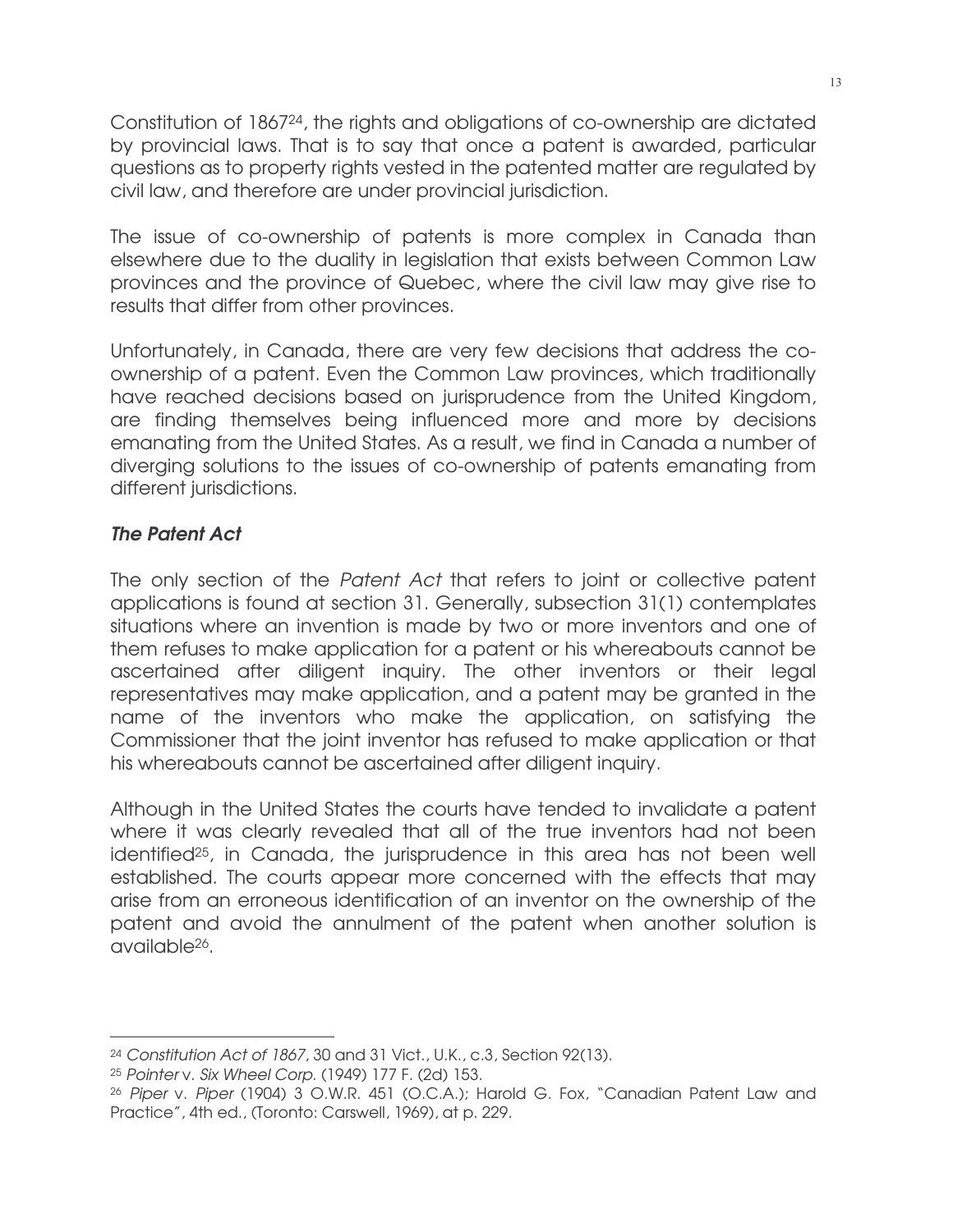#### *Joint Holding of a Patent*

Pursuant to paragraph 31(5) of the *Patent Act*, a patent is awarded in the name of all the applicants. Therefore, co-applicants are co-owners of the awarded patent. If a person who is not an inventor is included by error in the application, he will retain co-ownership in the patent, holding the same title as the other inventors with all the rights of use attached. Similarly, an inventor who is omitted from the application will have no rights in the patent.

When the parties proceed with a joint application and there is no contract that determines the rights of each in an awarded patent, the patent is granted conjointly to all the parties <sup>27</sup>. Ownership rights in a patent, therefore, may be the result of silence.

Co-ownership of a patent may also be the result of an express clause in a contract which provides that any technology developed remains jointly owned by all parties. However, such contractual clauses foreseeing joint title to the rights in a technology are often the source of problems that must be resolved at some point in the future, either through further agreements, arbitration or the courts. Most contracts foreseeing joint ownership of a patent do not stipulate the legal consequences of such a joint ownership. Contracts that create a joint ownership should specify the rights and obligations regarding the grant of a patent, its maintenance, use, and the rights conferred to co-patentees <sup>28</sup>.

#### *The Co-inventors Portion*

At common law, since a patent is awarded to all co-applicants and no provision of the *Patent Act* specifies in what proportion the patent is awarded to each, it appears that the co-patentees can claim equal rights in the patent.

In Quebec, in the absence of an agreement between the parties, the *Civil Code of Quebec* provides that the shares of undivided co-owners are presumed equal. <sup>29</sup> Co-ownership is said to be undivided when the property rights are not accompanied by a literal division of the property. By analogy, co-ownership of a patent is also undivided given that it is impossible to literally divide a patent. It follows that each undivided co-owner has the rights and

<sup>27</sup> Paragraph 31(5) the *Patent Act.*

<sup>28</sup> D. Patrick O'Reilly "Joint Ownership of Patents in the United States", article adapted from chapter 1 of "Drafting Patent LicenceAgreements", 4<sup>th</sup> edition, (Washington, Bureau of National Affairs, 1998).

<sup>29</sup> Article 1015 C.C.Q.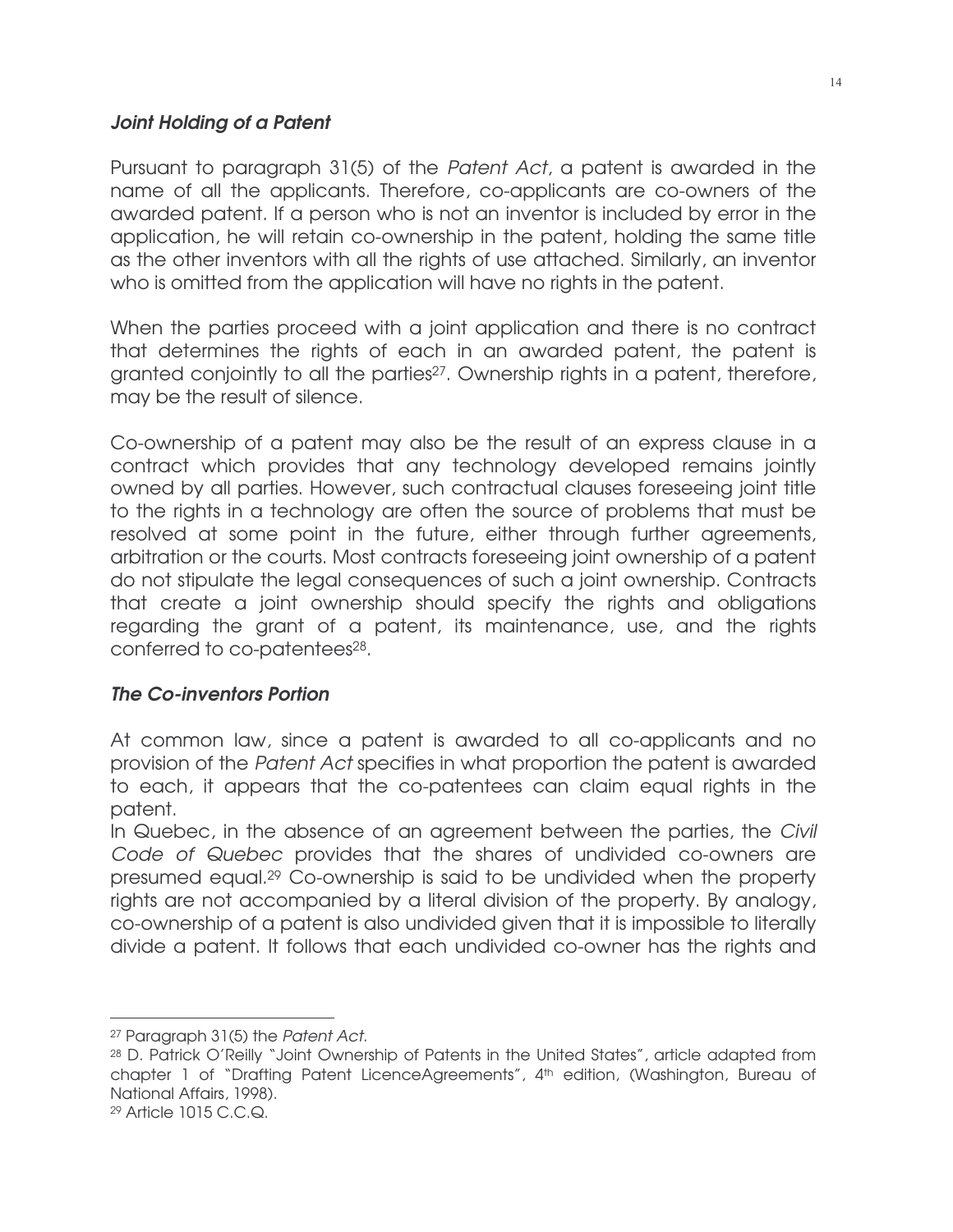obligations of an exclusive owner as regards to his share. Thus, each may alienate or hypothecate his share and his creditors may seize it.

#### *The Right to Use the Invention*

Is a co-patentee obliged to obtain the consent of the other co-patentees prior to exploiting the patented technology? In the affirmative, a particular co-patentee would have the power to hinder the other co-patentees from exploiting the patent and could completely prohibit the use of the patented invention.

Until 1978, most Canadian decisions regarding co-ownership of a patent followed British jurisprudence<sup>30</sup> which indicated that a co-patentee may use an invention without the consent of his co-patentees and for his own benefit.

In 1978, Justice Mayrand of the Quebec Court of Appeal in *Marchand* v. Péloquin,<sup>31</sup>, rendered an opinion which proved incompatible with the British decisions and in doing so stated the following:

Canadian law does not refer to the right of each of the copatentees to grant a licence without the consent of the other co-patentees, nor on his right to exploit the patent for his own profit. To determine the rights of a co-patentee, our courts are at liberty to return to their own interpretative norms and foreign decisions relative to the same or similar laws can only serve as an authority for a logical argument.

This case applies equally to the rights of co-patentees to exploit the patent and the obligation to render an account of this exploitation to their copatentees. In the opinion of Justice Mayrand, co-patentees hold indivisible rights that are preferably exercised together, for the benefit of all copatentees, in a manner similar to that of co-authors of a literary work or coowners of corporeal property. The Court arrives at the conclusion that a patentee cannot exploit the invention for his own gain without the consent of his co-patentees to whom he owes a duty to render account.

Justice Mayrand's decision was certainly inspired by principles of indivision drawn from Quebec civil law. This could be the reason why common law courts did not follow the reasoning of this single Canadian decision, but rather returned to the reasoning of English jurisprudence. In fact, in 1995, in *Forget* v.

<sup>30</sup> See *Mathers* v. *Green*, (1865), 35 L.J. Ch. 1 (Chan. Div.) and *Steers* v. *Roger*, [1893] A.C. 232  $(H.L.).$ 

<sup>31</sup> *Marchand* v. *Péloquin,* (1978), 45 C.P.R. (2d) 48 (Q.C.A..), at p. 60.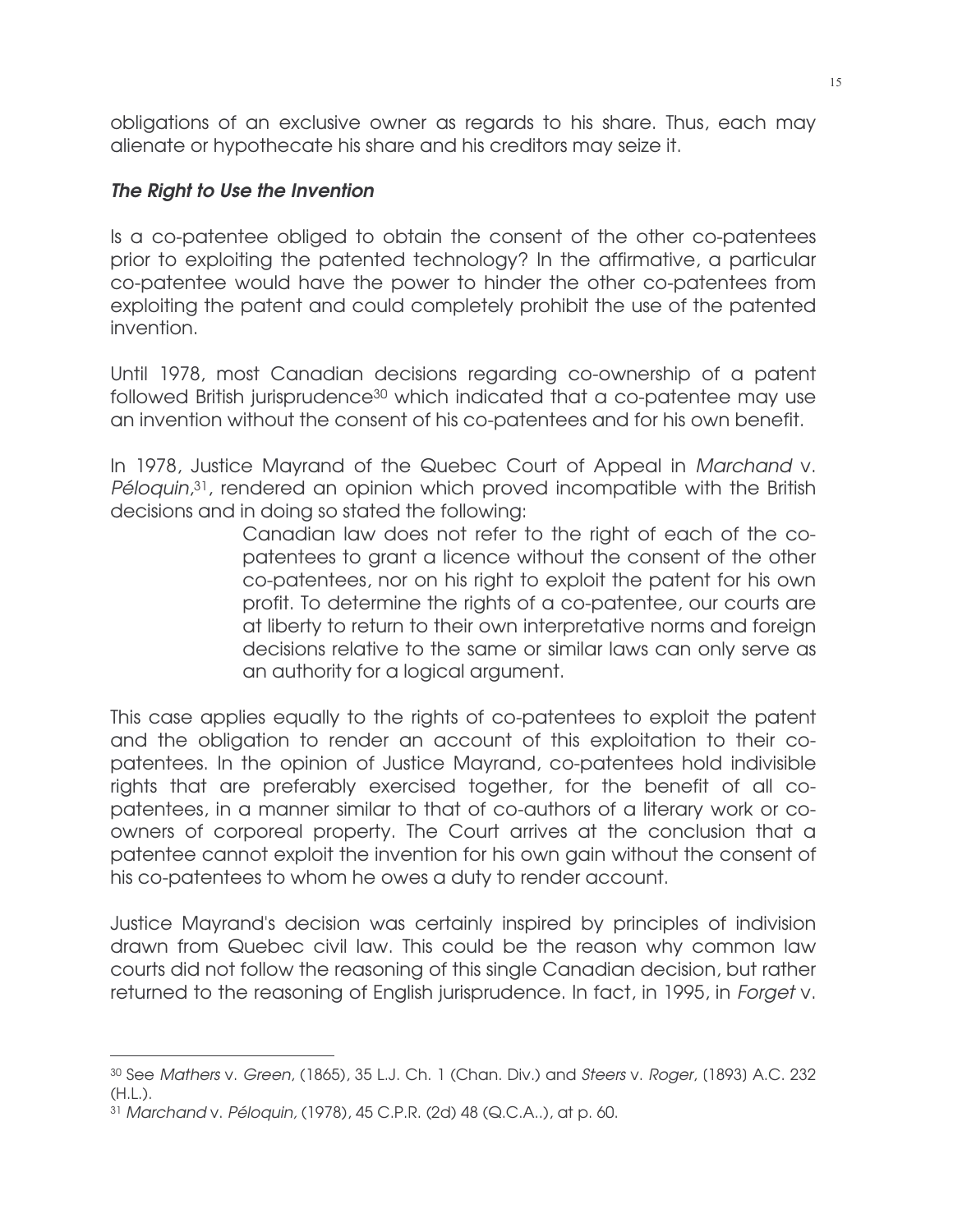*Specialty Tools of Canada, Inc.* <sup>32</sup> Justice Wood of the Court of Appeal of British Columbia stated that the obligation to obtain the consent of the copatentee and to share the profits resulting from the use of the patent was incompatible with the right of each co-patentee to exploit the invention as foreseen by section 42 of the *Patent Act*. Justice Wood thereby concluded that a patent is not infringed when a co-patentee manufactures or sells the invention within Canada without the consent of his co-patentees. The question of profits was not addressed by the Court of Appeal in this decision. Nevertheless, given that it was based on an English decision where it was found that sharing of profits was not required in the absence of an agreement between the parties, <sup>33</sup> one may predict that the Court would have chosen to follow this reasoning.

#### 4.1.2Assignment of Patents

Once the patent has been awarded it is considered property and is susceptible of being sold, assigned or otherwise alienated in a manner similar to other types of intangible property. However, section 50 of the *Patent Act* provides certain requirements concerning the assignment or licensing of an exclusive right to use a patent which are pertinent to any related due diligence.

Firstly, any such assignment must be made in writing. Additionally, for any such assignment to be opposable to third parties it must be registered with the Canadian Patent Office34. This also applies to the grant of an exclusive licence to use the patent <sup>35</sup>.

Therefore, during any due diligence it is imperative to locate and identify the inventor or inventors to ensure the validity of the chain of title between the inventor and the assignee. It may be necessary to verify the contents of any employment contracts to ensure that the inventors have assigned all the rights in any inventions to their employer. When dealing with universities or other research centres, an investigation of any co-development contract is important in order to identify any remaining rights in the technology.

<sup>32</sup> *Forget* v. *Specialty Tools of Canada Inc*. (1996), 62 C.P.R. (3d) 537 (B.C.C.A.) [hereinafter *Forget*].

<sup>33</sup> *Mathers* v. *Green, supra* note 30.

<sup>34</sup> S.50(3) & 51 *Patent Act*. (Section 51 of the *Patent Act* states that any assignment is void against any subsequent assignee unless the assignment or licence is registered as prescribed before registration of the instrument on which the subsequent assignee claims.) *Canadian Patent Office*, http://strategis.ic.gc.ca/sc\_mrksv/cipo/contact/t\_list-e.html#patent. <sup>35</sup> S.50(2) *Patent Act*.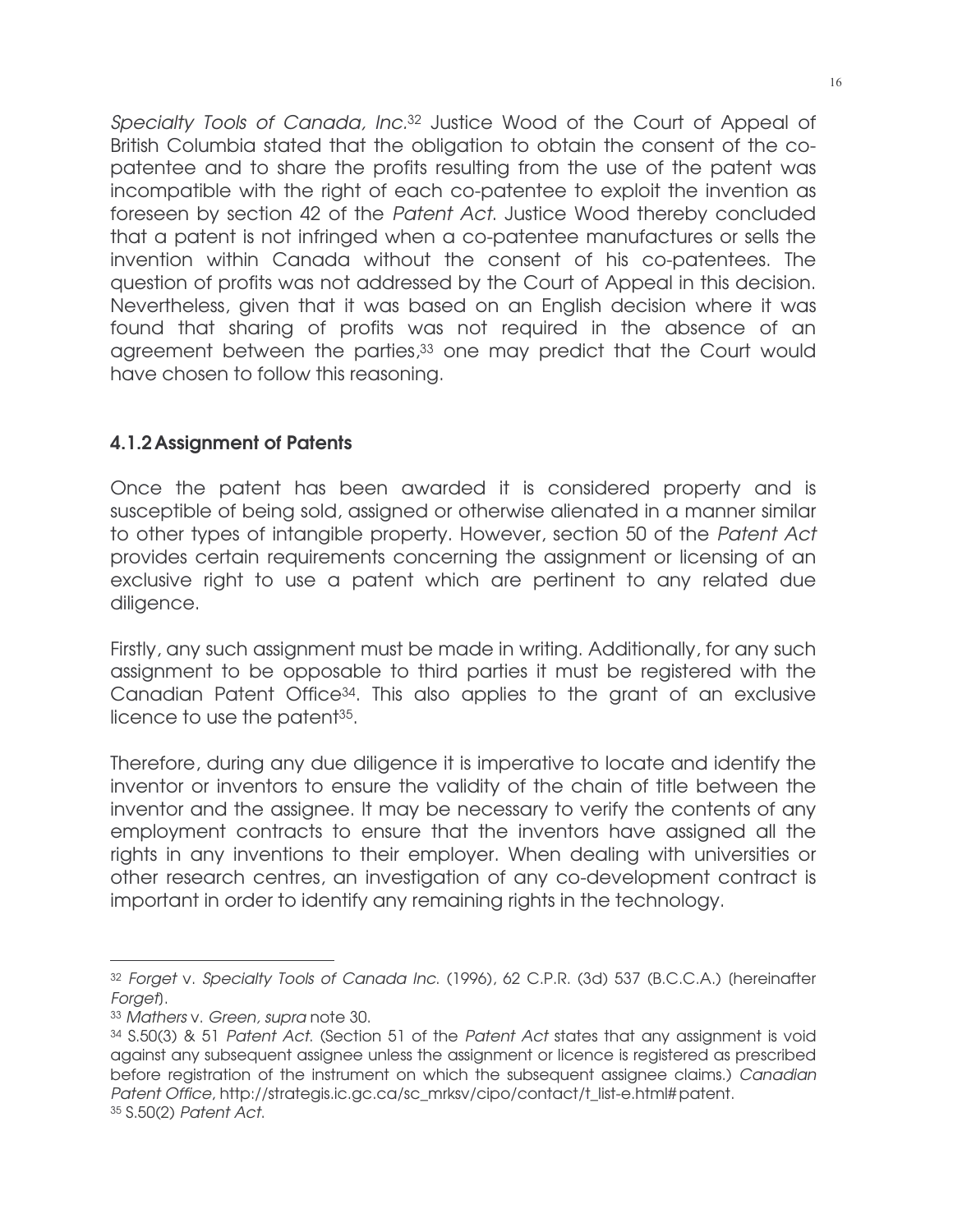When faced with the rights of one or more co-patentees, can a patentee assign a portion of his interest without the consent of the co-patentees? The answer to this question varies according to two hypotheses which were raised in *Forget*: <sup>36</sup> (1) the assignment by a co-patentee of all his interest in the patent and (2) the assignment by a co-patentee of a portion of his interest in the patent.

At common law, in the first case, the B.C. Court of Appeal considered that a co-patentee who transferred all his rights in a patent to an assignee did not dilute the rights of the co-patentees. The assignee is simply substituted for the assignor and there is no impact on the rights of the co-patentees who continue to share the patent with another person. The Court went on to conclude that the consent of the co-patentee was unnecessary in such a case. In the second case, if the assignor decides to assign a portion of his rights to one or more persons, the co-patentee of the assignor finds himself in undivided co-ownership with an increasing number of co-patentees and a corresponding dilution of his rights. The consent of the co-patentee is therefore required in such cases to guarantee that the essential characteristics of the patent, i.e. exclusivity, are maintained.

At civil law however, article 1022 of the *Civil Code of Quebec* reveals an important restriction on the right of a co-owner to assign his rights by conferring a right of redemption to the other undivided co-owners. By analogy, all co-patentees who learn that a third party has acquired, by onerous title, the share of a co-patentee, may, within 60 days of learning of the acquisition, exclude this third party from the indivision by reimbursing him the transfer price and the expenses incurred. However, it should be noted that the right of redemption must be exercised within one year from the date of the assignment. 37

It should also be noted that, although the undivided portion in a patent may be hypothecated<sup>38</sup>, this right to hypothecate is subject to the same rights of redemption in the case where a secured creditor considers selling the share or to take it in payment. 39

#### 3.1.3 Research at the Patent Office

<sup>36</sup> *Forget*, *supra* note 32.

<sup>37</sup> Article 1022 C.C.Q.

<sup>38</sup> Article 1015(2) C.C.Q.

<sup>39</sup> Article 1023 C.C.Q.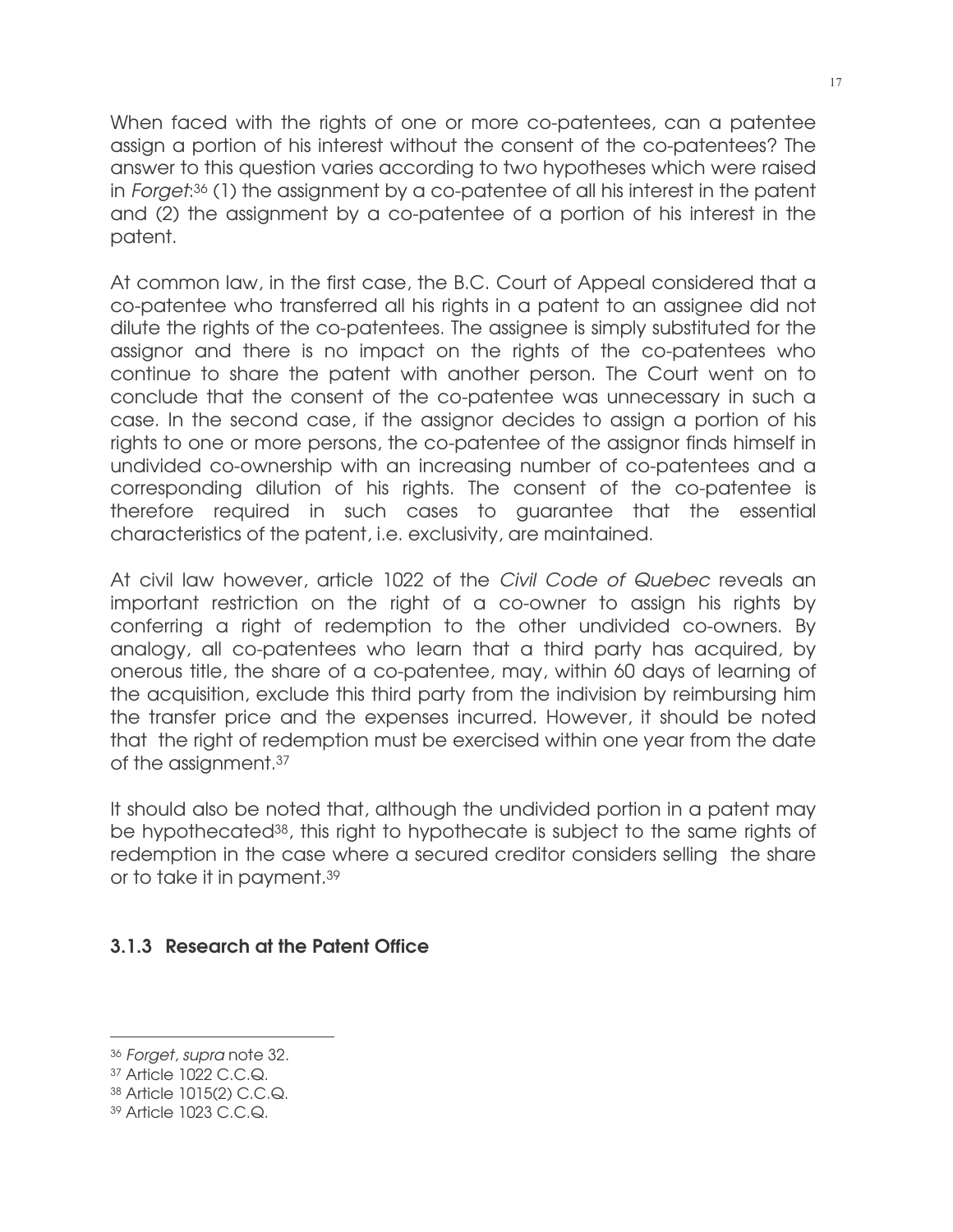The Canadian Patent Office<sup>40</sup> allows for several types of searches <sup>41</sup>, the most common being an index search using the name of the enterprise being acquired. Searching this index allows patents granted to the enterprise to be identified, as well as applications for patents that have been filed and are pending. The purchaser may also carry out a search on any assignments or licences granted by the enterprise. The *Patent Act* requires that all assignments or grants of exclusive licences be registered with the Patent Office in order to be made opposable to subsequent assignees. Further searches may be carried out to identify security interests that burden a patent or patent application.

Section 11 of the *Patent Act* also enables one to determine through the Patent Office if an application for a patent is pending in Canada upon providing the name of the inventor if available, the title of the invention and the number and date of a patent said to have been granted in a named country other than Canada.

A validity search attempts to find patents or publications that may affect the validity of claims of a patent because they would tend to make the invention obvious or anticipated. Since the scope of such search is very broad, its results will likely include patents that were not found by the Patent Office examiner in the course of the application process.

The infringement search is meant to locate claims (including product claims method and apparatus claims) in patents or patent applications that may be infringed by the commercial activities of the target company. The fact that any such process or method is patented by the target does not mean that it does not infringe on other patents, since a patent does not grant the right to do something specific, but rather the right to prevent others from doing the same.

These types of searches are of particular importance in the case where the target company's success or viability depend on the fact that its products do not infringe on others' patent rights.

#### 3.2 Trade-marks

#### 3.2.1 Introduction

<sup>40</sup> *Surpa*, note 34.

<sup>41</sup> Canadian Patent Database, http://patents1.ic.gc.ca/intro-e.html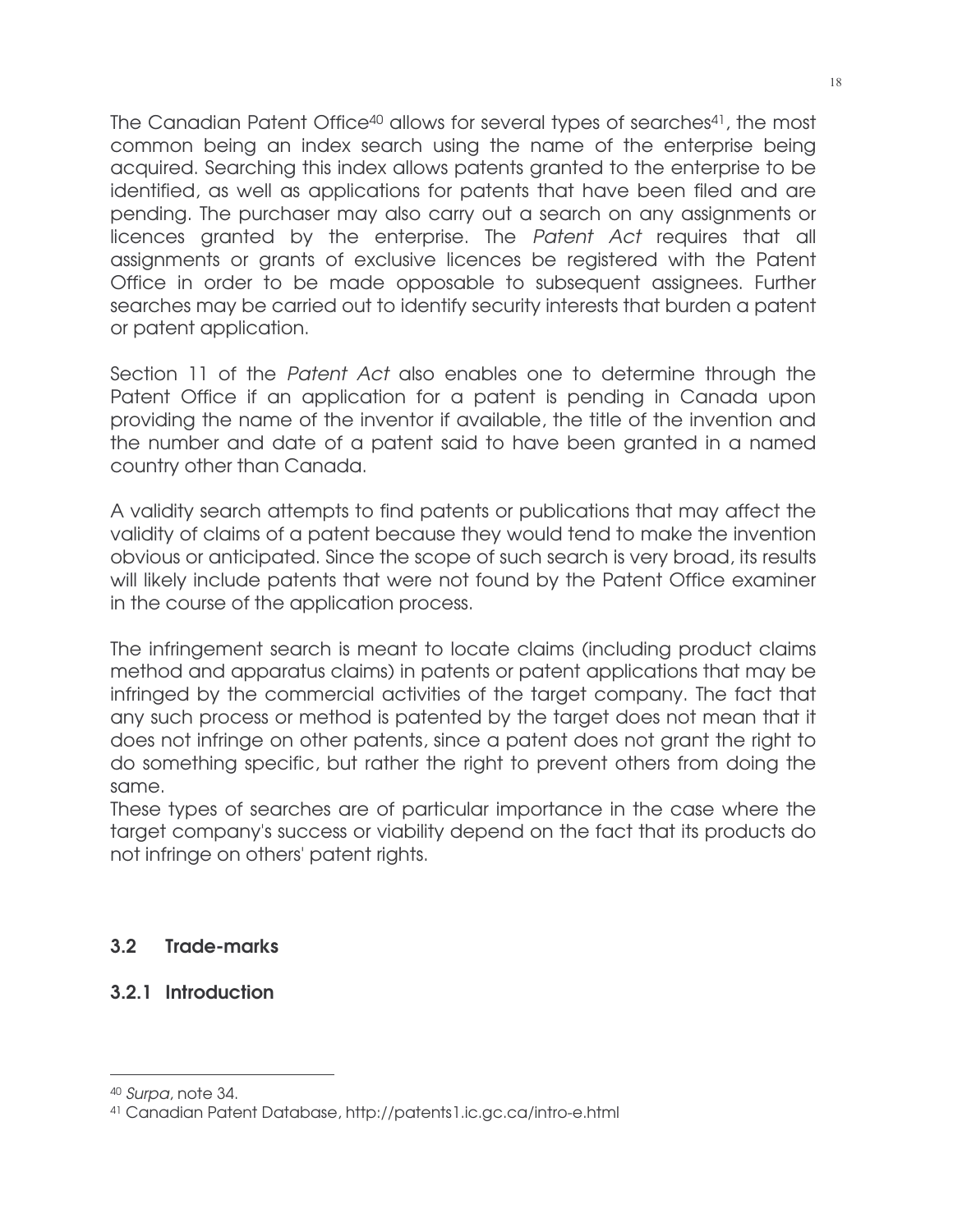A trade-mark is a word, symbol or shape (or a combination of them) used to distinguish the goods or services of a person from those of others. Trade-marks may not be used in a way that would confuse the public. Confusion may arise if a trade-mark is used in a manner that may lead to the inference that the goods or services associated with such trade-mark are in the same general class as the goods or services associated with a confusing trade-mark.

## 3.2.2 Rights through Use

There is no requirement to register a trade-mark in Canada. The use made of a trade-mark in a specific region will enable its owner to protect its market and prevent other businesses from using a trade-mark that is identical or that is likely to be confusingly similar to this trade-mark. The owner of a trade-mark therefore acquires certain rights merely through the use of the mark. However, an unregistered mark is likely to be geographically limited in scope. A registered mark, on the other hand, provides the holder with an exclusive right to use the mark throughout Canada, as long as the registration is maintained, along with a number of other advantages described hereafter.

In Canada, common law and civil law (in Quebec) rights in a trade-mark exist in addition to the rights provided by the *Trade-marks Act* 42 . The statutory jurisdiction over trade-marks is federal, while the jurisdiction of passing off is provincial, on the basis of authority of the provinces over "Property and civil rights" <sup>43</sup>. Trade-mark owners often use the common law action of passing off to restrain the activities of others. Such action may be coupled with an action for trade-mark infringement under the Trade-Marks Act, or brought separately where a statutory cause of action does not exist.

## 3.2.3 Registration

As mentioned earlier, it is not necessary to register a trade-mark under the *Trade-marks Act* in order to obtain enforceable trade-mark rights. However there are many advantages in registering a mark. It confers an exclusive right to use the trade-mark throughout Canada. It creates two statutory causes of action: (1) Action for passing off; (2) Action for trade-mark infringement and for depreciation of the goodwill attaching to the registered trade-mark pursuant to the Paris Convention<sup>44</sup>. Also, the applicant may rely on a priority

<sup>42</sup> *Trade-marks Act*, R.S.C. 1985, c. T-13. http://laws.justice.gc.ca/en/T-13/index.html

<sup>43</sup> See section 92(11) *Constitution Act*, 1867. http://laws.justice.gc.ca/en/const/index.html

<sup>44</sup> *Supra,* note 23.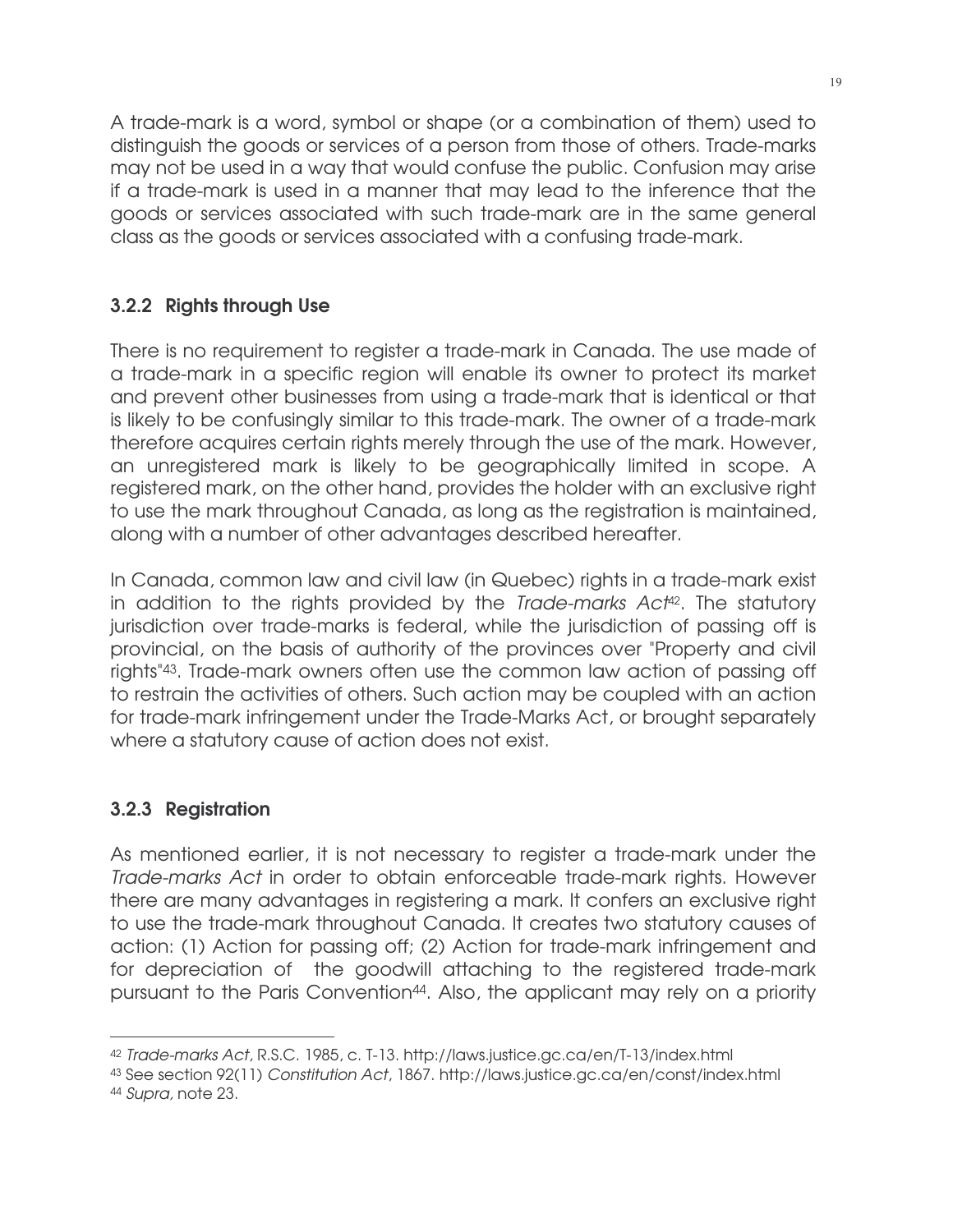filing date in Canada as its filing date in a foreign country (if application is filed within 6 months of the application in Canada). The *Trade-marks Act* also provides that the exclusive rights of a trade-mark owner are deemed infringed by a person who sells, distributes, or advertises wares or services in association with a confusing trade-mark or trade name.

Until recently, it was only possible to register a licensee as a user of a trademark if the trade-mark was registered. That requirement has since been eliminated by the amendment to the *Trade-Marks Act* abolishing the registered user system45.

## 3.2.4 Application for Registration

In general, an application for the registration of a trade-mark in Canada can be based, namely, on any of the following: (i) use of the trade-mark in Canada by the applicant (or its predecessor in title or its licensee), (ii) makingknown the trade-mark in Canada by the applicant (or its predecessor in title) so the trade-mark becomes well-known in Canada, (iii) corresponding registration (or application) in a Paris Convention country and (iv) use anywhere in the world or (v) intent to use the trade-mark in Canada by the applicant (or a licensee).

There is a period of approximately twenty (20) to twenty-four (24) months between the filing of an application and the issuance of the registration.

Once the application for registration is filed, a first step consists in the review by an examiner of the Trade-marks Office of the application for registration of a trade-mark. The role of the examiner is to make sure of the registrability and compliance with trade-mark law and practice. A trade-mark can be registered if it is not primarily merely a family name, clearly descriptive or deceptively misdescriptive, in French or English, of the wares or services and the name in any language of the wares or services. Also, the trade-mark has to be distinctive and must not create confusion with a trade-mark or trade name previously registered, made known or used in Canada.

If the trade-mark seems to be registrable to the examiner, it is published in the weekly Trade-marks Journal. Any interested party may seek to oppose the application within two (2) months of the date of publication of the applicable Trade-marks Journal. Such opposition is carried out before the Trade-marks Opposition Board where the opponent files a statement of opposition setting out its objections.

<sup>20</sup> 

<sup>45</sup> S.C. 1993 c. 15, section 69 and section 50.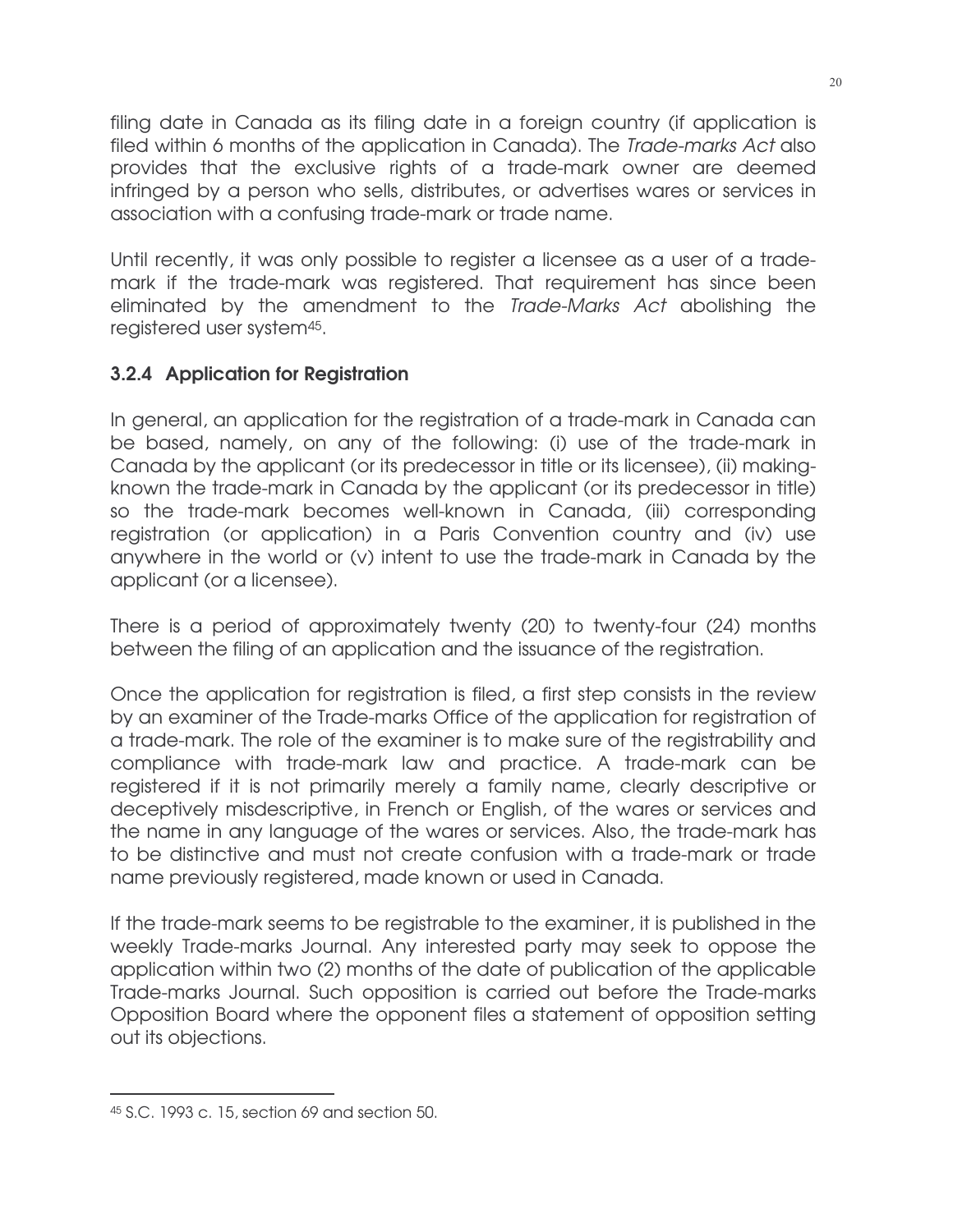## 3.2.5 Term of protection

Registration of a trade-mark in Canada is valid for consecutive fifteen (15) year terms. As the terms may be renewed any number of times, the protection afforded by registration may be of an infinite length. In certain situations it may prove of interest to trade-mark owners to take advantage of the provisions of the *Criminal Code* with respect to the protection of trademark rights <sup>46</sup>.

## 3.2.6 Limits on Trade-mark Enforcement

Some limits to the validity of a registered trade-mark are defects in registration, adverse changes in the distinctiveness of the trade-mark, loss of distinctiveness or failure to use the trade-mark.

## 3.2.7 Review of Marking in Association with Trade-marks

The *Trade-marks Act* does not contain any section requiring that marking be used in association with trade-marks. However, it has been recommended that trade-marks be properly marked whether they be registered or simply adopted. Marking is especially important when a trade-mark is used under licence.

Five symbols may be used for marking purposes:

- **-** ® : Should be used when the trade-mark is duly registered;
- Should be used when the trade-mark is adopted (used without registration) or has been filed for registration with the Trade-Marks Office;
- **-** \* : Used when a trade-mark is adopted (used without registration);
- **-** md : Used in the French language only. Means that the trademark is registered (marque déposée);
- **-** mc : Used in the French language only. Means that the trademark is adopted (used without registration) or has been filed for registration with the Trade-Marks Office (marque de commerce).

These symbols should appear to the right of the trade-mark and must refer to a legend describing which entity is the owner of the trade-mark:

<sup>46</sup> See section 406 and following of the Canadian *Criminal Code*, L.R.C. 1985, ch. C-46.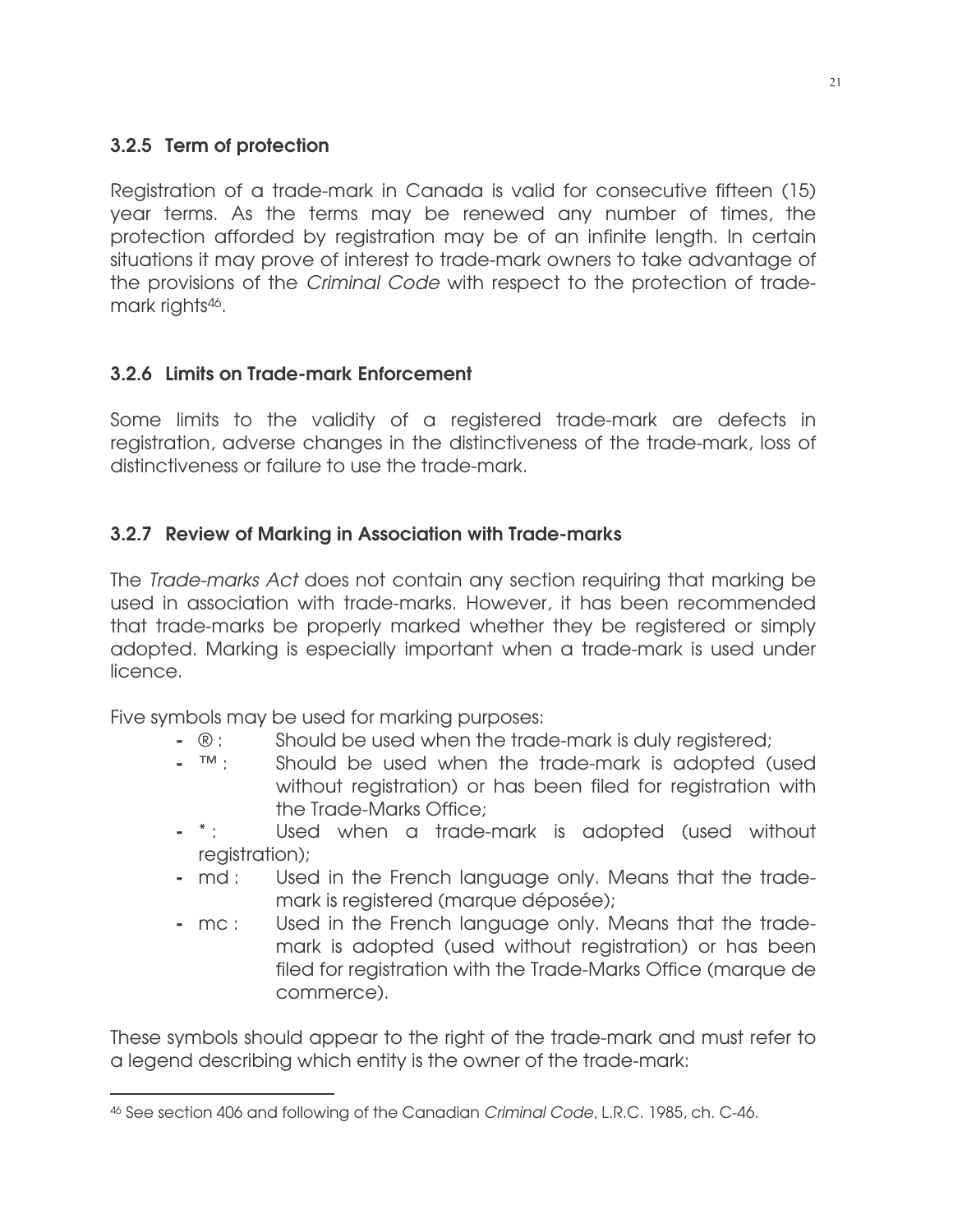- **-** "Registered trade-mark of [name of owner]"; or
- **-** "Registered by or [name of owner]"; or
- **-** "A trade-mark of [name of owner]".

The trade-mark associated with the products or services sold or offered in Canada must, by application of the *Consumer Packaging and Labelling* Ac<sup>†47</sup>, be identified in the two official languages, English and French. In the French language, the legend should therefore read as follows:

- **-** "Marque de commerce enregistrée de [name of owner]"; or
- **-** "Enregistrée par [name of owner]"; or
- **-** "Marque de commerce de [name of owner]".

The ® symbol can be used only if a trade-mark is registered. If the products and/or services are exported or offered in the United-States, the ® symbol can be used only if the owner of the trade-mark has a duly registered trademark in the United-States. If it is not the case, the following symbols must be used: ™ or \*.

If the trade-mark is used under licence, the following legend should be associated with the trade-mark by application of section 50 of the *Trade-Mark Act*:

- **-** "Trade-mark of [name of owner] used under licence by [name of licensee]"; or
- **-** "Registered trade-mark used under licence by [name of licensee]"; or
- **-** "A trade-mark used under licence by [name of licensee]".

# 3.2.8 Assignment of Trade-marks

Trade-marks may also be sold like any other property. However, if the trademark is registered, the sale must also be registered with the Trade-marks Office. A trade-mark may be licensed or franchised through an agreement by and between the interested parties. However, to ensure that a trade-mark does not lose its distinctiveness, the owner of the mark must, by contract, maintain control over (i) the characteristics and the quality of the merchandise or services offered in connection with the trade-mark, (ii) the use of the trade-mark, and (iii) the advertisement or the display of the trade-mark. The owner must also in fact ascertain these rights to maintain the distinctiveness of the trade-mark.

<sup>47</sup> *Consumer Packaging and Labelling Act,* (R.S. 1985, c. C-38). http://lois.justice.gc.ca/en/C-38/32545.html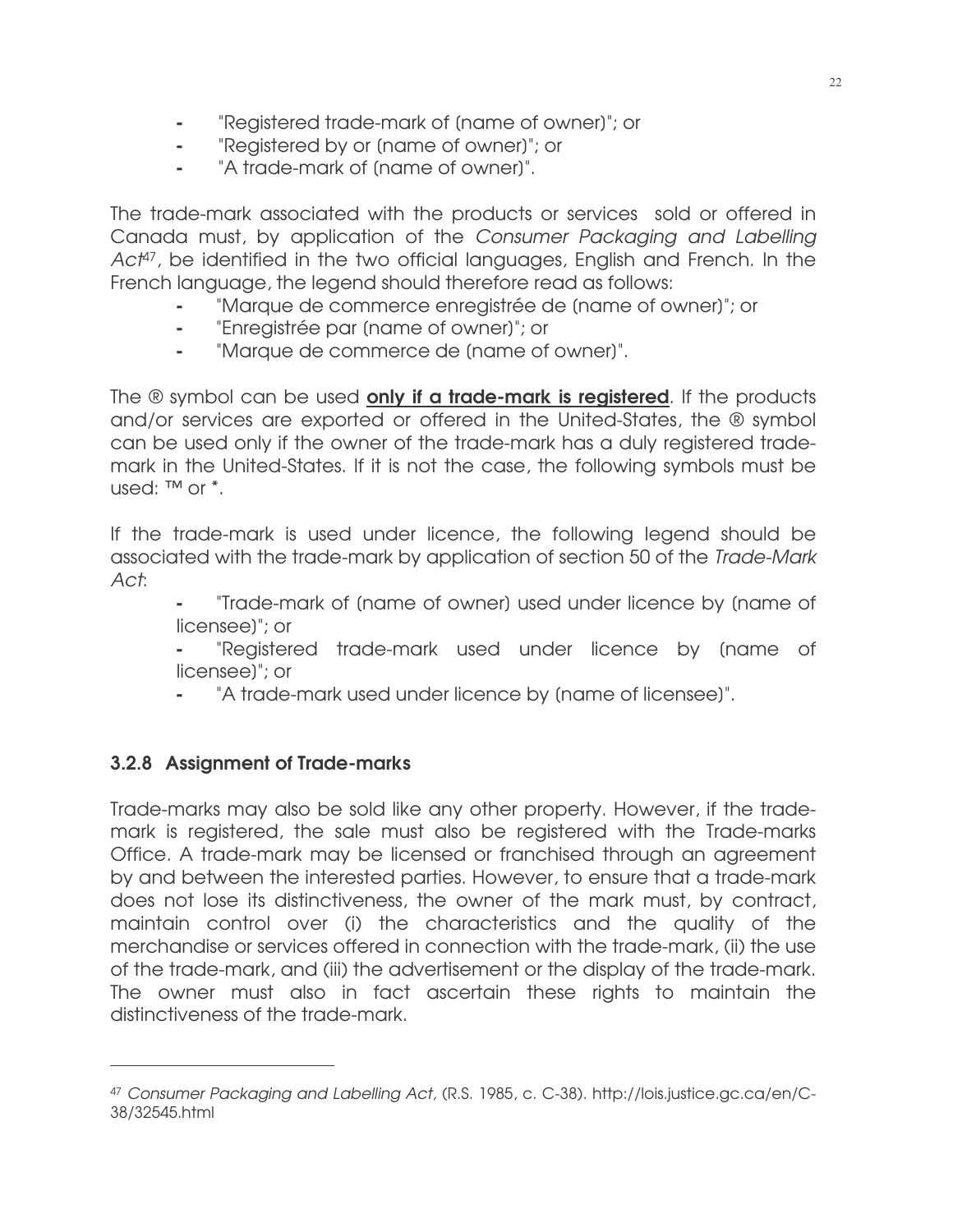In the case of a sale of a trade-mark, the parties must prepare an assignment document indicating the change of ownership of the trade-mark. The Registrar, on being furnished with evidence satisfactory to him of the transfer will then, by virtue of subsection 48(3) of the *Trade-marks Act*, register such transfer.

### 3.2.9 Research at the Trade-marks Office

Trade-marks in Canada may be registered with the Trade-marks Office48. As stated above, registration of a mark with the Trade-marks Office provides the holder with an exclusive right to use the mark throughout Canada as long as the registration is maintained, along with a number of other advantages.

Similar to patents, a number of searches <sup>49</sup> may be carried out at the Trademarks Office: (i) An index search may be conducted as a first step in a commercial transaction; this type of search is made to determine trade-mark registrations and pending applications for registrations recorded in the name of a person; (ii) a registered user search of the records permits to point out instances in which third parties had been authorized to use a particular trademark or if the company had been licensed to use trade-marks of third parties prior to the amendments to the *Trade-marks Act* abolishing the authorized user registration obligation; (iii) an opposition search may also be done in order to see if opposition applications are pending. It is also possible to verify documentation relating to security interests recorded against a trade-mark registration or application. This type of search is not always reliable since the information is not recorded against title; therefore, it is important to review the file history.

However, it should be noted that, as there is no requirement to register a trade-mark, it is likely that any search at the Trade-marks Office will be incomplete. Additional searches outside of the Trade-marks Office may be necessary to provide a more complete picture.

# 3.3 Copyright

Copyright is the protection of the expression of creativity that can be a literary, artistic, musical or dramatic work. Upon the creation of an original work that is fixed intangible form, copyright occurs automatically and the

<sup>48</sup> Trade-mark Office; http://strategis.ic.gc.ca/sc\_mrksv/cipo/tm/tm\_main-e.html

<sup>49</sup> Canadian Trade-mark Database, http://strategis.ic.gc.ca/cgi-bin/sc\_consu/trademarks/search\_e.pl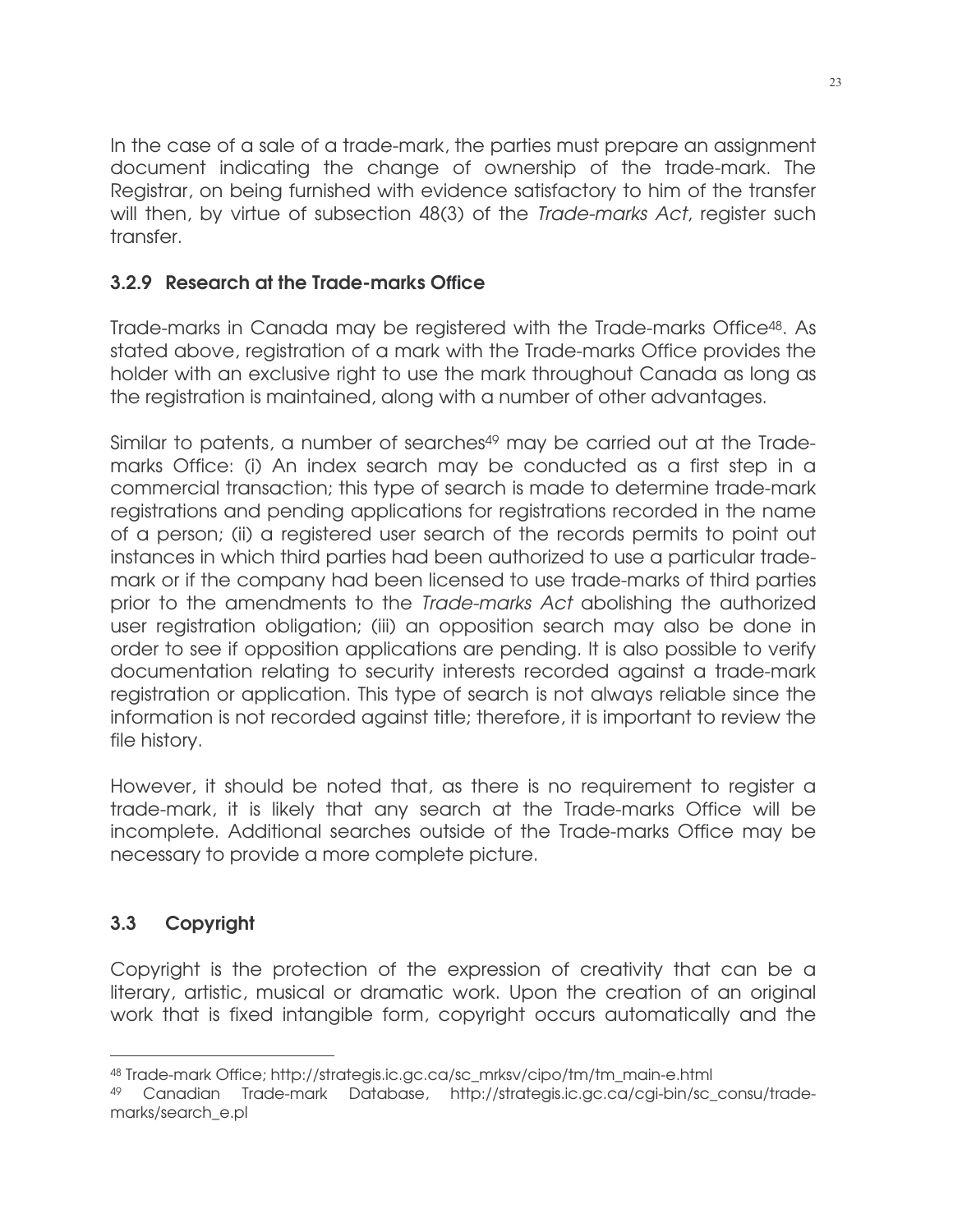benefits of a certain protection arises, giving its creator different rights. Neither notice nor registration is needed to automatically extend copyright protection in Canada as it is the case in many other countries of the world. Therefore, very few businesses register copyright, unless the work is valuable. The essential concept of copyright is that there is no protection for the ideas or concepts themselves, only for their expression.

In Canada, copyright is a statutory right that exists solely under the *Copyright Act <sup>50</sup>*. The federal parliament has exclusive jurisdiction over copyright. However, provincial law will apply as suppletive law with respect to the sale, transfer, lease or licence of copyrights as such transactions fall under the provincial jurisdiction of "Property and civil rights" <sup>51</sup>.

## 3.3.1 Rights

Simply put, copyright means the sole right to produce a work or any substantial part thereof in any material form whatsoever. It also includes the sole right to perform the work or any substantial part thereof in public, to produce, reproduce, perform or publish any translation of the work. In the case of a literary, dramatic or musical work, it includes the right to make any sound recording, cinematographic film or other contrivance by means of which the work may be mechanically reproduced or performed or in the case of computer programs, the sole right to license the computer program.

In addition, the copyright holder has the sole right to authorize the commission of the above acts. The sole right to authorize these acts is a separate and substantive right which means that the copyright owner is not the only person entitled to reproduce the entire work or any substantial part thereof, but also the only person that can properly authorize a third party to produce or reproduce the entire work or any substantial part thereof.

## 3.3.2 Term of protection

In general, copyright subsists upon creation of the work for the life of the including up to the end of the year in which the author dies (because copyright protection always ends on the last year of protection) plus fifty (50) years.

<sup>50</sup> *Supra*, note 2.

<sup>51</sup> *Supra*, note 43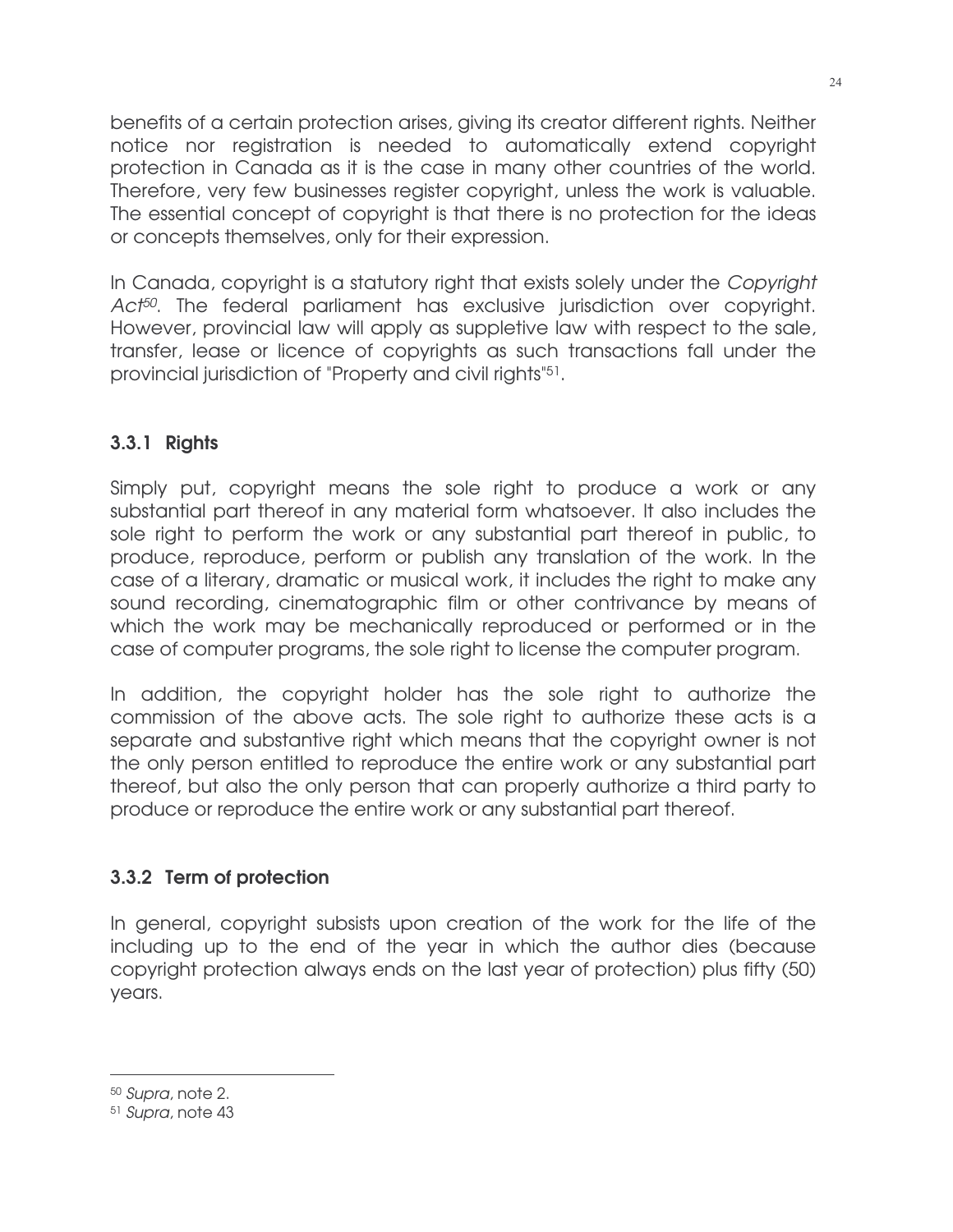In the case of more than one author (joint authors), the term of protection of copyright in the work is the life of the author who dies last including up to the end of the year in which he dies plus fifty (50) years.

In the case of an unknown author the term of protection of the copyright will be the earlier of either (i) the end of the year of first publication plus fifty years or (ii) the end of the year of the making of the work plus seventy five (75) years.

When the author dies, in the case of an unpublished work, it depends on the date of death of the author. If the author died after January 1st, 1999, the term of protection of the copyright will be the end of the year of first publication, public performance, or communication plus fifty (50) years. If the author died before January 1st, 1999, the term of protection of the copyright will be the end of the year in which the author died plus fifty (50) years.

If the author of a work died before September 1st, 1949, the term of copyright protection will be five (5) years following December 31st, 1999, independently of any publication, public performance or communication. In other words, every work for which the author died before September 1st, 1949 will become public and will no longer benefit from copyright after December 31st , 2004.

In the case of photographs the term of copyright protection will be the remainder of the year of the making of the initial negative or plate of the initial photograph plus fifty (50) years.

Where the copyright belongs to her majesty, the term of protection will be the end of the year of the first publication of the work plus fifty (50) years.

In the case of joint authorship where authors are nationals of any country, other than a country that is party of the North American Free Trade Agreement, the term of protection will be the shorter term of protection granted among the different systems.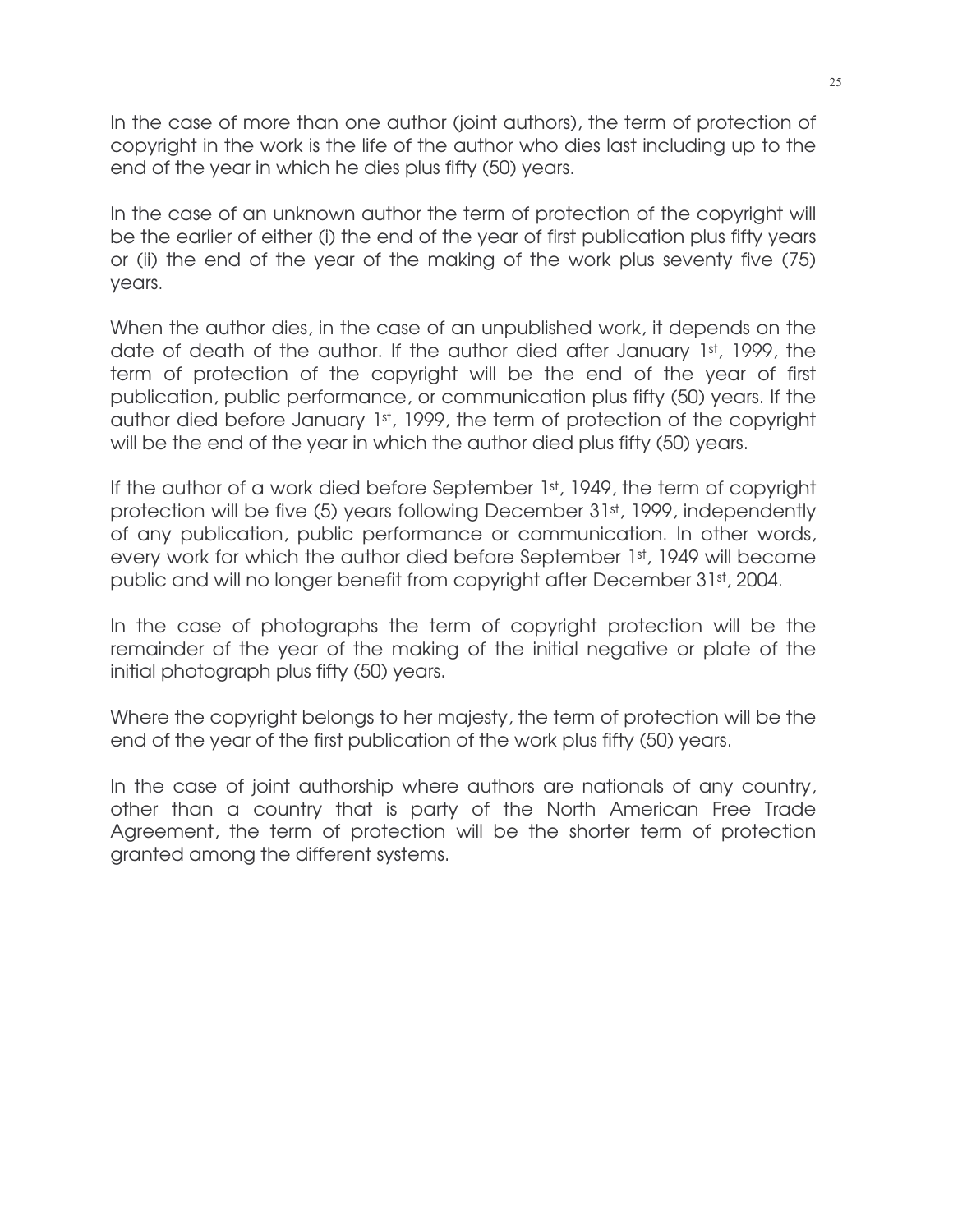For cinematographic works in which the arrangement or acting form or the combination of incidents represented give the work a dramatic character, the term will subsist for the same period as for a dramatic work. In the other cases, the copyright protection will subsist:

- if published, the end of the year in which the work was first published plus fifty (50) years;
- if not published, the end of the year of its creation plus fifty years (if still not published).

# 3.3.3 Registration

There is no formal requirement to confirm the existence of a copyright by registration. However, Canada has a registration system which has the advantage of providing the holder of a registration certificate with a number of presumptions in his favor, including presumptions as to (i) the validity of the copyright subsisting in the work, (ii) the ownership of the copyright by the registered owner, and (iii) the knowledge on behalf of third parties of the subsistence of copyright in a given work. Absence of registration does not preclude the copyright owner from filing an action into court.

The owner can obtain registration by submitting at the copyright office, an application filed in a specific form with payment of the prescribed fees. There is no examination and no requirement to file a copy of the work.

# 3.3.4 Ownership

Except in specific circumstances, the author of a work is presumed the first owner of the copyright subsisting in a work. The most important exception to this rule is the case of a work "made in the course of employment". Where a work is made in the course of employment or apprenticeship the person by whom the author was employed retains title as first owner unless a written agreement to the contrary exists between the parties. It should be noted that this concept of "made in the course of employment" does not extend to consultants or independent contractors. Apart from this particular case, however, the ownership of copyright remains with the first author of a work until such time as it is assigned in writing.

## 3.3.5 Limits

Copyright prohibits the reproduction of an original work. It does not however prohibit the independent creation of a similar work. This complicates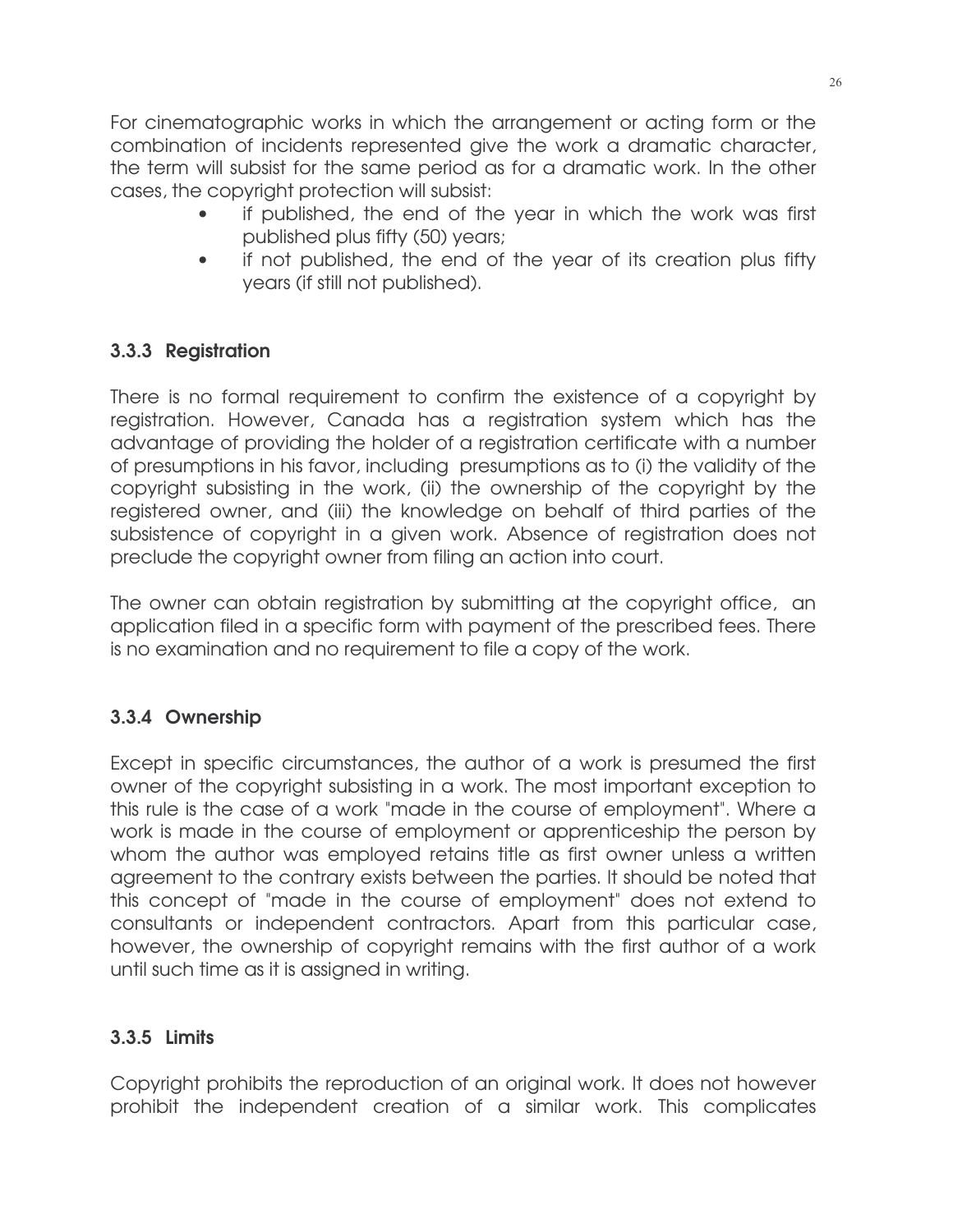enormously any verification carried out in due diligence. It is suggested, therefore, to insist that the assignor remain responsible if it later comes to light that the works in question are in fact infringing copyright of a third party.

# 3.3.6 Due Diligence

The first step in any due diligence related to copyright is to examine the chain of title of the works in question to ensure that the vendor possesses the right of ownership. The *Copyright Act* confers the right of ownership in the work to the titulary of the work from the moment of its creation. In fact, any registration of copyright confers only a rebuttable presumption of ownership. Of note is subsection 13(3) of the *Copyright Act*, which creates, as seen above, a presumption, in absence of an agreement to the contrary, that ownership in works created by an employee during his employment are the property of the employer. However, an important deviation from this principle applies in the case of consultants who are hired from time to time by an enterprise. In the absence of an agreement to the contrary there is a presumption that the rights in any works created during the course of the agreement are vested in the consultant and not the employer.

# 3.3.7 Assignment of Copyright

Assignment of copyright provides another exception to common law or civil law (in Quebec) by requiring a written document signed by the assignor attesting to the assignment of copyright. As copyright is not subject to any formal requirements of registration, neither is the assignment of copyright. However, it is recommended to register any and all rights in a work and to register any assignment during the acquisition of an enterprise. An assignee may find his assignment declared null in the face of a third party in good faith who acquired the rights in the work for value and who registered the assignment prior to the registration of that of the assignee52.

In the event of a silent agreement as to the transfer of copyright in a work, the transfer of copyright will generally not be implied. However, a general clause regarding the assignment of all the intellectual property rights necessary to operate a corporation would normally include copyright. Furthermore, the transfer of a physical object does not imply the transfer of its copyright.

# 3.3.8 Insolvency

<sup>52</sup> Subsection 57(3) of the Copyright Act.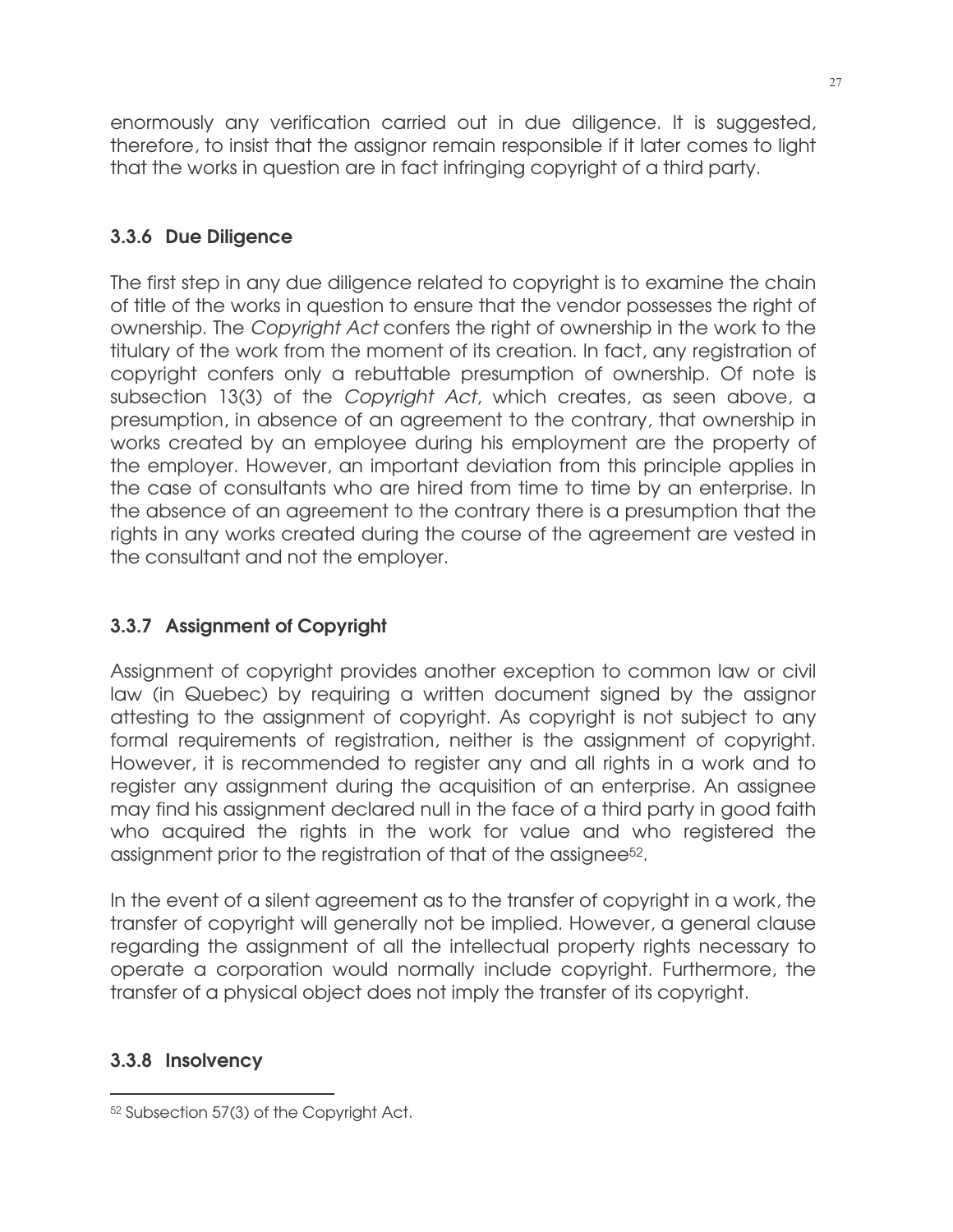The *Bankruptcy and Insolvency Act <sup>53</sup>* specifies at section 83 that in the case of insolvency of the assignee, all assigned copyrights or interests in a copyright automatically return to the author. However, the work must not have caused expenses or been published, if so, the *Copyright Act* specifies repurchase terms in favor of the author. It is important to note that any agreement to the contrary entered into with a bankrupt is null and void.

## 3.3.9 Moral Rights

The *Copyright Act* also creates moral rights in a work which benefit only the author. Moral rights relate to the right to the integrity of the work and the right to paternity in respect of the work. In essence, moral rights in a work may restrict the modification or exploitation of a work after it has been sold or licensed by enabling the author to prohibit an assignee from defacing the work and to reclaim the work under certain circumstances. An author's right in the integrity of a work is only infringed where the work is, to the detriment of the honor or the reputation of the author, either distorted, mutilated or otherwise modified, or used in association with a product, service, cause or institution. <sup>54</sup> This may prove important when modifying a given software for instance. Note that moral rights extend also to the use of a pseudonym and even the right to remain anonymous.

Moral rights cannot be assigned but the *Copyright Act* foresees that an author can renounce to his moral rights in a work. This renunciation may have the same or different terms than the assignment. In any case, it is recommended to ensure that the owner of the rights in the work also obtain a clear renunciation by the author of his moral rights in the work. In the absence of such waiver in the assignment agreement, it is recommended to have the vendor sign an agreement to obtain such a renunciation.

# 3.3.10 Research at the Copyright Office

A number of different types of searches can be carried out at the Copyright Office. The index search may be used to locate the copyright registered by name and may determine what copyright has been granted or transferred. A title search may be used to reveal any licences and security interests that affect the copyright in a work.

<sup>53</sup> R.S.C. 1985, c. B-3. http://laws.justice.gc.ca/en/B-3/index.html

<sup>54</sup> Sheldon Burshtein, *Intellectual Property Due Diligence in Commercial Transactions* (1994), 11 CIPR 91 at p.120.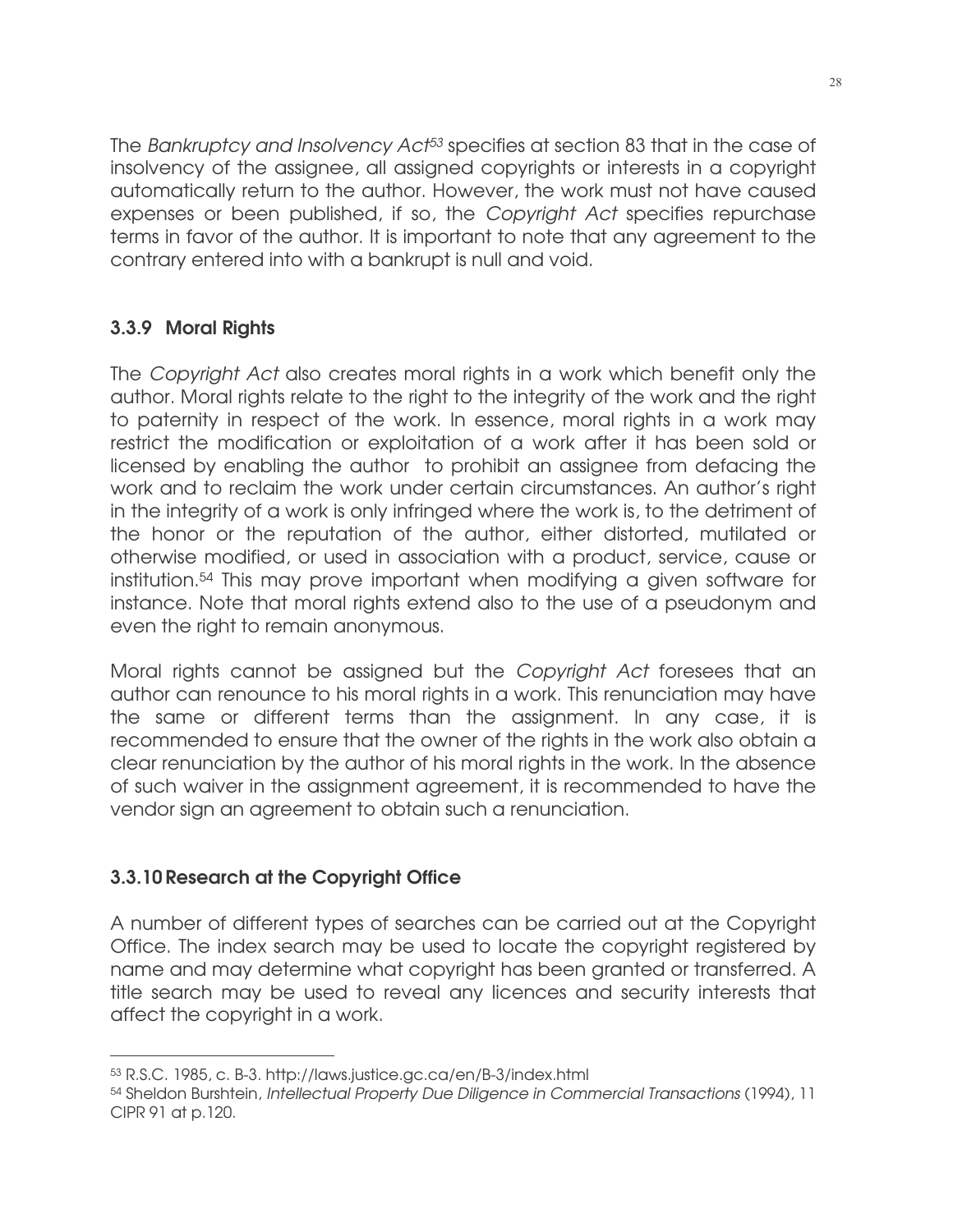As for the limits of such searches, in practice, searches carried out in the Copyright Office provide only little information, since the majority of copyrights are not registered, with the exception of enterprises whose activities rely greatly on the protection afforded by copyright.

Applications for registration are not available for searching. Also, records at the Copyright Office may contain errors that may affect reliability of the search.

## 3.3.11 Marking in association with Copyright

It is recommended that work distributed to the public be properly marked by indicating the familiar copyright notice: "©, [year of first publication], [name of the owner).

## 3.4 Trade Secrets

## 3.4.1 Definition of Trade Secrets

No specific legislation in Canada defines what constitutes a trade secret. A number of authors have held that a trade secret consists of information, including formulas, procedures, methods, techniques, or compounds used in the business of an enterprise which is not in the public domain and has an economic value. 55

At common law, trade secret means information including but not limited to a formula, pattern, compilation, program, method, technique, or process, or information contained or embodied in a product device or mechanism which:

- 1. is, or may be used in a trade or business,
- 2. is not generally known in that trade or business,
- 3. has economic value from not being generally known, and
- 4. is the subject of efforts that are reasonable under the circumstances to maintain its secrecy. 56

At civil law (in Quebec), the case of *Positron Inc. v. Desroches et al.*, 57 confirmed that the common law cases were applicable in the province of Quebec. Mr. Justice Biron went on to propose the following definition:

<sup>55</sup> Pierre Coté & Alexis Bergeron, *La proprieté intellectuelle au Quebec: financement et réalisation*, (1998) McMaster-Meighan.

<sup>56</sup> Institute of Law Research and Reform, Trade Secrets, Report No. 46 (Edmonton: Institute of Law Research and Reform, 1986) at 256.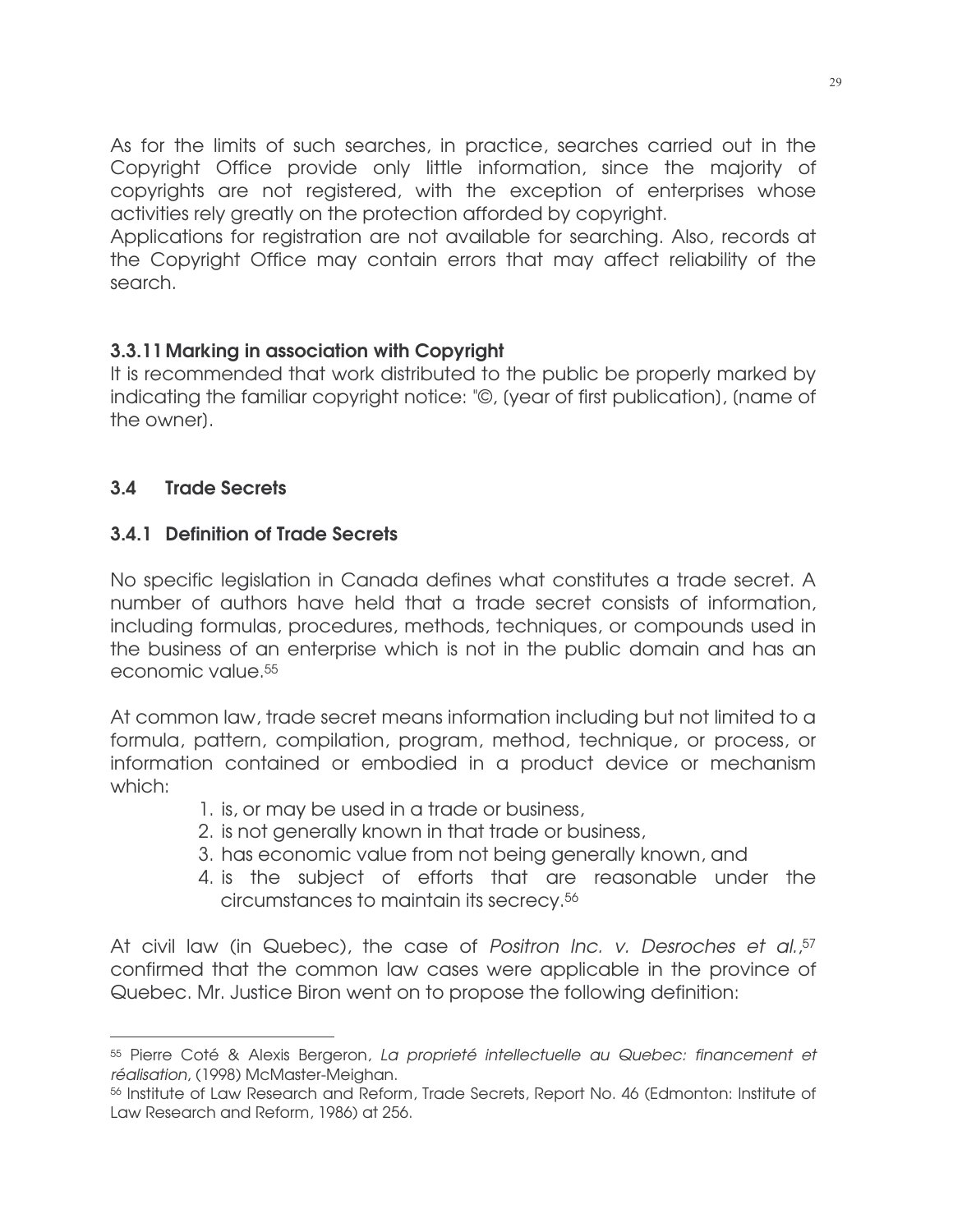"Trade secrets are usually formulas, manufacturing processes unique to its owner and which have been revealed confidentially to an employee. This is not experience acquired by an employee but, more exactly, knowledge or know-how belonging to the employer and revealed by him for the sole purpose of permitting the employee to produce what the trade secret enables him to do. Included in this category are chemical formulas, recipes, manufacturing technologies (...)". [translated]

The notion of trade secret may be defined broadly to include know-how and confidential information, i.e. all confidential information belonging to a business that provides the holder with an economic advantage over a competitor. This information may consist of knowledge (or know-how) of a technical nature as well as client mailing lists, reports on strategic development, etc...

Given that a trade secret is, in essence, information, it implies that once a trade secret is known or discovered by someone else, there is no concrete mean by which this person may be divested of it. It also means that the fact that a trade secret is transferred to a buyer along with other intellectual property assets does not deprive the seller from its ability to use this information in the course of its business, unless contractual obligations prevent it from doing so.

The persons who benefit from trade secrets bear the risk of losing that benefit and being prevented from using the trade secret if a third party obtains a patent for the same subject-matter. When technical information is kept secret, a third party may develop the same innovation on its own and seek patent protection for it. In this scenario, the person benefiting from the trade secret could not invoke prior art or non-obviousness in order to invalidate the patent claim if the use that was made of the trade secret was not disclosed or deemed disclosed to the public. The person who was using the information without patent protection could then be precluded from using the information it developed, discovered or acquired, even if it was using it before the patent owner.

Obviously, not all information to which an employee will be exposed in the course of his work is confidential. Even when it is confidential, in many cases it will not benefit from any protection subsequent to the rupture of the employment contract in the absence of an implied duty of confidentiality (e.g. with respect to senior employees) or of a restrictive clause in the

<sup>57</sup> [1988] R.J.Q. 1636 at 1653.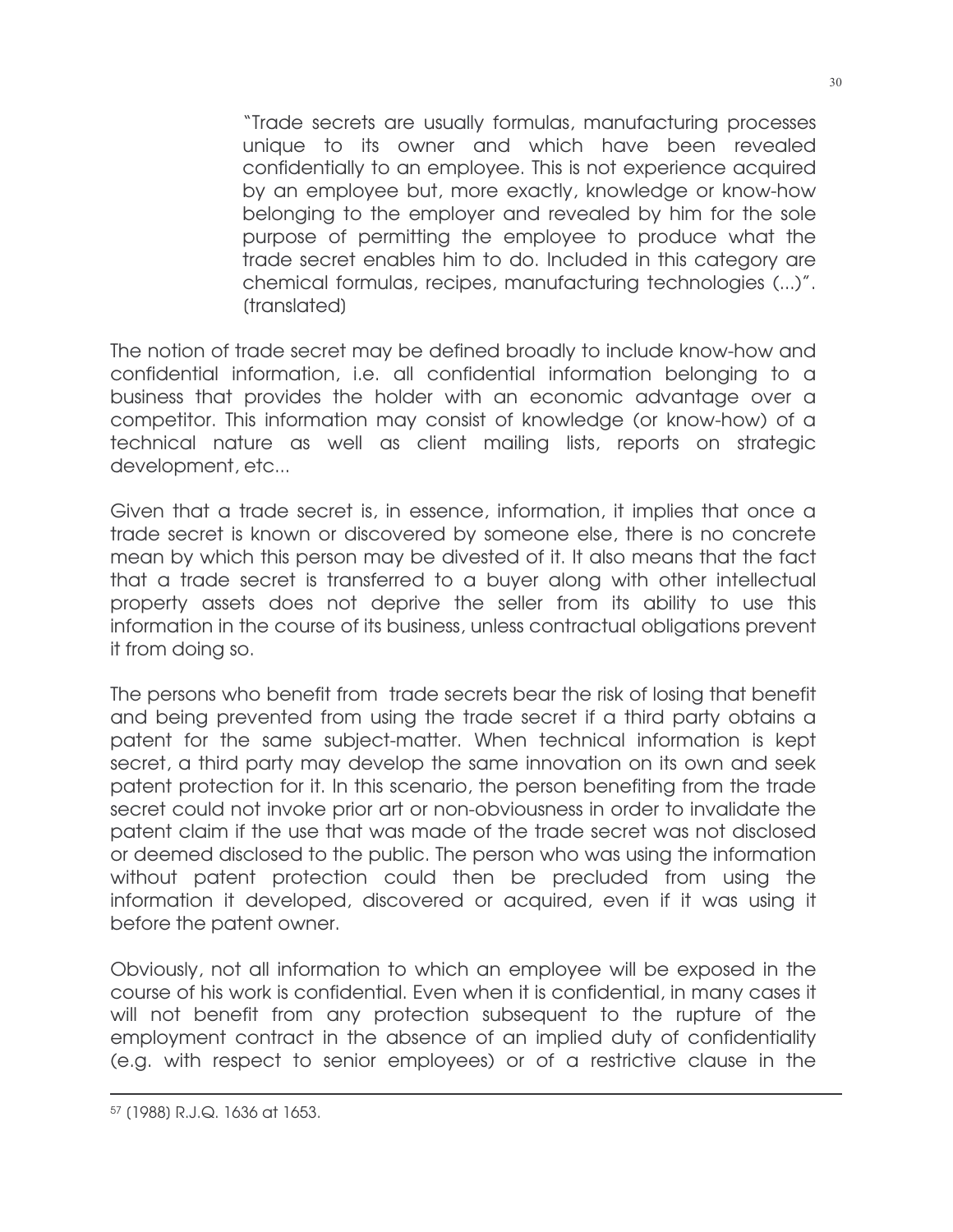employment contract or dismissal agreement. Only if the information is of a nature so confidential that it can be assimilated to a trade secret will it benefit from protection at law.

Although the requirements may vary slightly from one country to the other, the following protective measures can be considered as the main guiding principles to comply with in order to maintain a sufficient level of protection of the trade secrets of an enterprise:

- 1. Making sure that the information that the enterprise wants to protect as trade secret is not generally known outside the enterprise;
- 2. Assessing the extent to which employees and other people involved in the production of the wares or the provision of the services have knowledge of the information that the enterprise wants to protect as trade secret;
- 3. Maintaining and reviewing the measures that were taken to keep the information confidential on a regular basis;
- 4. Measuring the value of the information that the enterprise wants to protect as trade secret, both for itself and for its competitors.
- 5. Keeping track of the investments and efforts that were made by the enterprise during the process of developing the trade secret.
- 6. Evaluating the investments and efforts that would be required by a third party to obtain the information or to duplicate on its own the benefits derived from the information that the enterprise wants to protect as trade secret.

Even if these are the measures that are generally recognized by jurisprudence, they should not been considered as an exhaustive list of all the possible means to protect trade secrets

## 3.4.2 Enforcement of Trade Secret Rights

Trade secrets, know-how and confidential information are also considered part of the intellectual property of an enterprise. They differ however from other types of intellectual property in that they do no receive any specific legislative protection. Nevertheless, in the event that trade secrets, know-how or confidential information are illegally divulged or communicated to a third party, civil remedies may potentially be available in the form of damages and injunctions.

More specifically, in a breach of confidence case, the focus is on the loss to the plaintiff and, as in tort actions, the particular position of the plaintiff must be examined. The objective is to restore the plaintiff monetarily to the position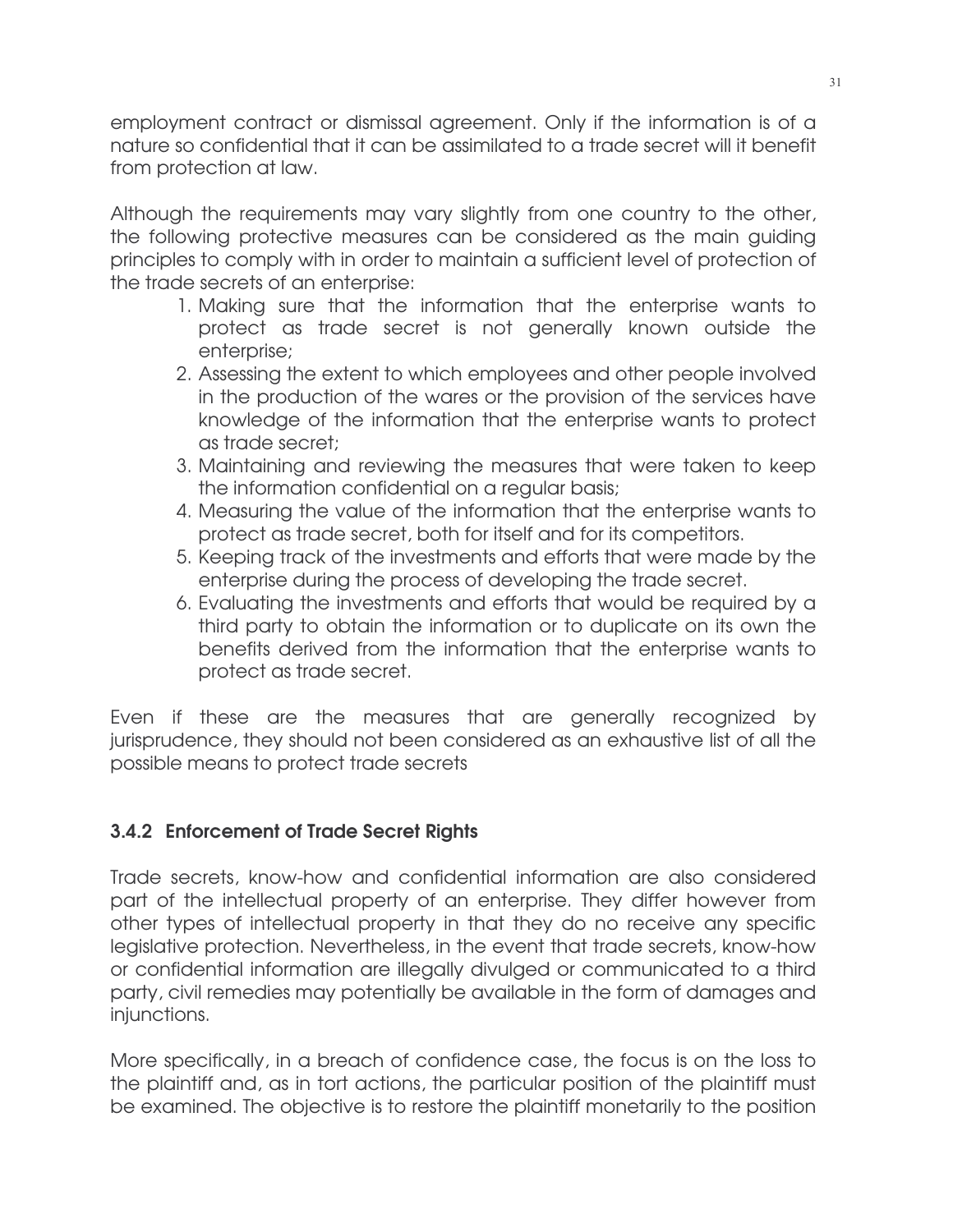he would have been in if no wrong had been committed and is generally achieved by an award of damages.

Of particular importance in the province of Quebec is the "Springboard Theory". This theory was expressed in *Terrapin Ltd. v. Builders Supply Co. (Hayes) Ltd. <sup>58</sup>*:

> "... a person who has obtained information in confidence is not allowed to use it as a springboard for activities detrimental to the person who made the confidential communication, and springboard it remains even when all the features have been published as can be ascertained by actual inspection by any member of the public... The possessor of the confidential information still has a long start over any member of the public... It is, in my view, inherent in the principle upon which the Saltzman case rests that the possessor of such information must be placed under a special disability in the field of competition to ensure that he does not get an unfair start."

When confidential information or trade secrets have leaked to a competitor, the application of the Springboard Theory will protect the "head start" held by the owner of this information and trade secrets and will "set back" those who illegally gained access to and used the information.

# 3.4.1 Assignment of Trade Secrets

Strictly put, a trade secret may not be sold since it is not a "property" but merely proprietary rights acquired by contract, both from a common law and civil law perspective. From a practical standpoint however, it is always possible to transfer confidential information. The transfer can be made with or without restriction upon the transferor, and in the latter case, the transferor may continue to use the trade secret. The transferee wishing to have exclusive rights must ensure by way of an agreement that the transferor will (i) maintain the confidentiality of the information and (ii) undertake not to use the trade secret so transferred.

# 3.4.3 Nature of the Right

The commercial advantages that an enterprise may derive from confidential information (including trade secrets) reside in its capacity to keep such information secret and prevent others to gain access to it. Therefore, such

<sup>58</sup> [1967] R.P.C. 375 at 377.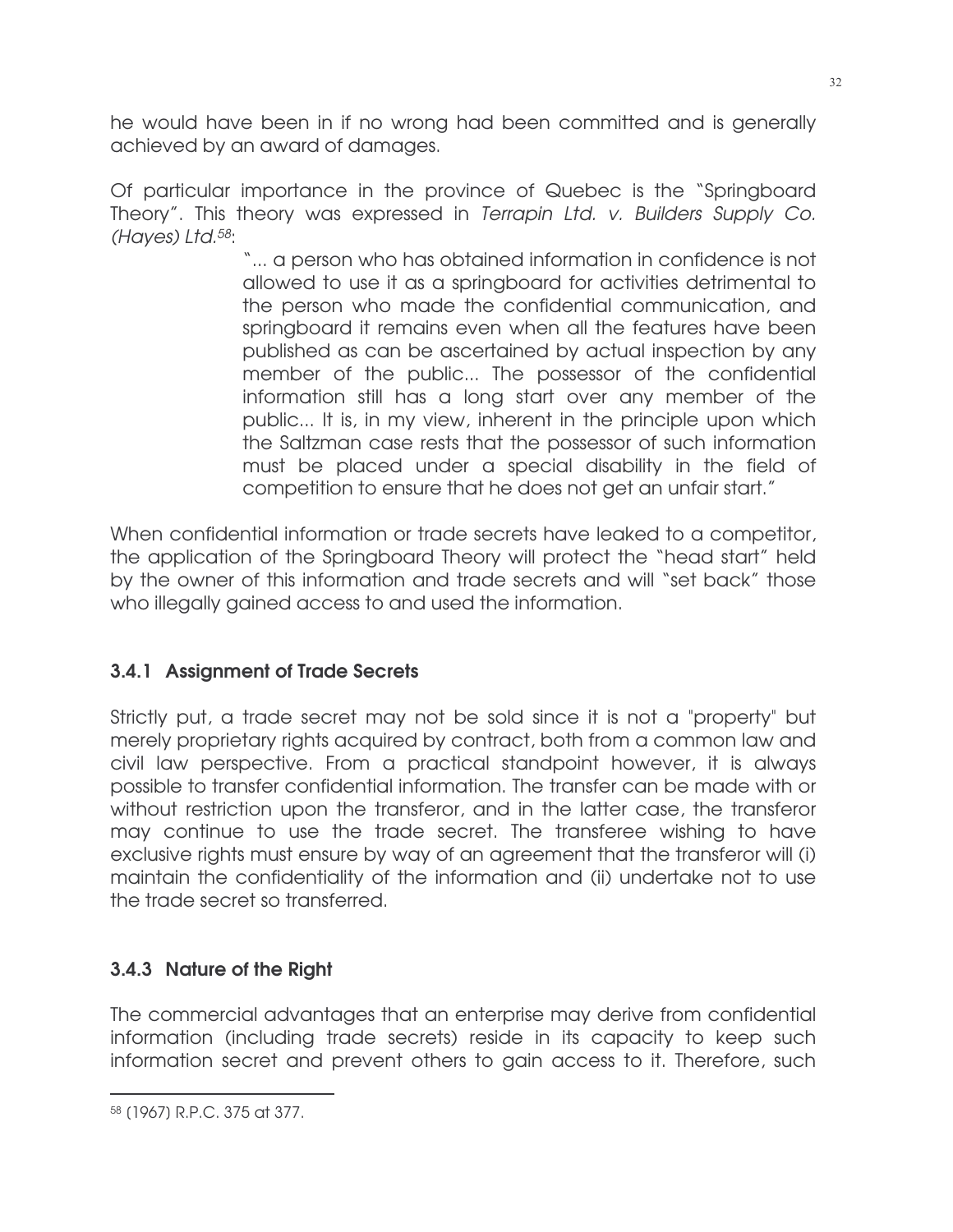information may not be considered as property that may be sold or bought <sup>59</sup>. However, the holder of confidential information may acquire certain rights arising from non-disclosure agreements or from the fiduciary duties imposed, for instance, on the employees of a holder.

## 3.5 Industrial Designs, Integrated Circuit Topographies and Plant Breeders **Rights**

The *Industrial Design Act <sup>60</sup>* permits the registration of and results in the grant of an exclusive right in the visual and ornamental characteristics of a utilitarian product. Industrial design has a close relationship with copyright in that useful works that are considered industrial designs may also be considered artistic works and capable of copyright protection. Features of an object that are solely functional may not be the subject of an industrial registration. Registration is required to protect an industrial design; application must be filed within one year of the first sale of the design. An exclusive licence must also be registered.

Subsection 64(2) of the *Industrial Design Act* provides that where copyright subsists in a design applied to a useful article and (i) the article is reproduced in a quantity of 50 or more or (ii) the article is a plate, engraving, cast, etc. used for producing more than 50 articles, then it is no longer copyright infringement to reproduce the article. The *Industrial Design Act* counters this loss of copyright protection by awarding a 10-year period within which the registrant may maintain a monopoly right on the design in question.

The *Integrated Circuit Topography Act <sup>61</sup>* provides a regime of protection for the complex three-dimensional sets of electronic interconnections within a semi-conductor. Protection is only available by registering the topography and failure to file an application within two years of any commercial sale may result in the loss of rights.

Pursuant to section 3, the *Integrated Circuit Topography Act* provides for exclusive rights, upon registration, to reproduce, manufacture and import or commercially exploit the topography or a product based on the topography.

<sup>59</sup> See *Gideon et Gideochem Inc.* v. *Tri-Tex Co. Inc.* [1999] RJQ 2324 (C.A.); [1999] REJB 1426 9C.A.). In this case, the court cancelled a writ of seizure before judgment by which the plaintiff was claiming, as owner, trade secrets that it assimilated to moveable property. The Court of Appeal confirmed that a trade secret is not moveable property as defined at article 734(1) of the Quebec *Code of Civil Procedure*.

<sup>60</sup> *Supra*, note 4.

<sup>61</sup> Supra. note 5.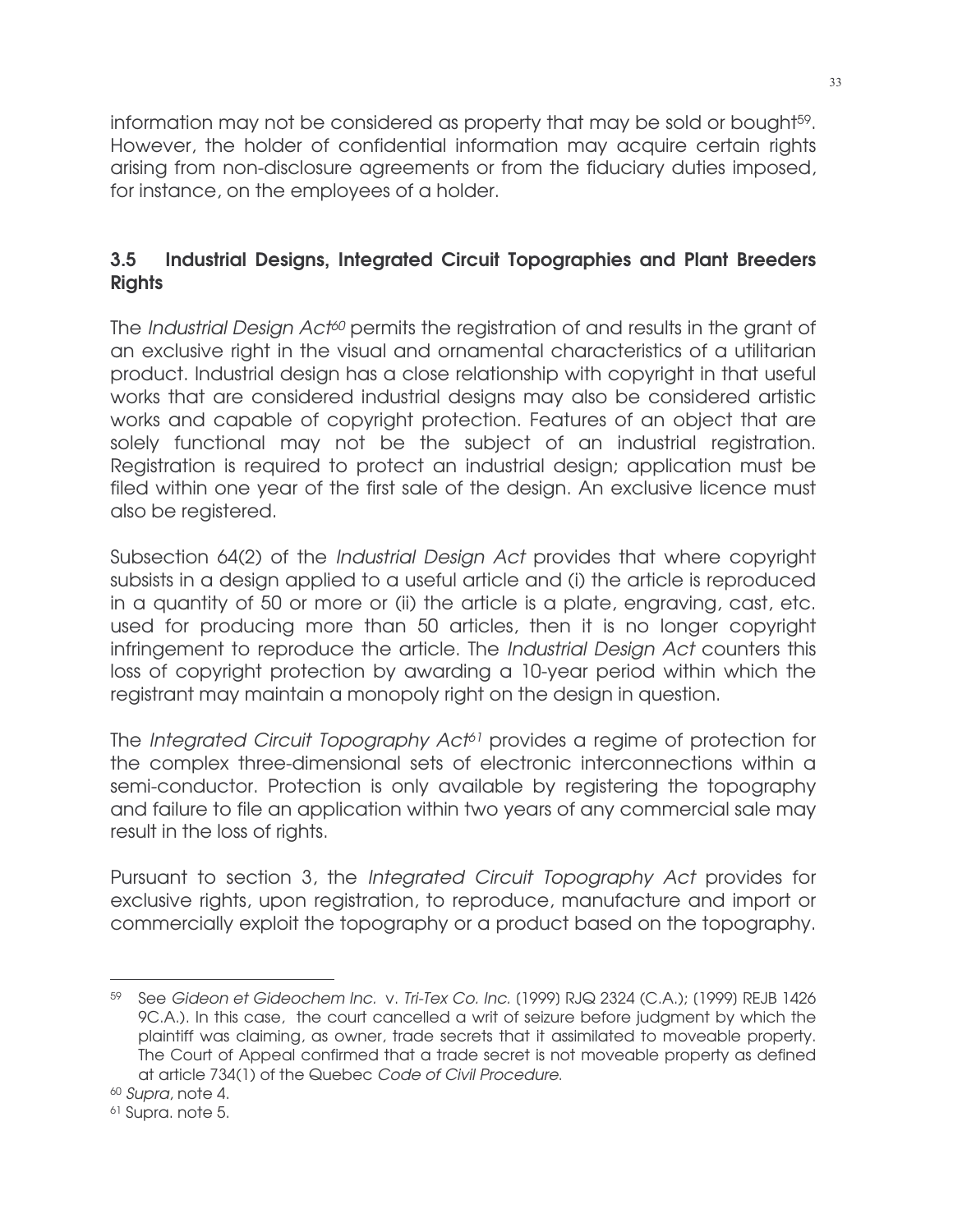The term of protection is ten years from the date of application for registration of the topography.

The *Plant Breeders' Rights Act <sup>62</sup>* provides a system of protection for new varieties of plants. Under the Act, the registered holder of plants breeders' rights on a particular variety of plant has the exclusive right to sell seeds of such plant variety as well as an exclusive right to produce seeds of the variety for the purpose of selling. The Act also typically protects a clone, hybrid or genetic variation of a plant. The term of the monopoly right is 18 years with a requirement for the holder to pay yearly maintenance fees if he desires to maintain the protection.

#### 3.5.1 Assignment of Industrial Designs, Integrated Circuit Topographies and Plant Breeders Rights

Section 13 of the *Industrial Design Act* expressly provides for the licensing or assignment of a registered or unregistered design (e.g. at the application stage), either as to the whole interest or any undivided part. The licensing or assignment must be made in writing and must be recorded in the office of the Commissioner of Patents.

Pursuant to section 7 of the *Integrated Circuit Topography Act* any interest in the exclusive rights to a topography, whether registered or not, may be transferred or be the subject of a licence agreement.

Subsection 5(1) of the *Plant Breeders' Rights Act* describes the nature of the plant breeder's rights. Paragraph 5(1)(d) of such Act provides that one of these rights includes the exclusive right to authorize, conditionally or unconditionally, the doing of any act described in the other paragraphs. Section 31 of the *Plant Breeders' Rights Act* prescribes the manner in which the rights may be assigned. An assignee's rights may not be opposable to a subsequent assignee if the assignment was not done in accordance with subsection 31(1) of the Plant Breeders' Rights Act <sup>63</sup>.

<sup>62</sup>*Supra*, note 6.

<sup>63</sup> Article 31(1) of the *Plant Breeders' Rights Act* provides that the Commissioner shall be, in the prescribed manner and within the prescribed period after the holder of plant breeder's rights has assigned them, (*a*) informed of the name and address of the assignee; and (*b*) furnished with such proof of service of a notice of the assignment on any person granted any of those rights by licence under section 32 as is prescribed or as the Commissioner, in the absence or in lieu of anything so prescribed or in addition thereto, requires.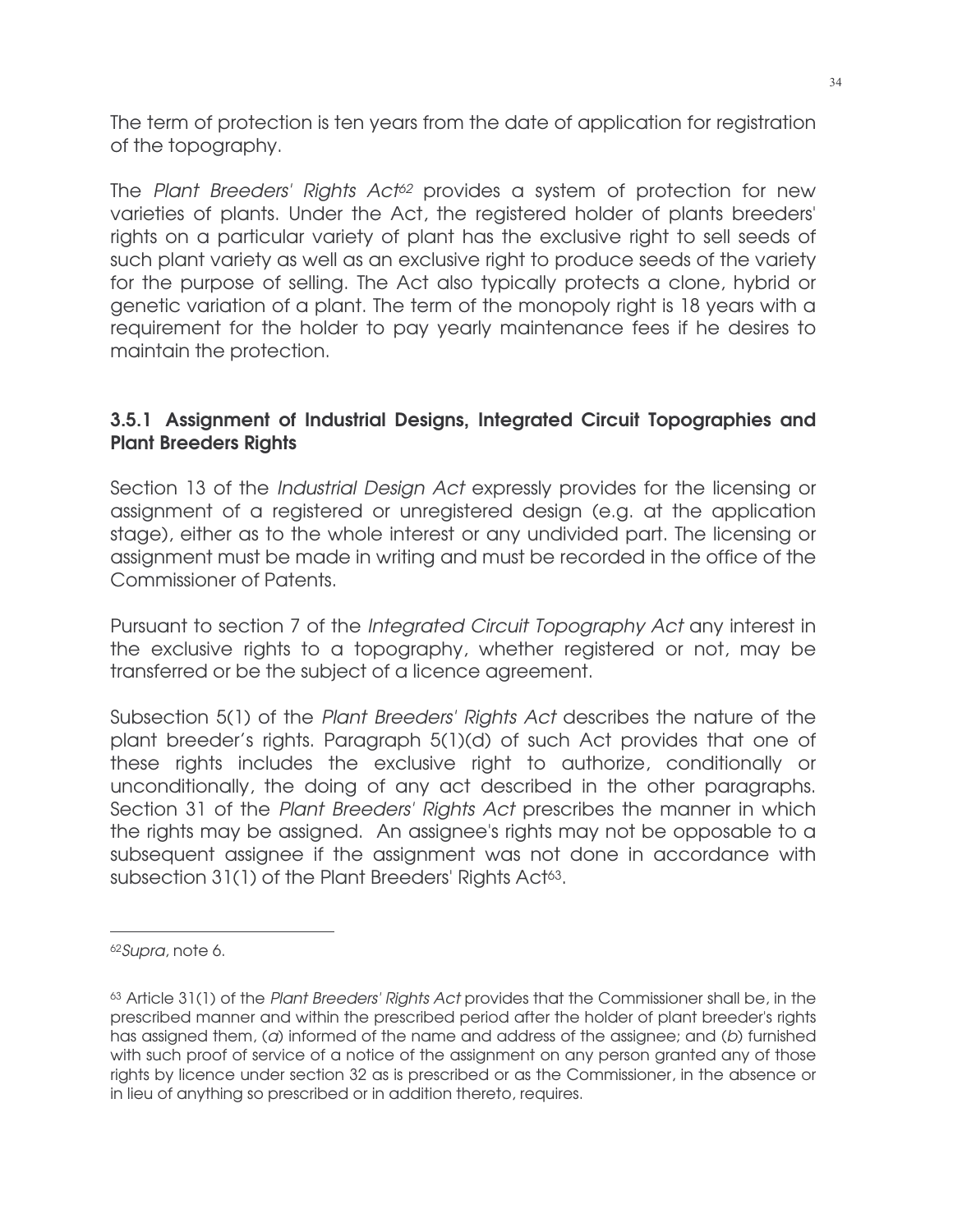## 3.6 Other State Granted Licences

In some cases, particular laws may come into play depending on the area of activity of an enterprise. This would be the case, for example in the area of (i) broadcasting where the Canadian Radio and Telecommunications Commission (CRTC), by virtue of the *Broadcasting Act <sup>64</sup>* has the power to review all changes of control of an enterprise engaged in broadcasting, or (ii) pharmaceutical preparation, where the Therapeutic Product Program<sup>65</sup> (TPP), a division of Health Canada, has the duty, under the *Food and Drug Act <sup>66</sup>* to approve the sale of pharmaceutical products. In such cases, further procedures may be required to ensure adequate transfers of the right to commercialize the various rights acquired.

## 3.7 Assets in Personnel

Assets in the form of personnel are not strictly speaking a type of intellectual property forming part of the property of an enterprise but rather the advantage that an enterprise has through employing a particular individual. In many cases the impact of the human factor cannot be underestimated, and a successful acquisition of intellectual property may often depend greatly on an appropriate management of human factors.

## 3.7.1 Impact of Employee/Employer Relationships

In the context of a merger or acquisition a number of employees are often dismissed. When a rupture occurs in the employee/employer relationship an upset ex-employee may take with him client-lists, business plans and other intellectual property. An assessment must be made of the rights of both the employee and the employer.

The jurisprudence in Canada makes a distinction between three categories of knowledge that an employee may acquire during the course of his work:

*1. Knowledge of such a nature that a reasonable person would not consider as confidential.*

<sup>64</sup> *Broadcasting Act*, (1991, c.11) http://laws.justice.gc.ca/en/B-9.01/index.html <sup>65</sup> *See* http://www.hc-sc.gc.ca/hpb-dgps/therapeut/

<sup>66</sup> Food and Drug Act, (R.S. 1985, c. F-27), http://laws.justice.gc.ca/en/F-27/54218.html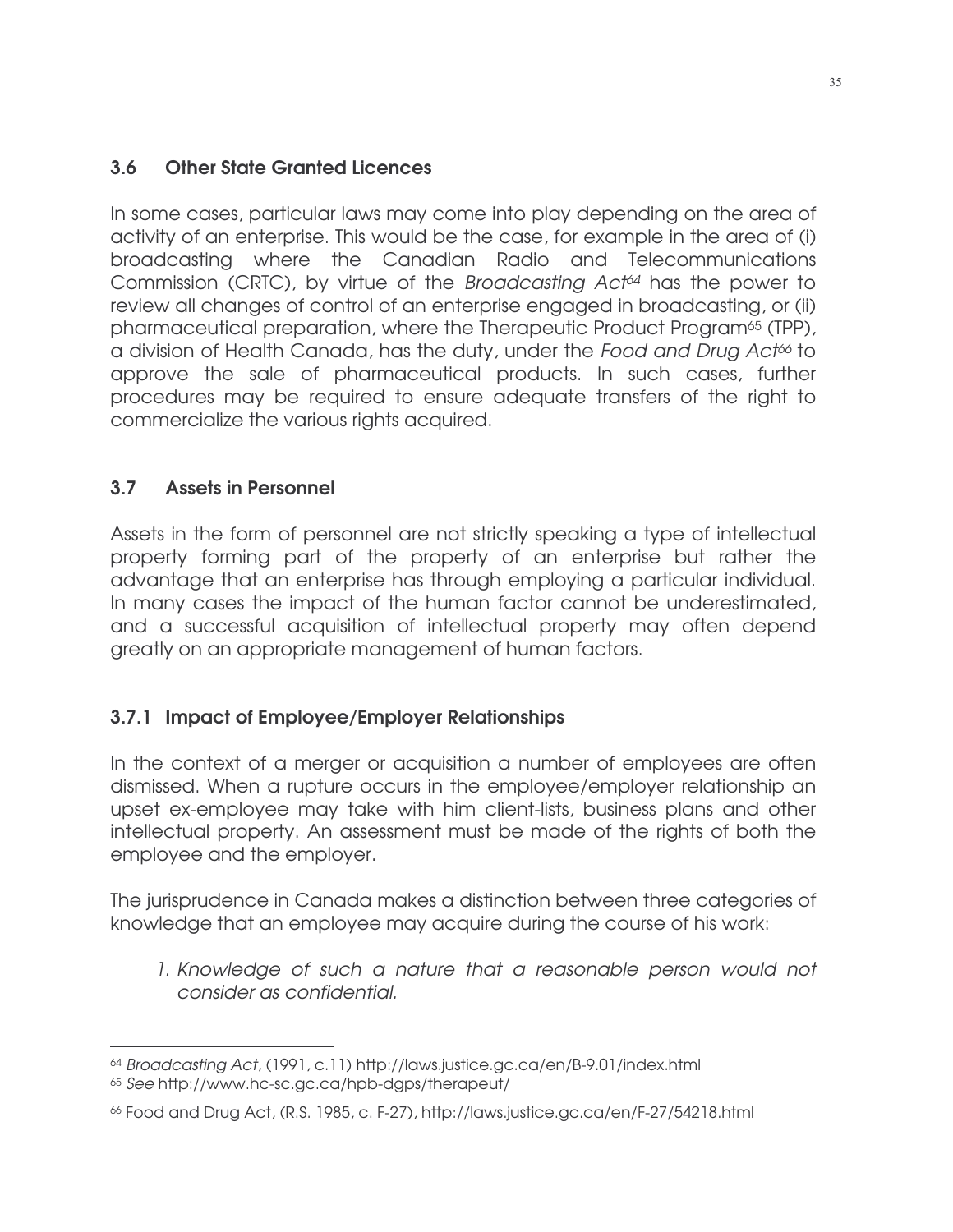An employee may make any use he wishes of this knowledge.

*2. Knowledge that an employee must treat as confidential, either because the employer has indicated that it is confidential or that is confidential by its nature.*

This knowledge, when acquired by an employee, forms part of the intellectual baggage that he will carry with him from job to job. This is referred to as *subjective knowledge*, i.e. the personal and subjective experience of the employee that will remain with him when he leaves his employ.

As long as a contract of employment binds the employee and employer, the employee must retain this knowledge in a confidential manner. This is by virtue of an implicit clause of loyalty that prohibits an employee from revealing to a competitor something that might procure him a material gain.

Upon the rupture of the employment lien between employee and employer, the employee is free, in the absence of an agreement to the contrary, to place at the service of a new employer, even a main competitor, the general knowledge that the employee has acquired with regard to the organization and the business methods of his exemployer.

Quebec has a particular regime in this regard, which is stated in article 2088 of the *Civil Code of Quebec*:

> *The employee is bound not only to carry on his work with prudence and diligence, but also to act faithfully and honestly and not to use any confidential information he may obtain in carrying on or in the course of his work.*

> *These obligations continue for a reasonable time after cessation of the contract, and permanently where the information concerns the reputation and private life of another person.* [Our underlining.]

It must be remembered that subjective information acquired during the course of his work is not considered confidential information. Furthermore what is considered a "reasonable time after cessation" is left to the appreciation of the courts, which have been reluctant to find that such a time period exceeds 24 months.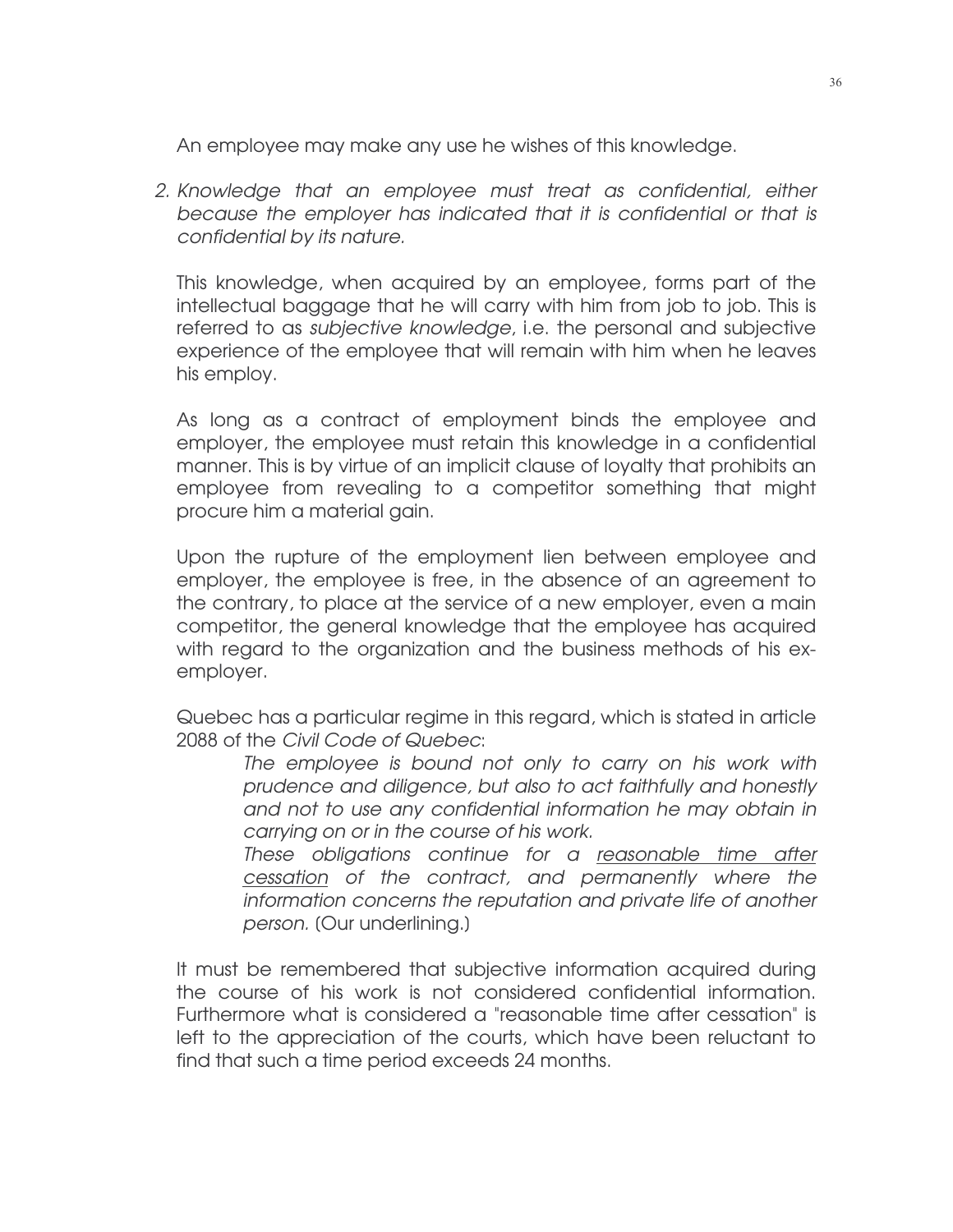*3. Knowledge related to manufacturing secrets, such as formulas or a secret manufacturing process only known by the employer and revealed to the employee.*

This knowledge is not acquired by the employee during the course of his employment, but rather is knowledge belonging to the employer which is revealed to the employee solely for the purpose of allowing him to manufacture what the secret reveals. This is *objective knowledge*, which remains the property of the employer even after the employee's dismissal.

It should also be noted that in Quebec, pursuant to article 2095 of the *Civil Code of Quebec*, when an employer dismisses an employee without serious reason, any non-competition clause which may have been entered into, is of no effect. An employer is always well advised to have the employee enter into a dismissal agreement whereby he again agrees to abide by the terms of a non-competition clause.

In common law provinces, the decision of the Supreme Court of Canada in *LAC Minerals* v. *International Corona*<sup>67</sup> held that three elements were required to establish a breach of confidence (apart from contract):

- 1. the knowledge must "have the necessary quality of confidence about it";
- 2. the knowledge must have been divulged in circumstances importing an obligation of confidence; and
- 3. there must have been an unauthorised use of the knowledge to the detriment of the party communicating it.

The "necessary quality of confidence" was detailed by the U.K. Court of Appeal in the decision of *Saltman Engineering* v. *Campbell Engineering*68:

> "The information, to be confidential, must … have the necessary quality of confidence about it, namely, it must not be something which is public property and public knowledge. On the other hand, it is perfectly possible to have a confidential document, be it a formula, a plan, a sketch, or something of that kind, which is the result of work done by the maker upon materials which may be available for the use of anybody; but what makes it confidential is the fact that the maker of the document has used his brain and thus produced

<sup>67</sup> (1989), 26 CPR 97 (SCC).

<sup>68</sup> (1948), 65 RPC 203 (CA).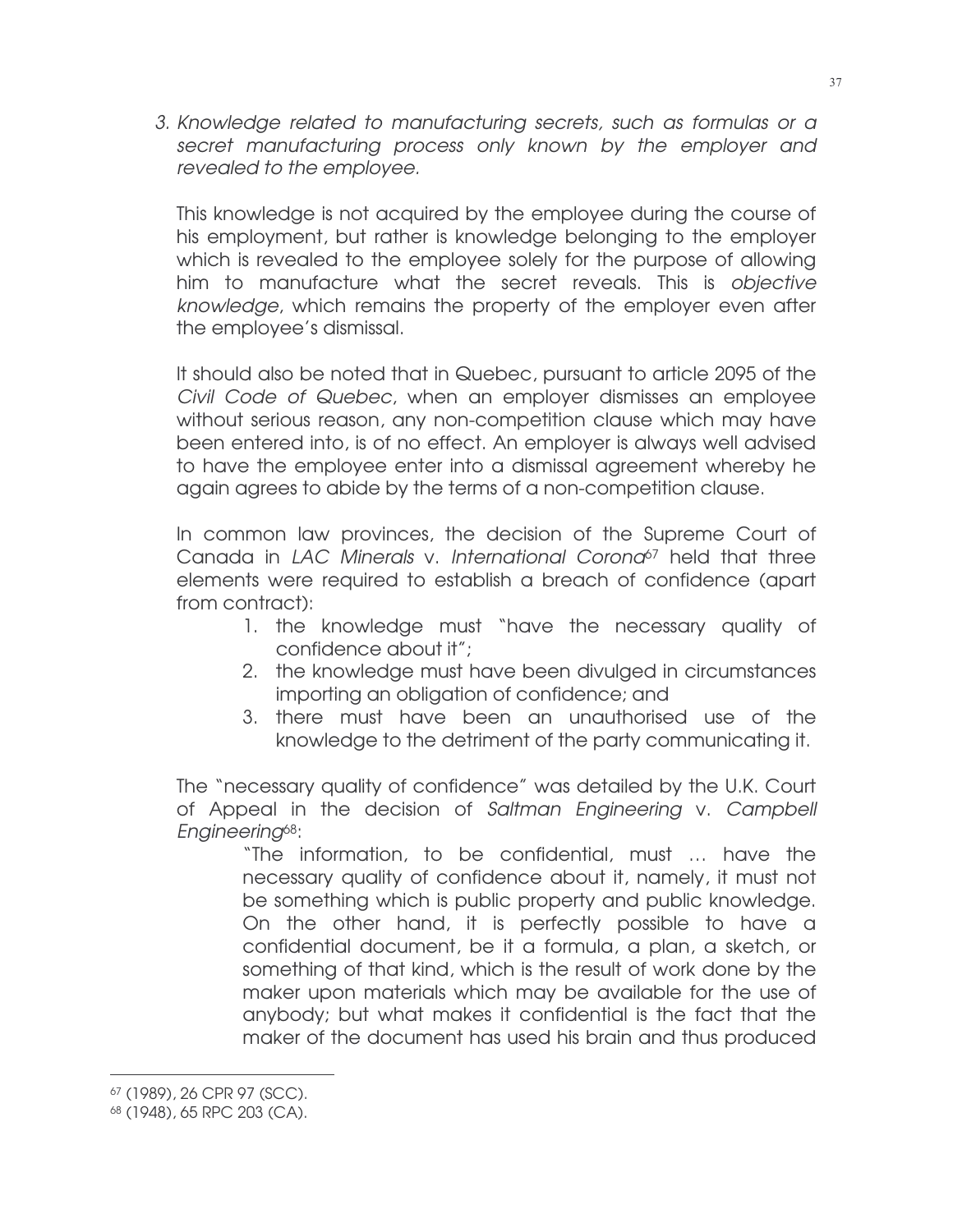a result which can only be produced by somebody who goes through the same process."

## 4 Licences, Assignments and Other Agreements relating to Intellectual **Property**

The following table provides an overview of the actions required on behalf of the parties when assigning or licensing a right in statutory intellectual property.

| Statute                      | Assignment                          | Licence                             |
|------------------------------|-------------------------------------|-------------------------------------|
| <b>Patent Act</b>            | In writing69                        | Registration required               |
|                              | Registration required <sup>70</sup> | for exclusive licence <sup>71</sup> |
| Plant Breeders' Act          | Inform the                          | No statutory                        |
|                              | commissioner <sup>72</sup>          | requirements                        |
| Trade-marks Act              | No statutory                        | Public notice useful to             |
|                              | requirements                        | prove quality control               |
|                              | Registration optional               | by the owner <sup>73</sup>          |
| Copyright Act                | In writing <sup>74</sup>            | In writing <sup>75</sup>            |
|                              | Registration optional               | Registration optional               |
| <b>Industrial Design Act</b> | In writing                          | In writing                          |
|                              | Registration required <sup>76</sup> | Registration required <sup>77</sup> |
| <b>Integrated Circuit</b>    | No statutory                        | No statutory                        |
| Topologies Act               | requirements                        | requirements                        |

Table 1: Overview of Statutory Requirements for Assignment or Licence

# 4.1 Licences

Before a licence is acquired during a merger or acquisition, the buyer must satisfy himself that the licensor had a legal right to grant a licence on the property in question. To do this, the party carrying out the due diligence must be in a position to appreciate the essential subject-matter of the licence. It

<sup>69</sup> See section 49 of the *Patent Act*.

<sup>70</sup> See section 50 of the *Patent Act*.

<sup>71</sup> See section 50 of the *Patent Act*.

<sup>72</sup> See section 31 of the *Plant Breeder's Act*.

<sup>73</sup> See section 50 of the *Trade-Marks Act*.

<sup>74</sup> See section 13(4) of the *Copyright Act*.

<sup>75</sup> See section 13(4) of the *Copyright Act*.

<sup>76</sup> See section 13 of the *Industrial Design Act*.

<sup>77</sup> See section 13 of the *Industrial Design Act*.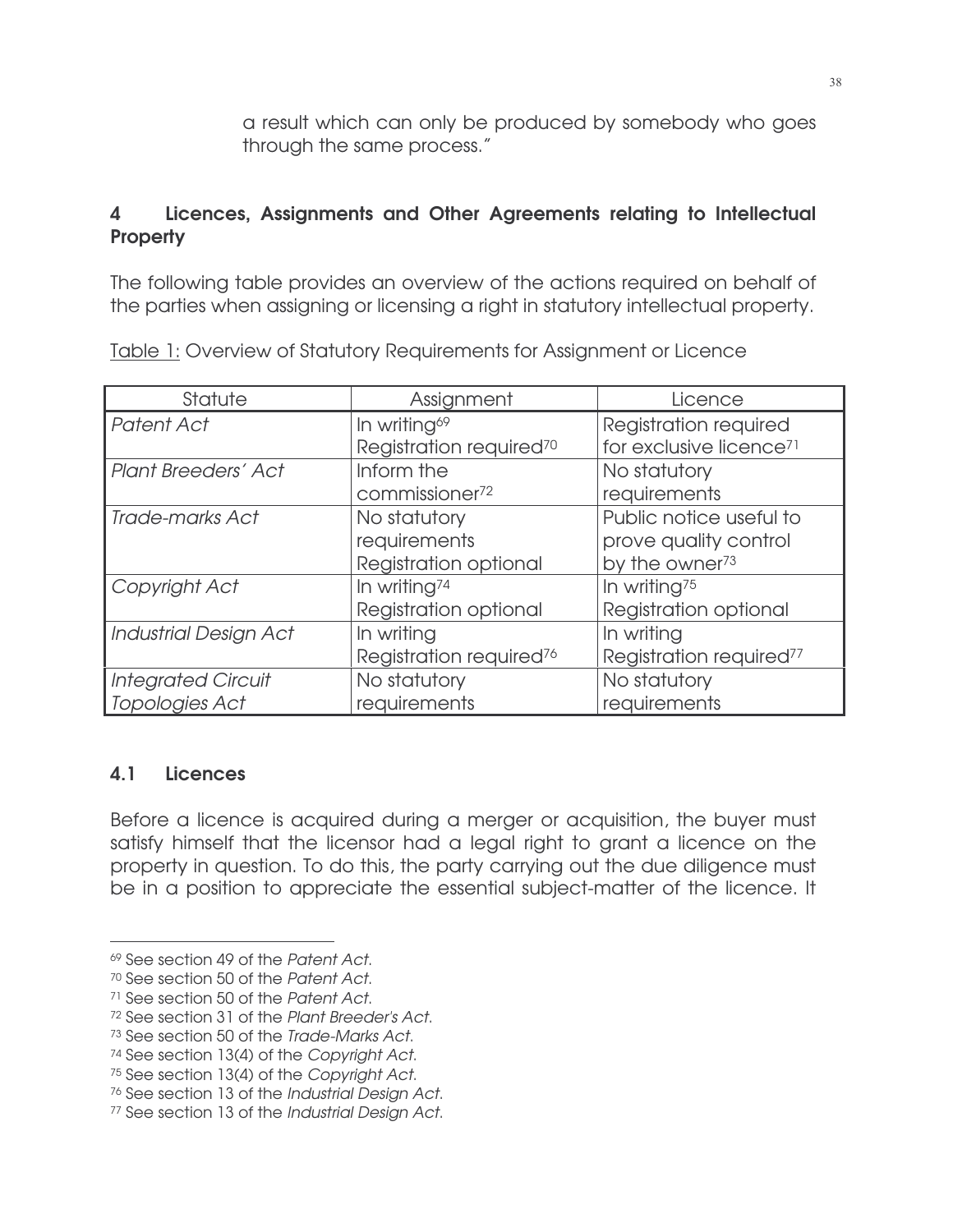has been suggested that the best way to do this is by going to the source of the technology, for example the programmers who developed a particular licensed software or the patent agent or inventor in the case of a licensed patent. <sup>78</sup> A visit of the premises may be needed to perform a verification of this nature. In some cases, it may reveal that the viability of the seller's business largely depends on the existence of licences with third parties, whether as licensor or licensee.

A careful review of all contracts related to the intellectual property of the seller, including all the licences and royalties that are paid by and to the seller is also unavoidable. This will help to provide the buyer with a clear portrait of the potential contractual obligations and restrictions it would be confronted with once the transaction is completed or to determine whether the intellectual property "balance sheet" of the seller reveals a market position that is as strong as it was initially thought to be.

Particular attention must be paid to questions related to the subject-matter of the licences, their duration, their exclusive or non-exclusive character, assignability, conditions for renewal or resiliation, the events that trigger their application and the damages specified if an infringement occurs.

Licence agreements generally include provisions that restrict assignment rights or that cause the agreement to terminate when a change of control occurs with respect to the identity of the licensee (or the licensor). Even if the company that is the target of the transaction is entitled to use a technology or a trade-mark as a licensee, it does not necessarily imply that this right will be transferred to the buyer. In principle, licences are personal to the licensee, which indicate an *intuitu personnae* relationship. It follows that, unless otherwise provided in the contract, a licensee may be in a position where he cannot assign a licence agreement without the consent of the licensor. Additional restrictions may also be found in secrecy agreements that exist between licensee and licensor.

Finally, there may be situations where the seller needs to retain ownership of one or several elements of its intellectual property portfolio, either permanently or on a temporary basis, for transitional purposes. In such cases, it will be necessary to add a licence agreement as part or the transaction to allow the buyer to acquire the rights it needs in order to perform what it intended to do without preventing the seller from carrying on its business.

<sup>78</sup> Robert Michelin, *Establishing ownership in intellectual property: Due Diligence Requirements*, Journal du Barreau, October 1st 1997 at p.21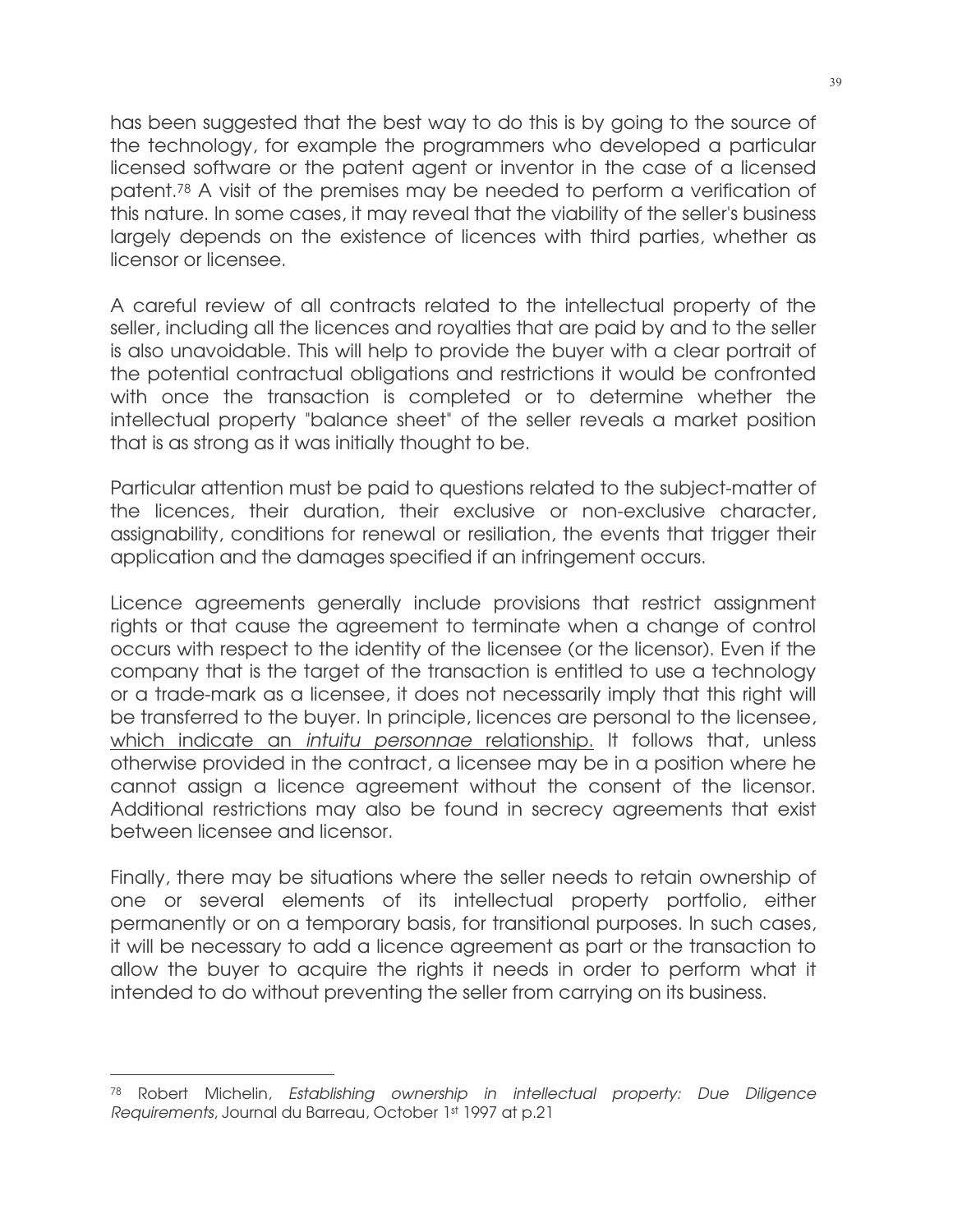#### *The Right to Grant Licences*

At common law, the concept of a licence has been defined as a negative right whereby the licensor agrees, subject to compensation, not to sue the licensee for infringement or the violation of the licensor's rights. The concept of licensing has not yet found its proper place in Quebec civil law. Many have assimilated a licence to a type of rental. <sup>79</sup> However, many features distinguish a licence from a lease. For instance, it is very difficult to reconcile the definition of a lease in the *Civil Code of Quebec* as a contract by which a person undertakes to provide another person with the enjoyment of a movable or immovable property for a certain time, in exchange for a rent<sup>80</sup>, with the idea that non-exclusive licences can be granted to several person at the same time, in exchange for royalties. 81

Article 1016 of the *Civil Code of Quebec* permits an undivided co-owner to use the property. This provision appears to hinder the granting of a licence without the approval of the co-patentees as such a licence on an undivided co-owned property could be seen as infringing on the rights of the other undivided co-owners; there is also a risk of diluting the rights of the other copatentees. It appears, therefore, that the consent of all the co-owners is essential for the grant of all licences on property held in undivided coownership. In fact, in Canada, including in Quebec, the Courts have established that a patentee cannot grant a licence without the consent of his co-patentees <sup>82</sup>. What does not appear to be as clear is whether the copatentees have to render an account of the profits realized from the licence. The Quebec Court of Appeal seems to impose an obligation to share the profits <sup>83</sup> as it also appears from section 1018 of the Civil Code of Quebec, while, for common law jurisdictions, the Appeal Court of British Columbia does not offer as clear a response on this matter <sup>84</sup>.

When a licence is granted, it would normally be granted on the undivided co-owned property as a whole, and not on a portion of the patent held by the undivided co-owner. Article 1025 of the *Civil Code of Quebec* clearly stipulates that the undivided co-owners administer the property in common in its entirety. Consequently, certain decisions as to the undivided property are

<sup>79</sup> See *I.G.U. (Ingraph) Inc.* v. *L.B.G.P. Consultants Inc*. (1990), J.E. 90-1224 (Q.C.S.); Stéphane Gilker, "Le *locus standi* du titulaire d'une licence de droit d'auteur: Une question d'intérêt", (1989), 1 *C.P.I.* 1.

<sup>80</sup> See article 1851 of the *Civil Code of Quebec*.

<sup>81</sup> This topic, not being the objective of the present text, it will not be discussed in more detail.

<sup>82</sup> *Supra*, note 31 et 32.

<sup>83</sup> *Supra*, note 31.

<sup>84</sup> *Supra*, note 32.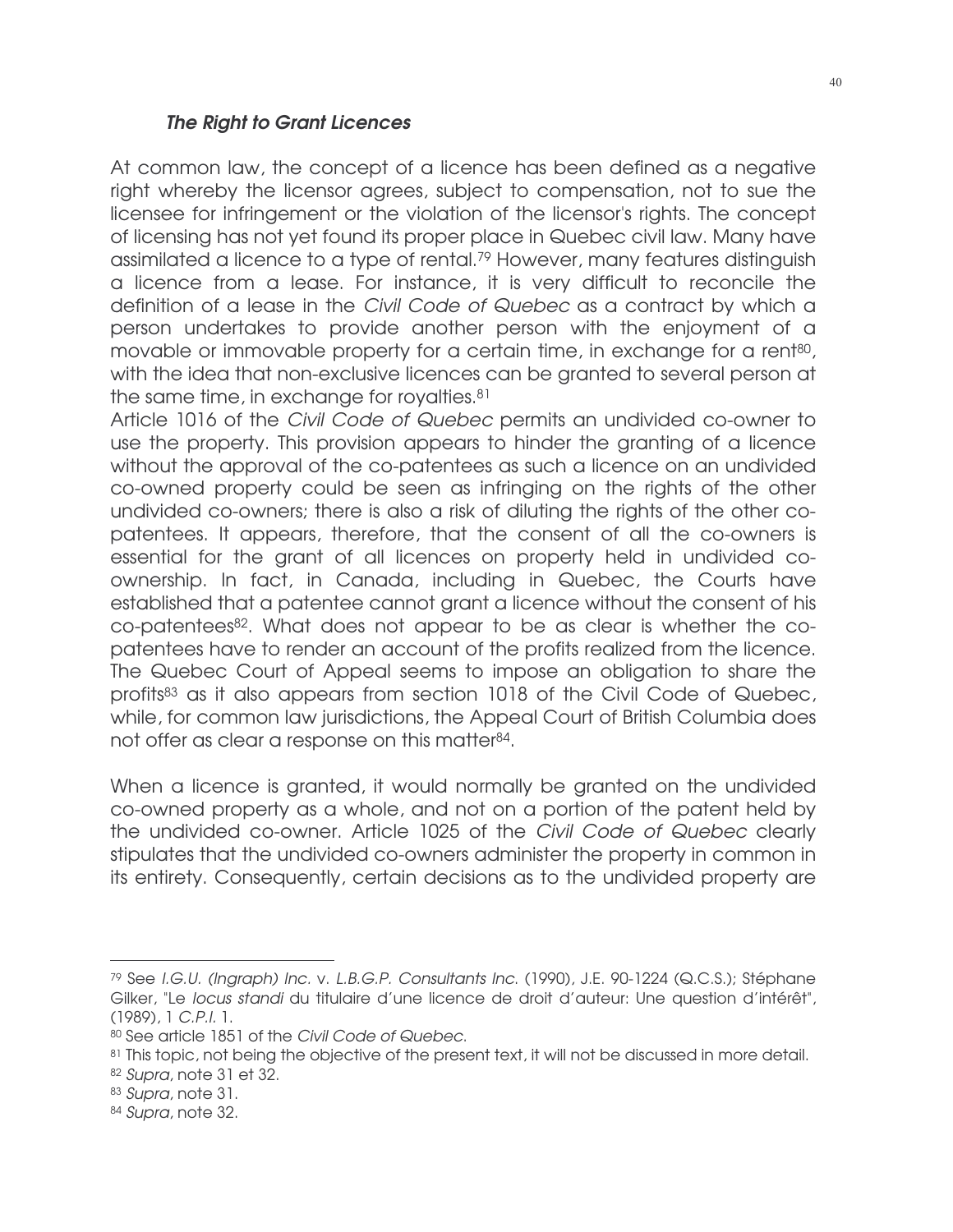made by a majority of co-owners, in number and in shares, while other decisions must be made unanimously by all undivided co-owners. 85

The grant of a licence would appear to require the approval of a majority of undivided co-owners in number and in share since it does not seem to fall under the category of actions requiring unanimous approval.

# 4.2 Assignments in an International Context

When a merger or acquisition involves the acquisition of technology across national borders, additional efforts must be made to ensure a level playing field, i.e. that all parties to the agreement abide by the same set of rules. In such situations, it is important that control over the technology be determined to ensure that the parties are not entitled, for example, to proceed against each other with respect to any dispute in different jurisdictions.

# 5 Security Interests in Intellectual Property

# 5.2 Legislative context

As mentioned in the introduction, for a growing number of businesses, IP represents a substantial portion of their value. Accordingly, lenders have increasingly turned to intellectual property as security for their loans. In Canada, contracts and the transfer of personal property are generally matters falling under individual provincial jurisdictions. However, with some IP assets, it is also possible to register a security interest under a federal regime.

It appears that patents and patent applications, copyrighted works, registered and unregistered trade-marks, registered and unregistered industrial designs, registered integrated circuits topographies, registered plant varieties and, in certain jurisdictions maybe even trade secrets can be given as collateral.

Every Canadian province, except Quebec, has adopted, with some variations, Personal Property Security legislation ("PPS legislation") that is modelled upon Article 9 of the American Uniform Commercial Code. Security interests in Quebec, on the other hand, are governed by the Quebec civil code, which has merged all previously existing security interests into the "hypothec", a legal concept of security that is similar to PPS legislation as it concerns moveable property whether tangible or intangible. "Security

<sup>85</sup> Article 1026 C.C.Q.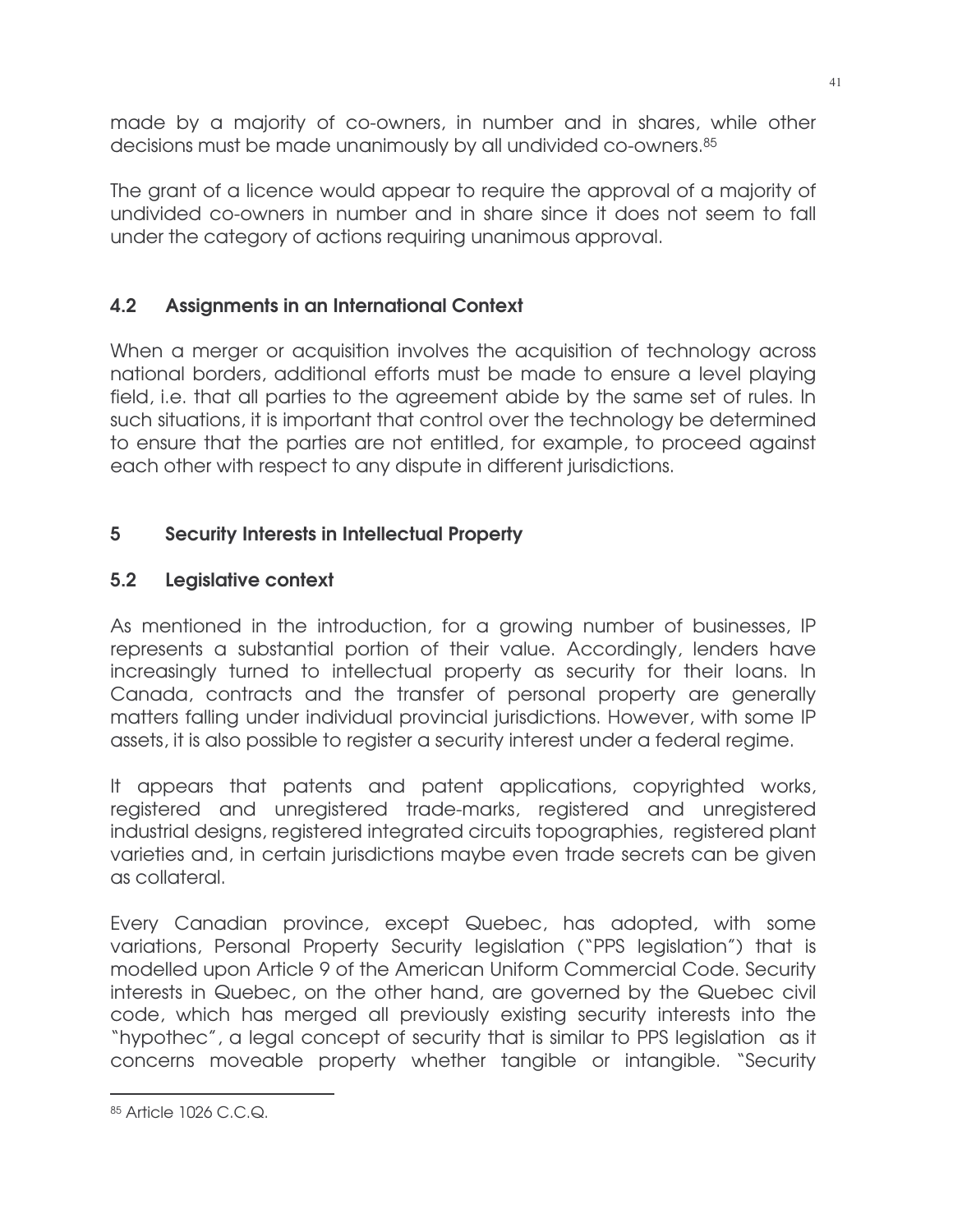interest" is defined under the PPS legislation as meaning "an interest in personal property that secures payment or performance of an obligation…". In Quebec, one can hypothecate immovable as well as moveable property, and moveable property includes, amongst others, in corporeal assets. It is thus now clearly established in Canada that most intellectual property rights do fall within the meaning of personal property and, in consequence, transactions involving intellectual property rights given as collateral will be subject to PPS legislation or the Quebec civil code provisions dealing with security interests.

#### 5.2 Validity and perfection of security interests

There are different legislative provisions governing the attachment and perfection of such security interests in the various provincial jurisdictions, but usually a security interest will be created when the debtor signs a security agreement which gives a value to the security and which sufficiently describes the collateral so that it may be identified. Once created (or once it "attaches" to the property), including on floating charges, to enjoy priority over other subsequent claims, a security interest needs to be "perfected" through the proper form of registration (usually a "financing statement") filed with the relevant provincial register.

The main question then is where to perfect a security interest in intellectual property? In this regard, the Quebec civil code and other provincial PPS legislation all contain provisions relating to the forum for perfection of security interests. As an example, section 3105 of the Quebec civil code states that the validity of a security charged on an incorporeal movable is governed by the law of the jurisdiction where the grantor was domiciled at the time of creation of the security, and its publication and effect are governed by the law of the jurisdiction in which the grantor is currently domiciled. With respect to the Ontario PPSA, it states that the validity, perfection and effect of perfection or non-perfection of a security interest in an intangible shall be governed by the law of the jurisdiction where the debtor is located at the time the security interest affects the intangible property in question<sup>86</sup>, and that a debtor shall be deemed to be located at the debtor's place of business, if one exists, at the debtor's chief executive office if there is more than one place of business, and otherwise at the debtor's principal place of residence87.

<sup>86</sup> Ontario Personal Property Security Act, R.S.O. 1990, P-10, section 7(1).

<sup>87</sup> Ontario Personal Property Security Act, R.S.O. 1990, P-10, section 7(4).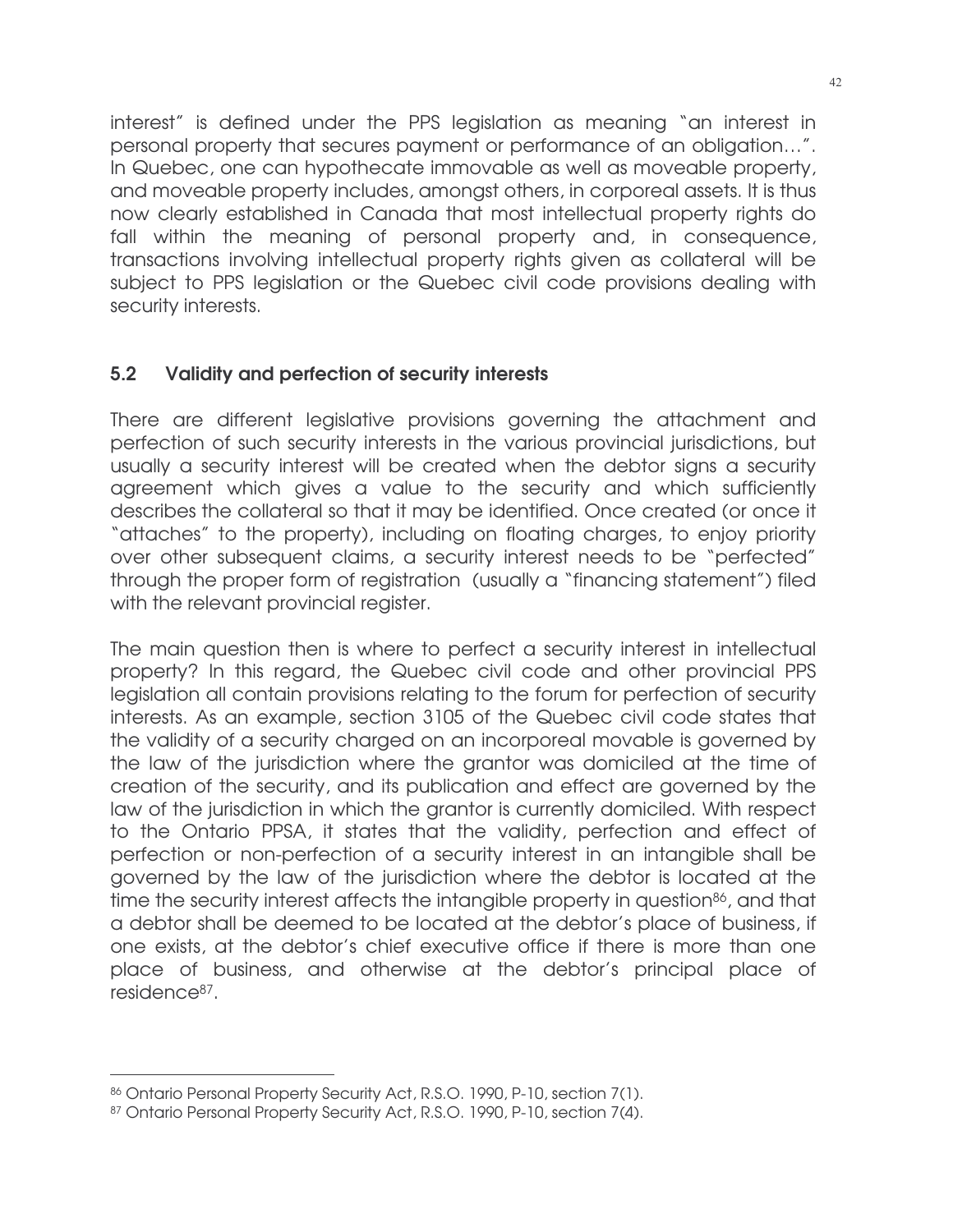Accordingly, registration under at least the personal property security legislation in force in the province in which the debtor is located at the time of signing of the security agreement is strongly recommended<sup>88</sup>. Although there are many complex and different rules under provincial legislation for the determination of priorities in the event of a default of the debtor, having a perfected security interest generally means that a creditor will have priority over subsequent creditors who perfect their security interest after him; it also means however that other creditors who perfected their security interest before will enjoy a priority over him. It is therefore necessary to carry out appropriate security interest searches of public registers to determine the rank of the security interests a lender is willing to accept.

#### 5.4 Security interest searches and the IP registers

Although an academic discussion is on-going as to which of the federal or provincial legislation has jurisdiction over security interests affecting IP assets and whether one registration system overrides the other, in a due diligence exercise, all of the appropriate provincial and federal registers should be verified. The federal intellectual property statutes, which create IP rights, provide for their registration and transferability or assignment. They do not however define what is meant by an "assignment" nor do they expressly mention security interests. It appears that the granting of a security interest may in some cases be considered an "assignment" in guarantee. The Copyright Office and the Patent Office (which is also the entity in charge of administering the *Industrial Design Act*) will register security interests or liens against the title of a specific IP asset. As for The Trade-Marks Office, it will place on file a copy of such security interest or lien.

Despite the absence of express registration provisions for security interests, it has become a practice to file such security interests in both the federal and provincial appropriate registers, when such costs are not exorbitant, depending on the number of assets involved (a fee must be paid for each application or registration for which registration of a security interest is sought at the Federal level). It is important to note that the effects of a federal registration without the filing of a corresponding provincial registration are unclear, but the following issues might help one understand the possible effects of not filing a registration at the federal level:

• A prior assignment of copyright is void against a subsequent assignee who has given valuable consideration or licensee unless

<sup>88</sup> For example, in Quebec, the Register of Personal and Moveable Property (R.P.M.P.) and in Ontario, the Personal Property Security Registeration System (P.P.S.R.)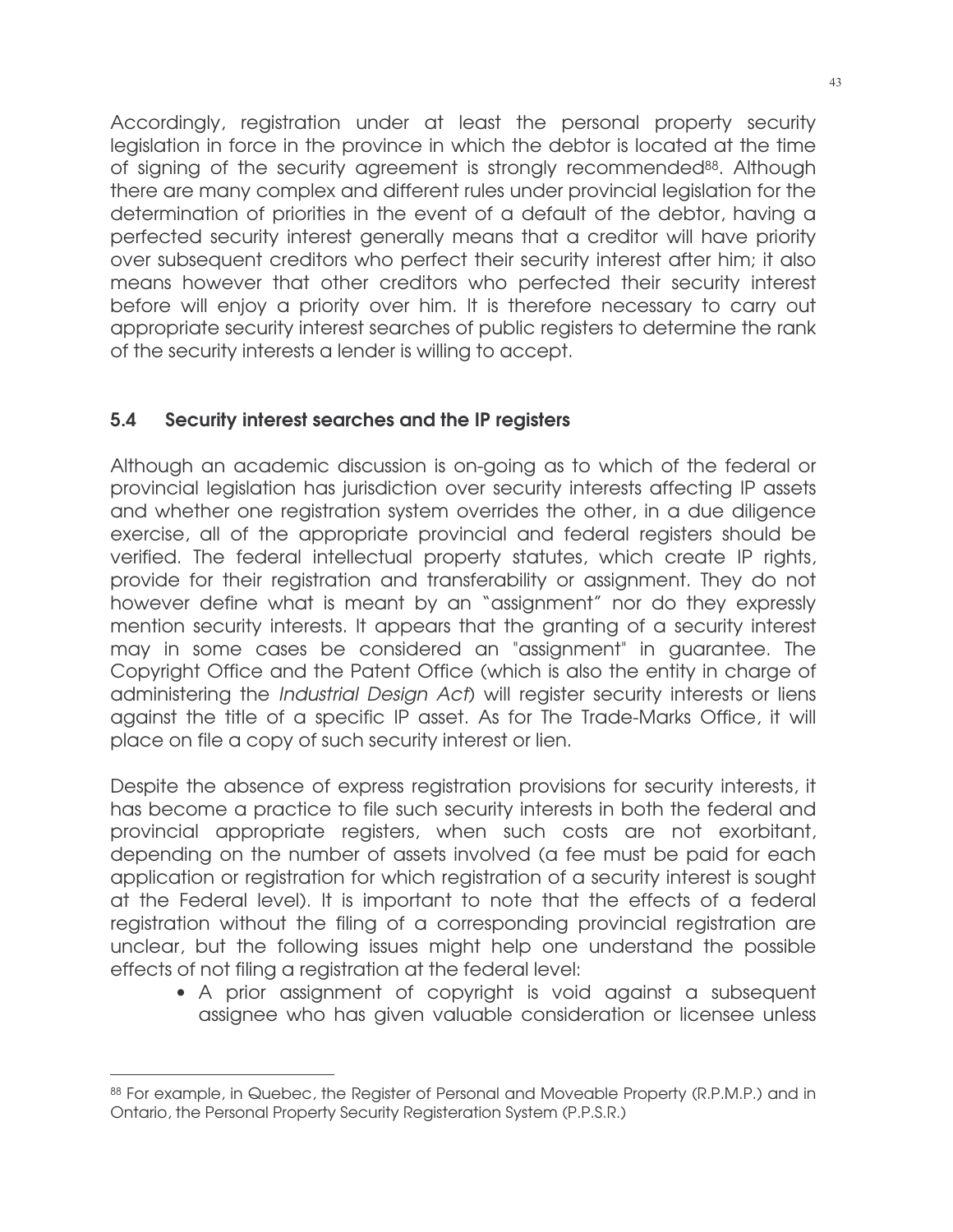notice is given or registration is made in accordance with the act (subsection 57(3) *Copyright Act*).

- A prior assignment of a patent is void against a subsequent assignee who has given valuable consideration unless registered in accordance with the act (section 51 *Patent Act*) <sup>89</sup>.
- A prior assignment of a plant variety is void against a subsequent assignee who has given valuable consideration, who has no knowledge of the prior assignment and who becomes the registered holder, unless the prior assignee is registered prior to the subsequent assignee (subsection 31(3) *Plant Breeder's Rights Act*).
- The *Trade-Marks Act*, *Industrial Design Act* and *Integrated Circuits Topography Act* do not make reference to priorities, although it is not unusual to see security interests or liens recorded on such registers.

It should be noted that although searches on the IP federal registers are useful, the security interests and liens or hypothecs granted on IP will not always appear on those registers either (i) simply because some of those rights might not be registered, (ii) because a security granted, for example, on "after-acquired property" cannot be registered against title of those assets on the Federal registers, or (iii) due to backlog in the federal intellectual property offices.

It is also very important to note that the federal IP registers will not deny registration of a subsequent assignment to a third party, even though a previous security interest might have been recorded against that asset. Moreover, they will not even give notice to the secured party of a subsequent registration of assignment or grant of security interest. In light of the foregoing, out of an abundance of caution, where the value of the secured assets is substantial, it is still recommended to file the security interest at both the provincial and federal registers until a clear judicial interpretation of those provisions can be obtained.

To avoid these types of problems, a certain practice has developed whereby rather than taking security against IP rights of the debtor, the IP rights in question are assigned to the creditor until full payment of the loan, with a licence back to the debtor so he can continue to use those assets. While this may solve the problems of having to register the security interest at both the federal and provincial registers as well as the need to enforce the security in case of default, the assignments do impose registration by the creditor as new owner of the IP on the appropriate federal register. Moreover, in the

<sup>89</sup> See *Les Poinçons de Waterloo* v. *3288731 Canada inc.*, Quebec Court of Appeal, Court file 500-09-006534-986.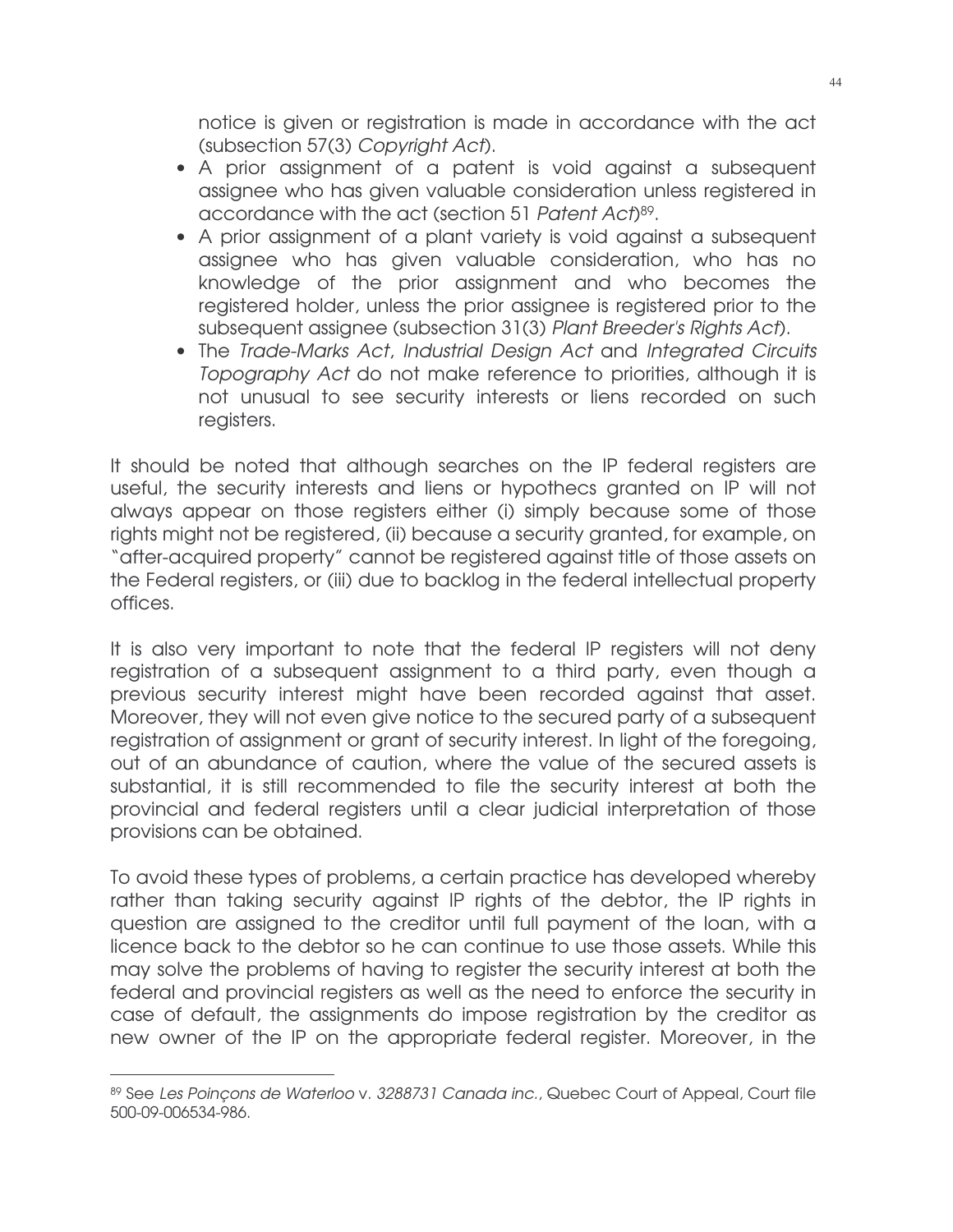event of litigation involving the IP assets, the new owner would have to become a party to the litigation. In particular, this practice is not recommended for trade-marks because of quality control obligations imposed on the owner of the trade-marks by virtue of the *Trade-marks Act* (section 50) and in most cases the creditor is not in a position to do meet such requirement, nor for patents where the patent owner must be made a party to any action (section 55 (1) and (3)) and where upon his refusal to join as coplaintiff, the licensee, suing for infringement, must make him a defendant <sup>1</sup>. .

#### 5.4 Enforcement

Finally, upon the default of the debtor, the secured party will have the rights and remedies available in the applicable PPS legislation or the Quebec civil code in addition to the remedies provided for in the security agreement. Generally, those rights will include taking possession of the collateral or the sale of such collateral with the proceeds applied in satisfaction of the loan, after a certain notice period in which any interested party can remedy the default.

#### 6 Tax Considerations

Tax considerations applicable in the evaluation of an acquisition can be very complex, especially when related to technology based deals <sup>1</sup>. The Canadian *Income Tax Act* <sup>1</sup> (hereinafter the "ITA") provides a number of incentives in the form of tax deductions and credits for corporations engaged actively in scientific research and development. Furthermore, the *ITA* provides for a number of mechanisms that may reduce the impact of the taxation process during a merger or acquisition.

The following provides a brief overview of issues that may arise given the nature of the Canadian income tax system as it relates to mergers and acquisitions and intellectual property.

#### 6.1 Eligible Capital Expenditures

Of particular importance to intellectual property assets is the concept of an eligible capital expenditure , which is defined at subsection 14(5) *ITA*. Such

<sup>90</sup> See *Pitney Bowes Inc.* v. *Yale Security (Canada) Inc.* (1987), 80 N.R. 267 (FCA); *Bloc Vibre Québec Inc.* v. *Entreprises Arsenault & Frères Inc.* (1983) 76 C.P.R. (2d) 269 (F.C.T.D.)

<sup>91</sup> George S. Takach, *High Tech M&A: The Preparation Stage*, Lexpert, April 2000 109.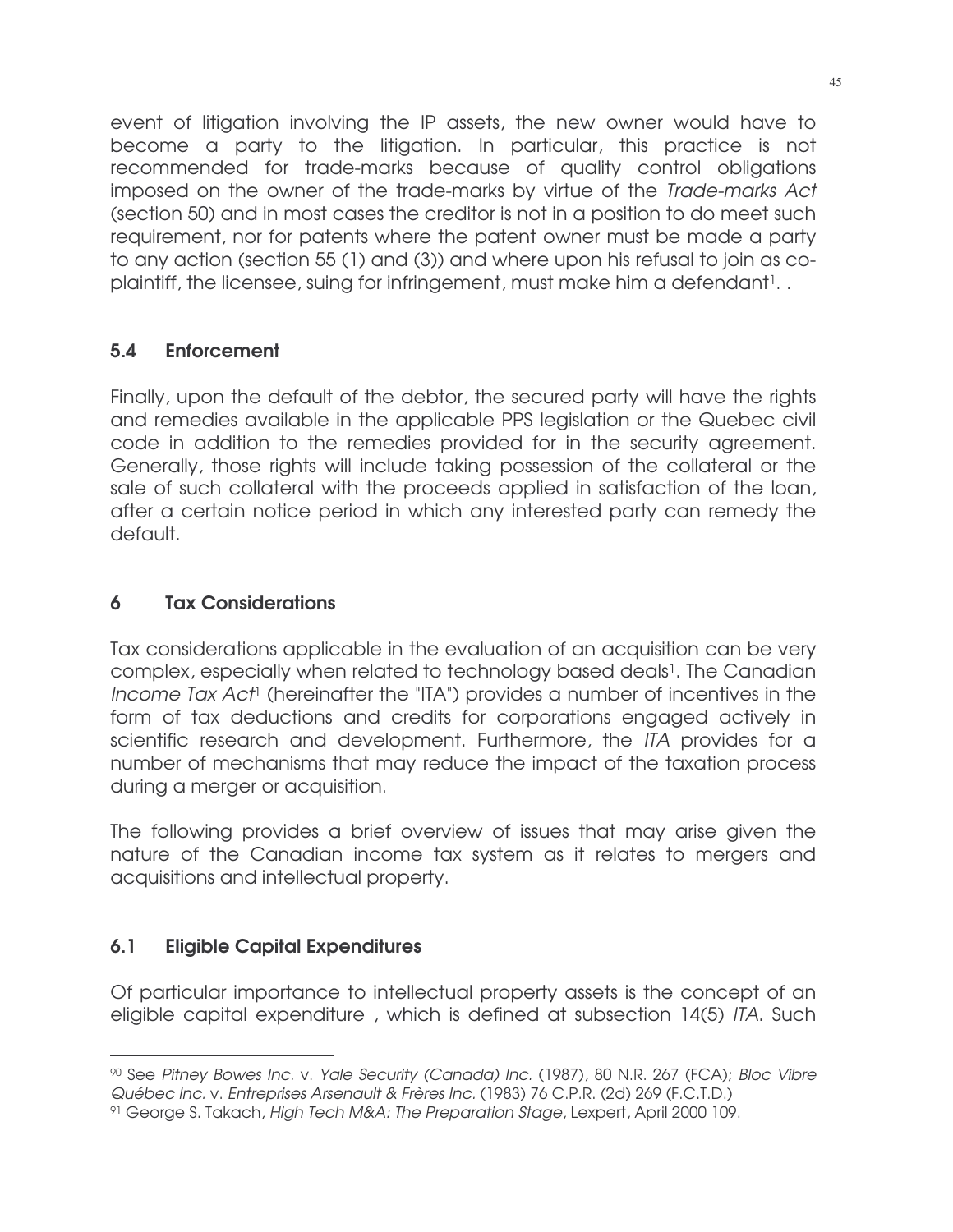expenditures can generally be said to be (i) intangible in nature, and (ii) expenditures for which no other provision exists in the *ITA* which allows for depreciation or deduction from a taxpayer's income (which therefore excludes patents). Furthermore, the asset in question must have been acquired for the purpose of gaining or producing income from a business.

Interpretation Bulletin IT-386R, "Eligible Capital Amounts" provides the following examples of the types of transactions that could result in an eligible capital amount.

- 1. a person sells a franchise or licence for an unlimited period;
- 2. a sale of goodwill which would include trade marks or trade names;
- 3. a sale of a process which an individual has developed;
- 4. a payment made to disclose the process and allow it to be used by the payer.

Under this heading, therefore, a purchaser can deduct overtime 75% of the costs of acquisition with a rate of 7 % on a regressive base as the costs of customer lists or costs related to the acquisition of trade-marks or copyrights. This includes any costs related to the registration of trade-marks or copyrights. Note that trade-mark and copyrights which have been granted for a limited time period fall into class 14 of schedule II to the income tax rules and are therefore depreciable and not deductible for the purposes of section 14 *ITA* (however any depreciation may be deducted pursuant to paragraph 21(1)(cc) *ITA*). A further eligible capital expenditure is the cost of rights or licences issued under government authority, which could include, for example, the acquisition of broadcasting licences issued by the C.R.T.C.

## 6.2 Depreciation of Intellectual Property Costs and Undepreciated Capital Cost (UCC)

Pursuant to paragraph 20(1)(a) *ITA* a taxpayer may deduct an amount from certain listed capital assets due to depreciation. The manner in which the costs for intellectual property may be depreciated depends on the type of property in question and is governed by Part XI of the *ITA* and Schedule II of the Regulations, which lists the contents of each class. The method for calculating the deduction for depreciation reveals 4 major characteristics:

1. property to be depreciated is gathered into classes 1;

2. the deduction is calculated based on the undepreciated capital cost (UCC) of all property in a class;

<sup>92</sup> There appears to be an attempt to classify assets according to their normal expected life.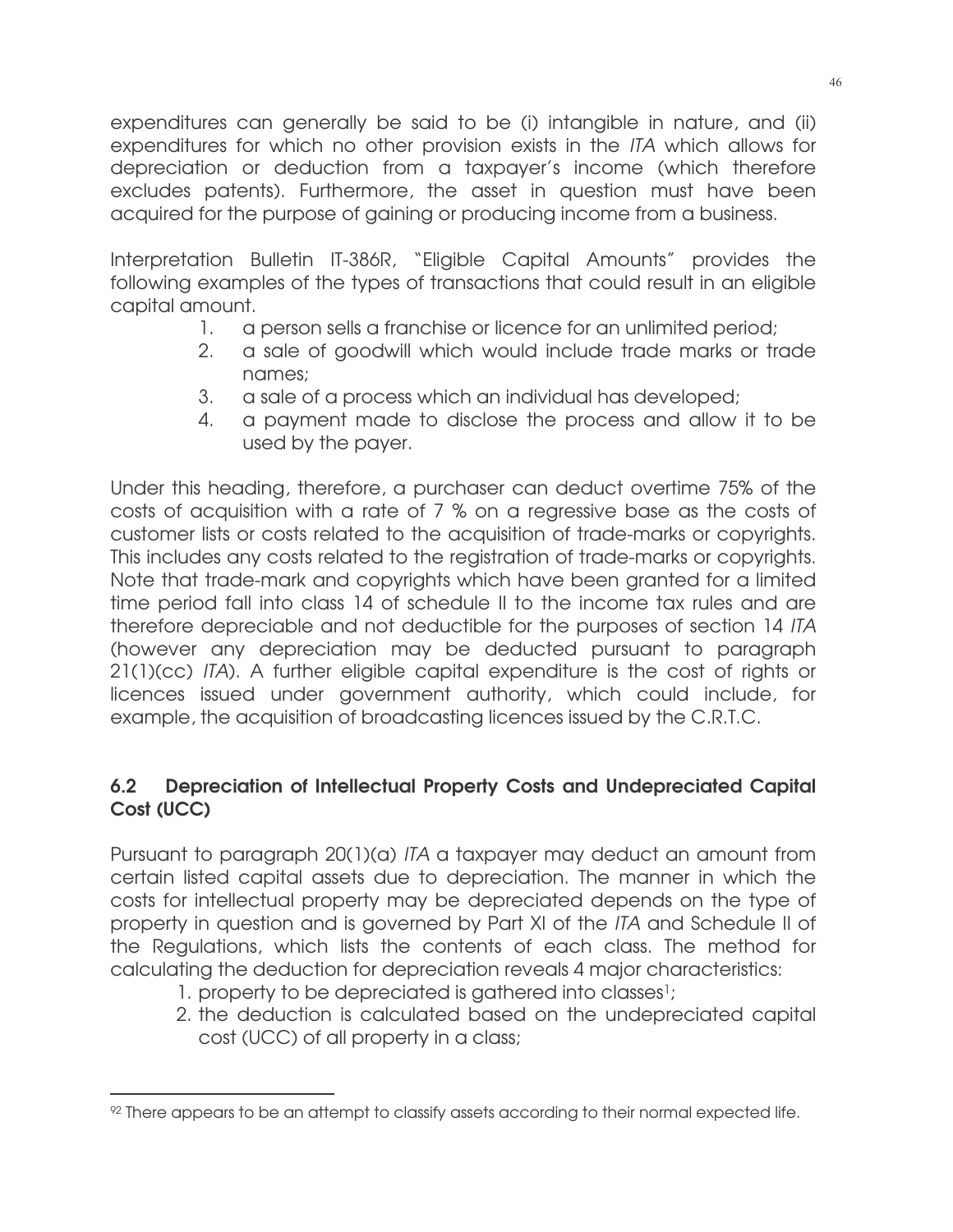- 3. a taxpayer is entitled to deduct in a given year the maximum amount, or a lesser amount if he so chooses;
- 4. there is an adjustment following sale or deduction for terminal loss to reconcile any amounts deducted for depreciation with the actual loss in value of the property;

Note that royalties and maintenance fees paid under licensing agreements for the use of a patented invention or other types of intellectual property may be deducted from current expenses.

Intangible properties that do qualify as depreciable properties are listed in Class 14 ("patent, franchise, concession or licence for a limited period in respect of property") and Class 44 ("a patent, or a right to use patented information for a limited or unlimited period"). A class 44 asset can be treated as a Class14 asset (if it had a limited life) or as an eligible capital expenditure (if it has an unlimited life), if the taxpayer so elects. Since the Class 44 capital cost allowance rate is 25% (declining-balance), which allows for a relatively fast write-off, it is usually advantageous to treat the asset as a Class 44 asset. 1

The costs of acquisition of a patent, for example, which can be grouped either under class 14 or class 44, may be depreciated either linearly at a rate of 10% over 10 years or at a rate of 25% using regressive depreciation. Alternatively, an amount may be deducted each year based on the use made of the patented invention.

The costs of acquiring a copyright for a limited time may be depreciated linearly according to class 14. In the event that the term of usage is for an unlimited duration, 75% of the costs of acquisition may be depreciated using a regressive depreciation of 7%.

Similar to copyright, 75% of the costs of acquisition of trade-marks may be depreciated using a regressive depreciation of 7%. In addition, the costs of acquisition of a trade-mark may be depreciated according to its use.

The case is similar for licences of all of the above types of intellectual property excluding software. In the case of software, the licence may be amortized in the first year (i.e. a 100% deduction), except for operating system software, pursuant to class 12. The costs of acquisition of system software may be depreciated using a regressive rate of 30% pursuant to class 10. Note that a supplementary accelerated depreciation applies in Quebec.

<sup>93</sup> HOGG, Peter W. and MAGEE, Joanne E. *Principles of Canadian Income Tax Law,* 1995 at p. 248.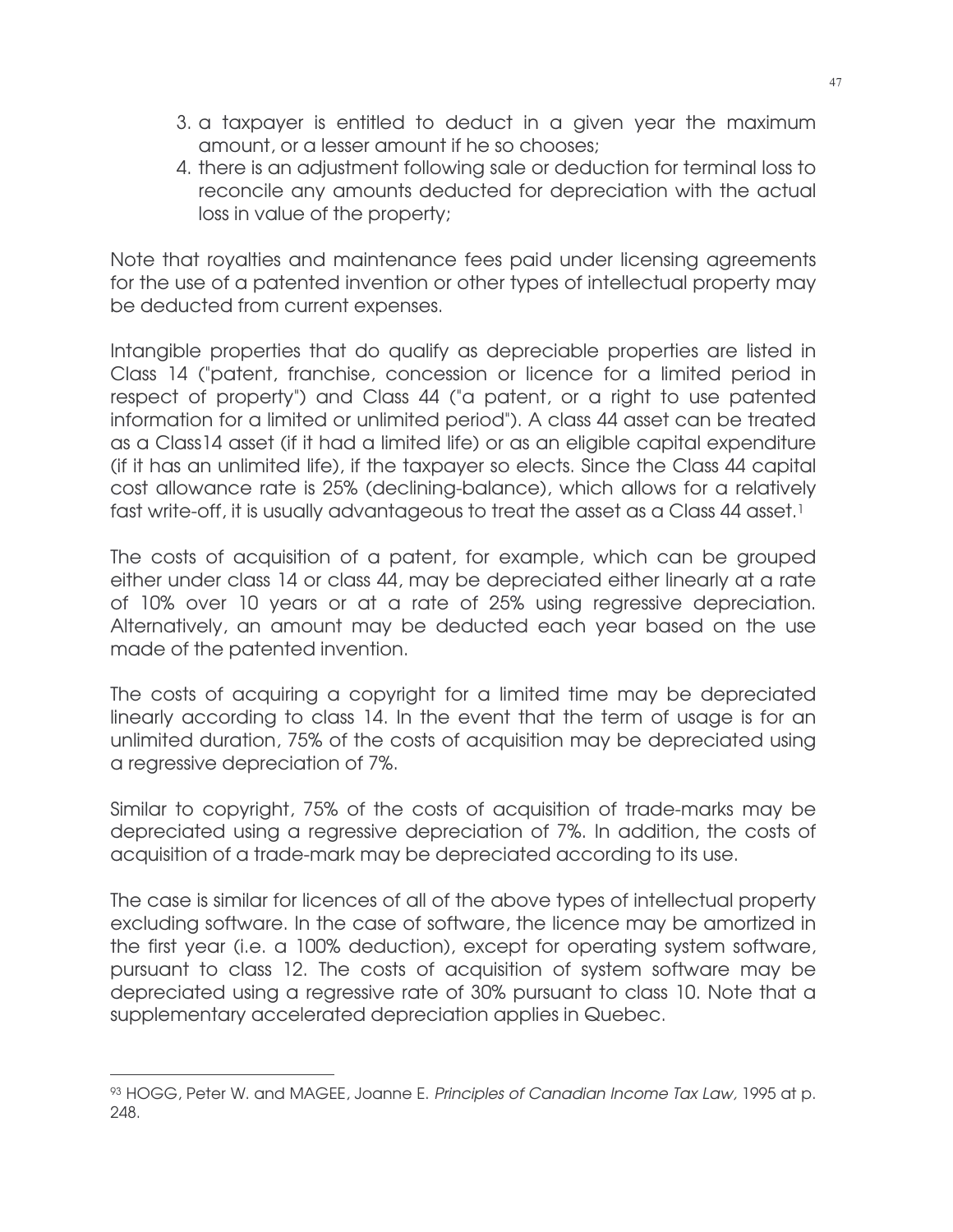Know-how purchased in the form of services may be deducted as a current cost. The purchase of rights to access information may in some cases be depreciated as an eligible capital expense (i.e. 75% of the acquisition costs amortized using a regressive depreciation with a rate of 7%).

#### *Undepreciated Capital Cost (UCC)*

As stated above, one of the major concepts used in the *ITA* in dealing with the acquisition and disposal of capital assets is that of undepreciated capital cost (UCC) and a notional UCC account. When the taxpayer acquires an asset of a particular class the UCC of that class is increased by an amount equal to the costs of acquisition. Likewise, when a taxpayer disposes of a depreciated asset of a particular class, the lesser of the proceeds of sale or the capital cost of the asset must be deducted from the UCC account of that class.

In the event that the notional UCC account is negative following the disposal of an asset, the negative amount must be added to the taxpayer's income for the tax year in question. In this way tax deductions granted for capital assets that are eventually sold at a premium are "grabbed back" by Revenue Canada. The taxpayer can avoid having to declare the negative balance as income by purchasing additional assets of the same class, thus raising the UCC of that class. In the event that an amount still remains in the notional UCC account following disposal of all assets of a class, the terminal loss provisions of subsection 20(16) *ITA* take effect. This notional amount is deducted from income as a terminal loss.

Note that any disposition of an asset in excess of its capital cost will result in a capital gain equal to the excess. Capital gains are taxed in accordance with paragraph 39(1)(a) *ITA*.

In addition, special considerations exist with respect to capital cost for assets purchased other than at arm's length. Subparagraph 13(7)(e)(i) *ITA* deems the capital cost of assets acquired in such a transaction to be the same as the capital cost of the assets immediately prior to transfer plus any capital gain realized by the transferor on the assets (but only to the extent that a capital gains exemption was not applied to the capital gain).

#### 6.3 Scientific Research and Development

A large number of corporations are involved in scientific research and development in Canada in large measure because of generous tax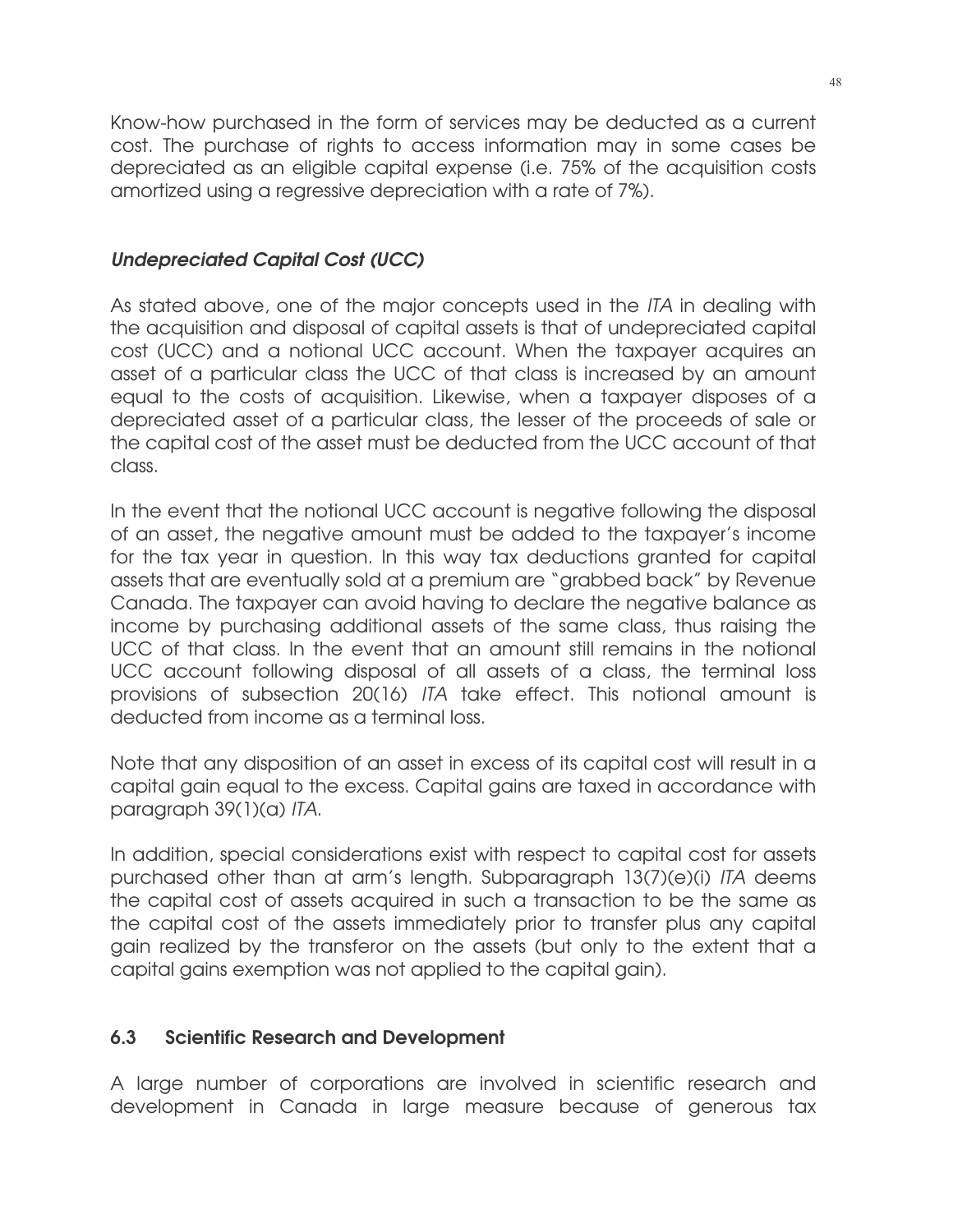incentives offered by both Federal and Provincial governments. The combination of relatively low rates of corporate taxation and the benefits of tax credits on the purchase of some types of equipment are of particular advantage.

#### *Advantages under the Income Tax Act*

The Income Tax Act provides broad incentives to encourage scientific research and experimental development in Canada. What Revenue Canada considers scientific research and experimental development is defined in considerable detail by regulation 2900 of the Income Tax Regulations. Subregulation 2900(1) provides an overview definition of scientific research and development as "systematic investigation or search carried out in a field of science or technology by means of experiment or analysis." Subregulation 2900(1) goes on to define scientific research and development more precisely as:

- (b) basic research, namely, work undertaken for the advancement of scientific knowledge without a specific practical application in view,
- (c) applied research, namely, work undertaken for the advancement of scientific knowledge with a special practical application in view, or
- (d) development, namely, use of the results of basic or applied research for the purposes of creating new, or improving existing, materials, devices, products, or processes.

The federal government offers two principle types of benefits for corporations engaged in scientific research and development: Deductions for all expenses related to scientific research and development and tax credits for investments made in scientific research and development.

#### *Deductions – Section 37 ITA*

Expenditures of a current and capital nature relating to scientific research and development carried on in Canada may be deducted in calculating the income from a business carried on by the taxpayer for the year in which the expenditure is made, or may be rolled over and deducted in any subsequent year. This includes all expenses but generally excludes expenses related to the acquisition or lease of immovables (except in the case of "special purpose buildings" which are essentially clean rooms with strict requirements as to the number of airborne particles allowed).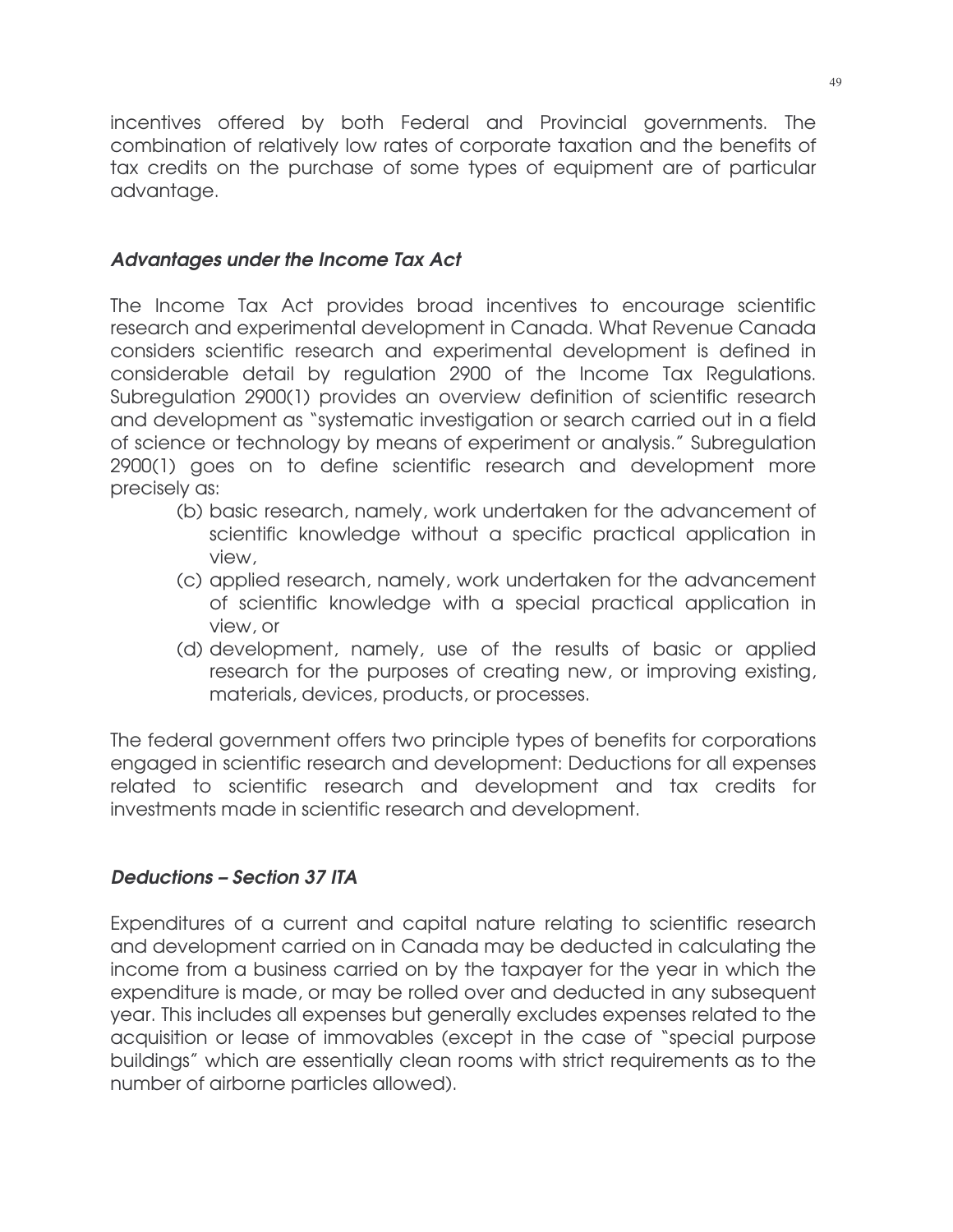Section 37 *ITA* does not permit the deduction of capital expenditures for scientific research and development made outside of Canada. However, section 37(2) *ITA* allows for a deduction for current expenditures incurred outside of Canada in the year the expenditure was made provided the scientific research and development was undertaken by or on behalf of the tax payer and is related to his business.

#### *Investment Tax Credit – Section 127 ITA*

The investment tax credit is available for expenses related to scientific research and development carried out in Canada. The credit is either of 20% or 35% and varies as a function of the type of business engaged in, its taxable capital and taxable revenues, as well as those of any affiliates.

## 6.4 Withholding Tax When Purchasing Intellectual Property Assets

It is possible to structure the purchase of an Intellectual Property asset in one of three ways:

- 1. a lump sum payment,
- 2. payments by installments, or
- 3. royalties.

The tax implications will vary depending on the manner in which the assets are acquired. Furthermore, paragraph 212(1)(d) *ITA* in general levies a withholding tax of 25% on rent, royalty or similar payments made by a resident (although in certain cases a non-resident is deemed a resident for the purposes of the Act, see subsections 212(13), (13.1) & (13.2) *ITA*) to a nonresident for the purposes of:

- (i) Obtaining the right to use a trade-mark, patent, secret formula or a number of other types of intellectual property (subparagraph 212(1)(d)(i) *ITA*);
- (ii) services of an industrial, commercial or scientific nature performed by a non-resident where the total amount payable as consideration is dependent on the use or the benefit to be derived from those services, production or sales or profits, but not including a payment for services in connection with the sale of property or the negotiation of contract. (subparagraph 212(1)(d)(iii) *ITA*); or
- (iii) obtaining a negative covenant not to use or permit others to use any of those items listed above at (i) (subparagraph 212(1)(d)(iv) *ITA*).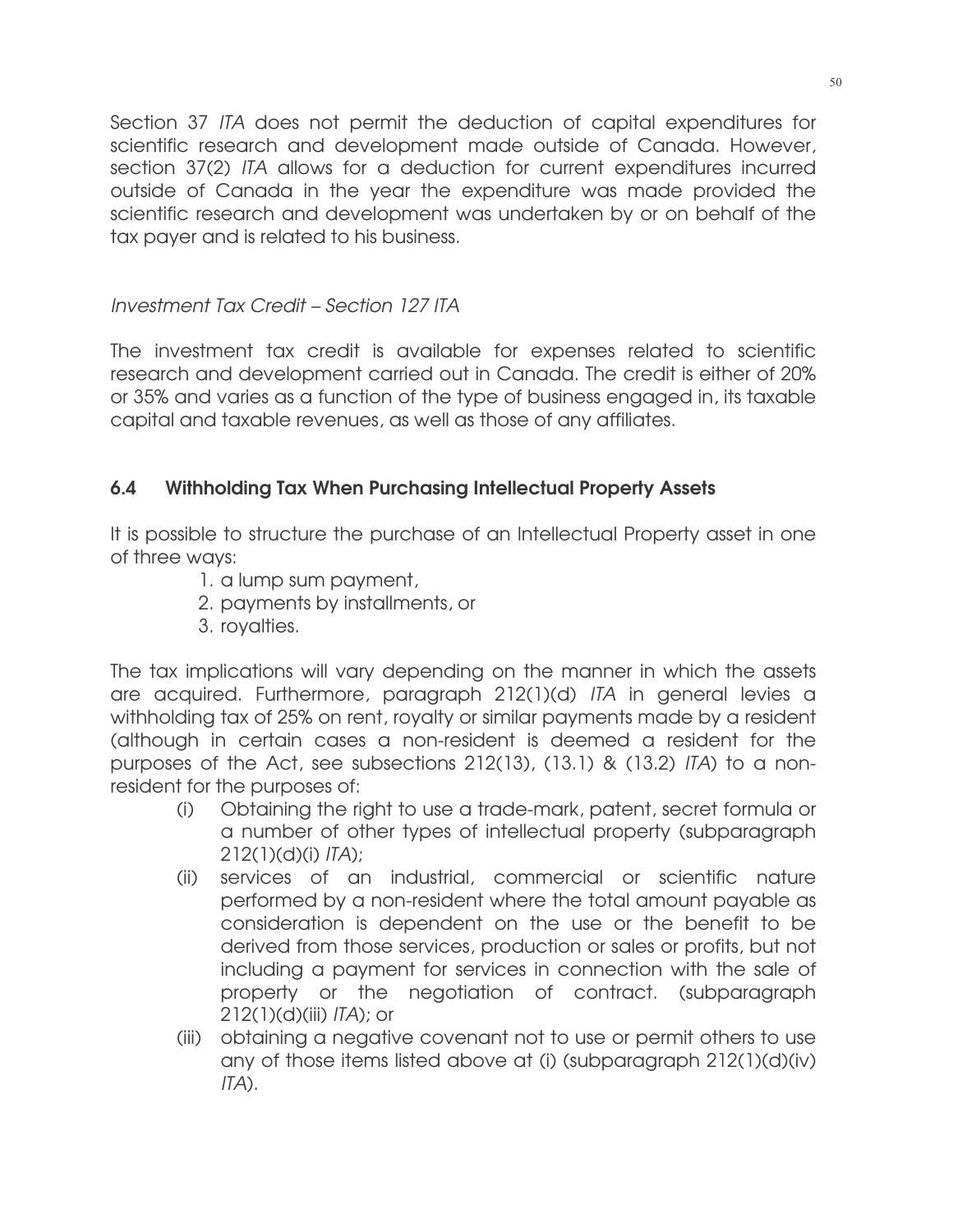However, the above withholding tax does not apply in the case of royalties or similar payments made with respect to a copyright for the production or reproduction of any literary, dramatic, musical or artistic work (subparagraph 212(1)(d)(vi) *ITA*). These withholdings may be reduced generally to 10% by the application of tax treaties.

The withholding tax also does not apply in the case of an outright purchase of a patent or the assignment of an existing licence or in the case of a lump sum payment made for the purposes of obtaining an exclusive right to distribute certain products <sup>1</sup>. It is also of note that the above withholding tax does not apply to payments made for the use of intellectual property outside of Canada (see again subparagraph 212(1)(d)(i) *ITA*).

In the case of computer software, however, which is protected under the *Copyright Act* as a literary work, it is Revenue Canada's opinion that where the taxpayer has obtained an end-user licence to use a computer program which includes the right to make copies for his own personal use, such a taxpayer is not making use of a copyright but is rather exercising his rights under the licence agreement, and therefore the exception does not apply.

Also of note is that pursuant to Article XII, paragraph 4 of the Canada-U.S. Tax Treaty services are excluded from the definition of royalties. As the treaty takes precedence, it overrides the subparagraph 212(1)(d)(iii) that expressly includes services. The provisions related to business profits of the Canada-U.S. Tax Treaty therefore apply to services and no withholding tax will be levied against payments made by a resident to a non-resident in their regard.

#### *Non Arm's Length Transfers*

In the event that the transfer of an intellectual property asset is not at arm's length, and the consideration received for the asset is less than the fair market value of the assets, then the deeming provision of Paragraph 69(1)(b) *ITA* applies, and the vendor is deemed to have received fair market value for the asset.

#### 6.5 Tax Free Transfers of Property to a Corporation

The Minister of Revenue taxes 50% of all capital gains at the taxpayer's rate which may result in some onerous tax consequences to a vendor during a transaction that includes the acquisition of a capital asset that has appreciated in value since its initial acquisition. If the intellectual property is depreciable property or an eligible capital property, the transfer could trigger

<sup>94</sup> *The Queen* v. *Farm Parts Distributing Ltd.*, 80 DTC 6157 (FCA).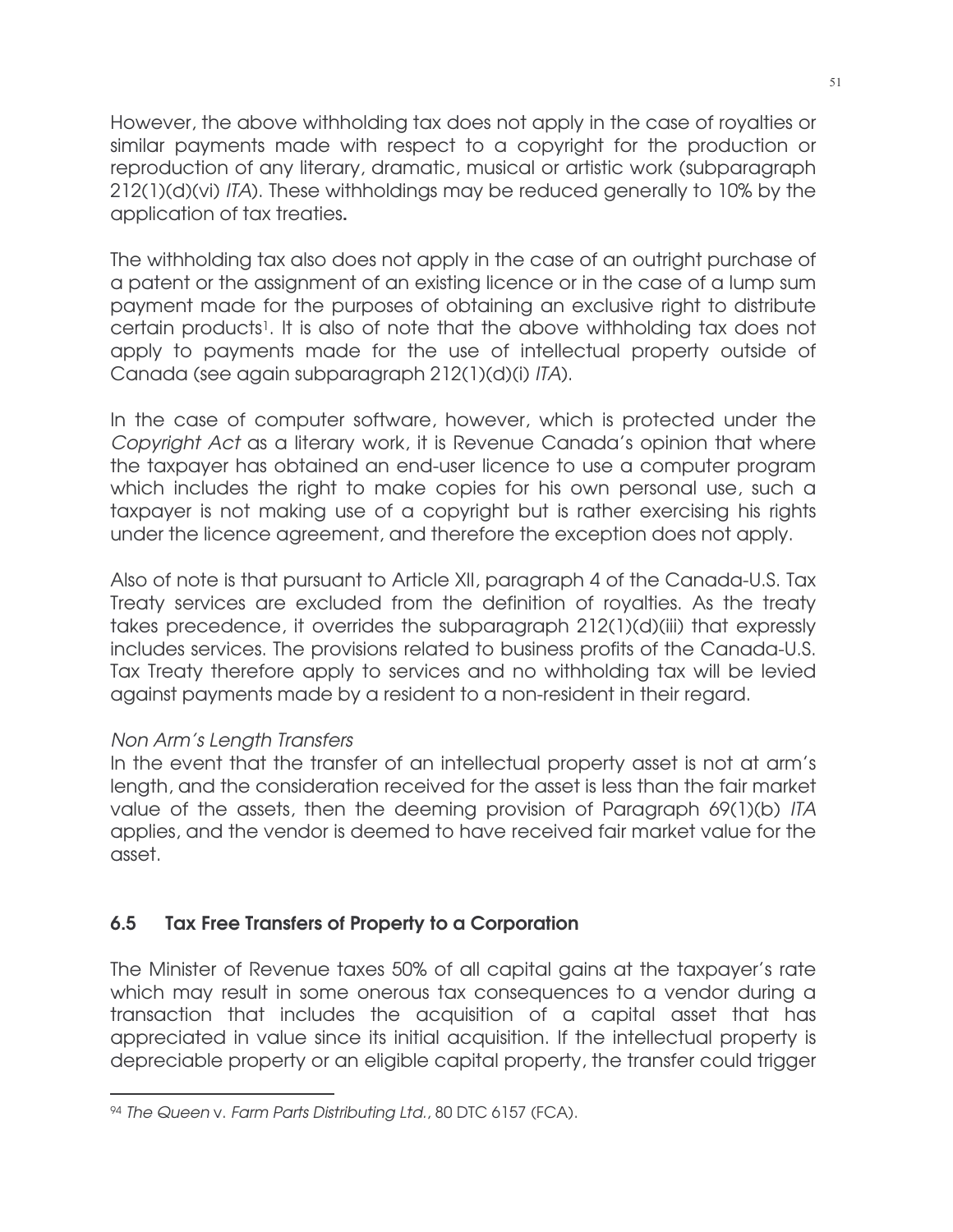a recapture of deductions claimed for depreciation; this does not apply only to capital gains. If the intellectual property is capital property to the transferor, the gain will be a capital gain and half <sup>95</sup> of the gain will be taxed. If the intellectual property is eligible capital property, it could be taxable as income on half <sup>96</sup> of the recaptured amount.If the intellectual property is depreciable property or an eligible capital property, the transfer could trigger a recapture of deductions claimed for depreciation.

Section 85 *ITA* provides a rollover mechanism by which a corporate asset may be transferred on a tax deferred basis to a taxable Canadian corporation. To take advantage of the rollover, the taxable Canadian corporation, as defined in section 89(1) *ITA*, makes an election provided consideration paid for the asset *includes shares in the corporation*. The election is not automatic and must be made in the form and within the time limits prescribed by subsection 85(6) *ITA*.

Pursuant to subsection 85(1) *ITA* any "eligible property" may be subject to a section 85 election. Eligible property is defined in subsection 85(1.1.) *ITA* and, given the inclusion of eligible capital property (amongst a number of others) in the definition, provides for the rollover of goodwill and other intangibles such as intellectual property acquired via an eligible capital expenditure.

In the absence of section 85 *ITA* the transfer of property to a corporation is a taxable transaction. In such a case the proceeds of the disposition are equal to the value of the consideration received for the asset. This may result in a capital gain, a capital loss, recapture of capital cost allowance or even ordinary income if, for example, the assets sold are inventory.

Where the transferor and transferee corporations do not operate at arm's length, paragraph 69(1)(b) *ITA* operates to deem the proceeds of disposition to be no less than the fair market value of the property transferred. This gives rise, in the case of non-depreciable capital property, to a capital gain or loss to the extent of the difference, if any, between the proceeds of disposition and the cost of the property transferred.

Paragraph 85(4)(b) *ITA* provides that in computing the adjusted cost base of all the shares of the transferred corporation owned by him immediately after the disposition, there shall be added the amount of the loss.

<sup>&</sup>lt;sup>95</sup> For taxation year ending after October 17, 2000.

<sup>96</sup> Under proposals of changes made on 21-12-2000, a choice could be made to tax the amount as capital. The choice could me made for taxation years ended after February 27, 2001.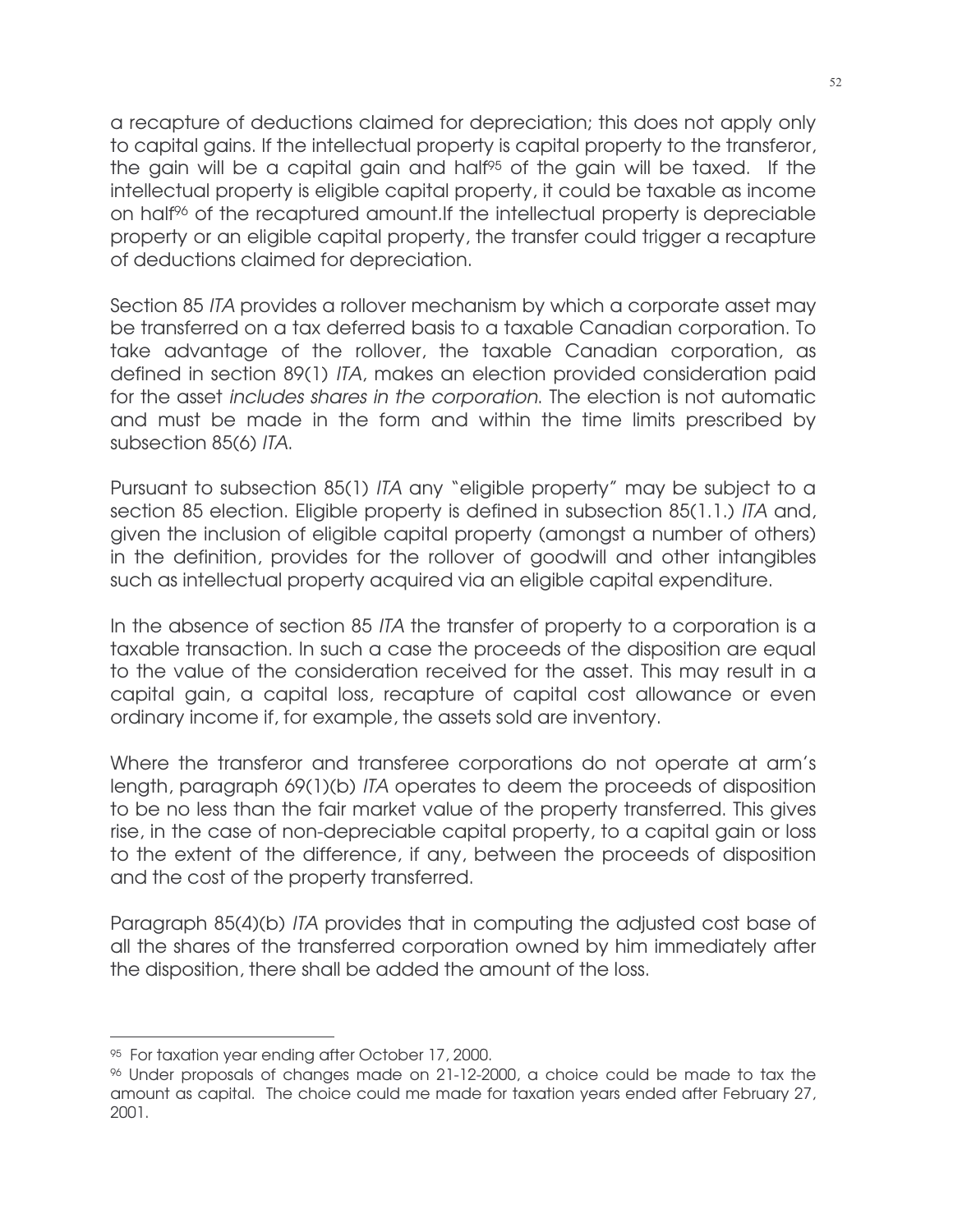In some cases when the fair market value of an asset exceeds the cost it is not desirable to make an election under subsection 85(1) *ITA*. This is potentially the case where a transferee has capital losses from other transactions where the transfer can be adjusted to take advantage of those capital losses. The adjusted cost base of the asset as held by the transferor would be increased.

### 6.6 Divisive Reorganizations

The *ITA* does not provide for any direct distribution of assets to shareholders which do not give rise to tax consequences. However, by structuring the transaction in a manner such that the rollover of subsection 85(1) *ITA* may be applied, in situations involving a divisive re-organization the taxation event may be deferred.

The basic form of the transaction is as follows: the assets (typically a division of the selling corporation) are transferred to the purchasing corporation in exchange for preferred shares with a redemption value equal to the fair market value of the assets in an arm's length transaction<sup>1</sup>. The selling corporation makes an election under subsection 85(1) *ITA* such that the cost base of the preferred shares issued to the purchaser is the cost of the assets. The preferred shares are redeemed whereby the vendor corporation receives a tax-free dividend equal to the fair market value of the shares.

Generally redemption of the preferred shares in such a transaction would give rise to a deemed dividend pursuant to subsection 55(2) *ITA*. However, during a divisive re-organization paragraph 55(3)(b) *ITA* acts to stop the application of subsection 55(2) *ITA*. Paragraph 55(3)(b) *ITA* only applies where the selling corporation is wound-up or all shares in the selling corporation held by the purchasing corporation is redeemed. Furthermore, subsection 55(2) does not apply in the case of transfer of assets between related corporations, as this is not a disposition of property to an unrelated party and therefore the test in subparagraph 55(3)(a)(i) *ITA* is not met.

# 6.7 Doing the Bump during Corporate Reorganizations

Subsection 88(1) *ITA* provides a mechanism that may be used to selectively increase the cost basis of assets of a target corporation during a friendly take-

<sup>97</sup> Some restrictions apply. For example, the assets can only be divided between shareholders pro-rata based on shareholdings. Furthermore, 3 types of property are foreseen and each of these must be divided equally pro-rata with shareholdings.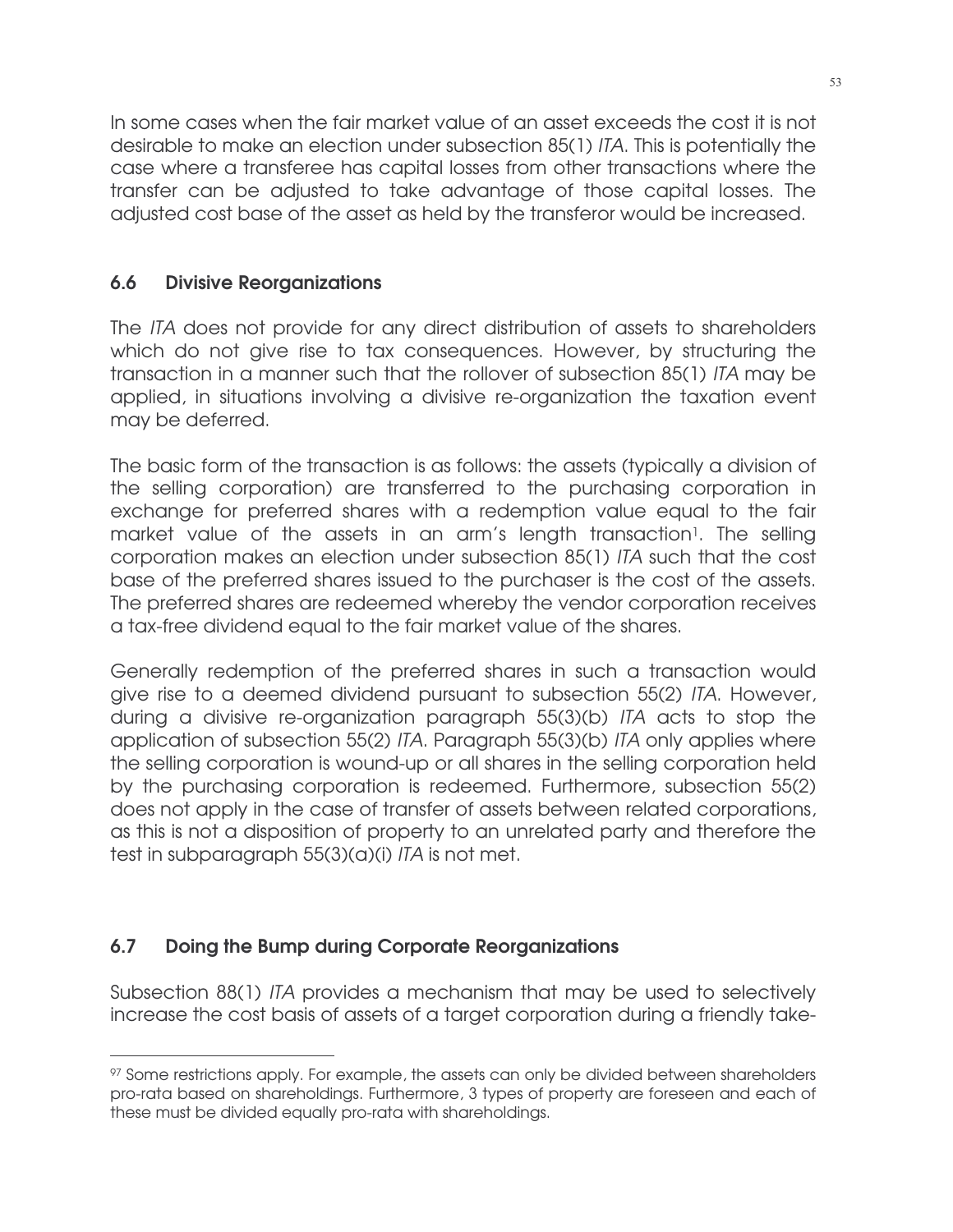over. This is referred to as bumping the (adjusted) cost base of the assets in question. In a take-over situation the target corporation may be wound up or merged with the bidder while the cost of the target's shares may be transferred to any eligible capital property.

The essential elements of the transaction are as follows: prior to the winding up or merger, the target transfers the assets in question to a subsidiary. During the merger with or winding up of the target, the bidder transfers the cost of the target's shares onto the shares of the subsidiary, increasing the cost basis of these shares. If the shares in the subsidiary are disposed of to a third party at a later date, any potential capital gains which may have arisen from the disposal will have been decreased by an amount equal to the value of the target shares transferred to the subsidiary's shares.

#### 6.8 Liability for Unpaid Tax

#### *Withholding Tax*

As stated above, non-residents are subject to tax on certain investment income derived from Canadian sources. Part XIII (sections 212 to 218.1 *ITA*) imposes a flat rate (generally 25%) on gross amounts. In particular, subparagraph 212(1)(d)(i) *ITA* requires the payment of a withholding tax of 25% on payments in regard to certain types of intellectual property made to a non-resident. The question of residency is one of fact and depends upon the specific facts of each case<sup>1</sup>.

The Part XIII flat rate tax exhibits three main characteristics: (i) a non resident must be paid or credited, or deemed to be paid or credited, an amount by a person resident in Canada; (ii) the amount must be credited as, on account of or in lieu of payment of, or in satisfaction of, specified types of amounts including but not limited to the payment of interest, dividends, rents or royalties (as set forth in section 212 *ITA*); and (iii) specified percentages of the amounts are payable by the resident person as a withholding tax on behalf of the non-resident.

It should be noted that the Part XIII withholding tax of 25% is often reduced by tax treaty, of which there are a large number in force at any given time, with the reduction often dependent on the type of investment involved.

<sup>98</sup> See e.g. *Denis M. Lee* v. *MNR*, [1990] 1 CTC 2082, 90 DTC 1014 (TCC) for a list of factors which are taken into account when determining residency as well as IT-221R2 "Determination of an Individual's Residence Status".